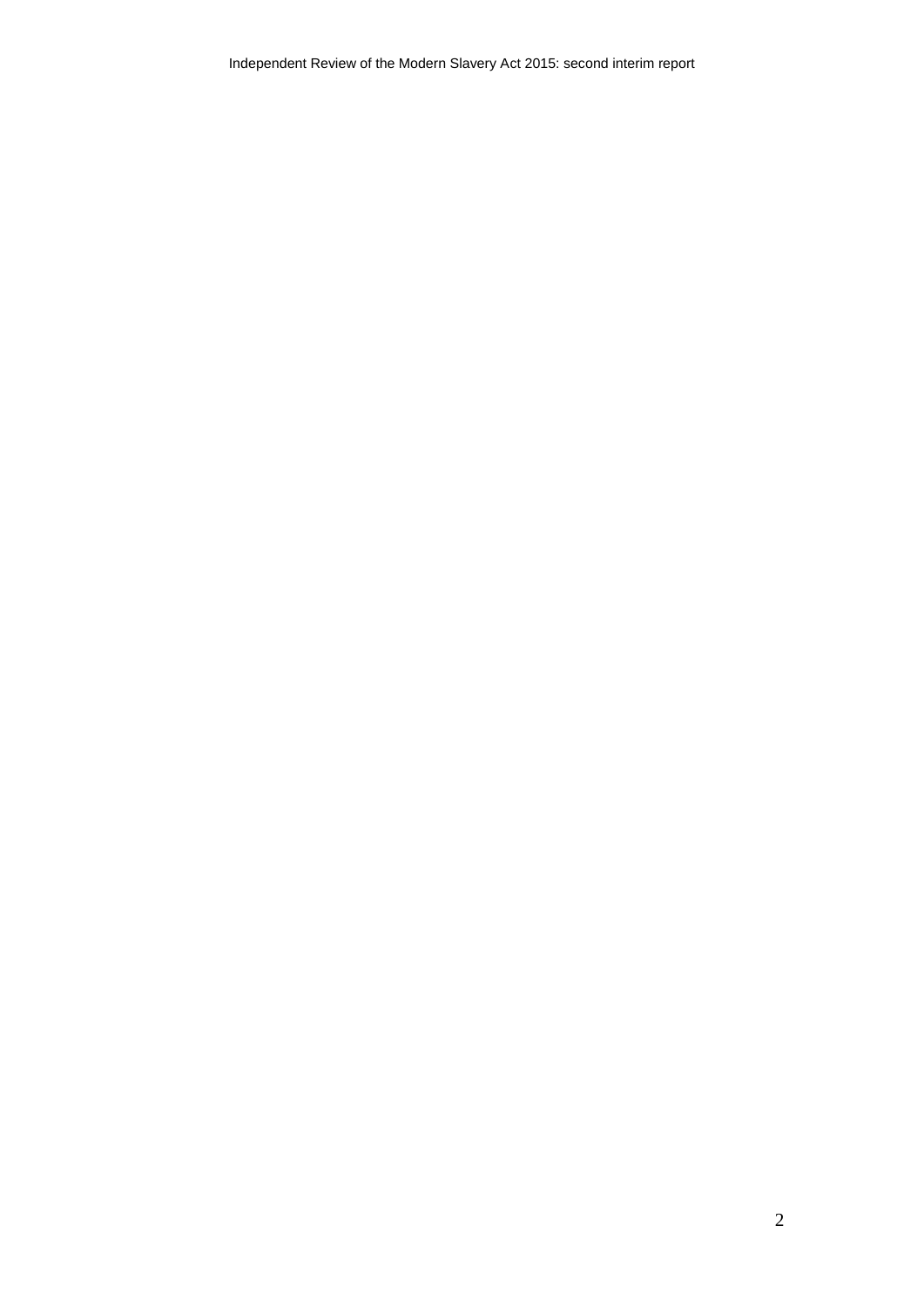# **Contents**

| 1. |                                                                       |                                                             |  |
|----|-----------------------------------------------------------------------|-------------------------------------------------------------|--|
| 2. |                                                                       |                                                             |  |
|    | 2.1                                                                   |                                                             |  |
|    | 2.2                                                                   |                                                             |  |
|    | 2.3                                                                   | Embedding modern slavery reporting into business culture 11 |  |
|    | 2.4                                                                   |                                                             |  |
|    | 2.5                                                                   |                                                             |  |
|    | 2.6                                                                   |                                                             |  |
|    | 2.7                                                                   |                                                             |  |
| 3. |                                                                       |                                                             |  |
| 4. |                                                                       |                                                             |  |
|    | Annex A: Terms of reference for the Independent Review of the Modern  |                                                             |  |
|    |                                                                       |                                                             |  |
|    |                                                                       |                                                             |  |
|    |                                                                       |                                                             |  |
|    | Annex D: US Federal Acquisition Regulation, Subpart 22.17 - Combating |                                                             |  |
|    |                                                                       |                                                             |  |
|    |                                                                       |                                                             |  |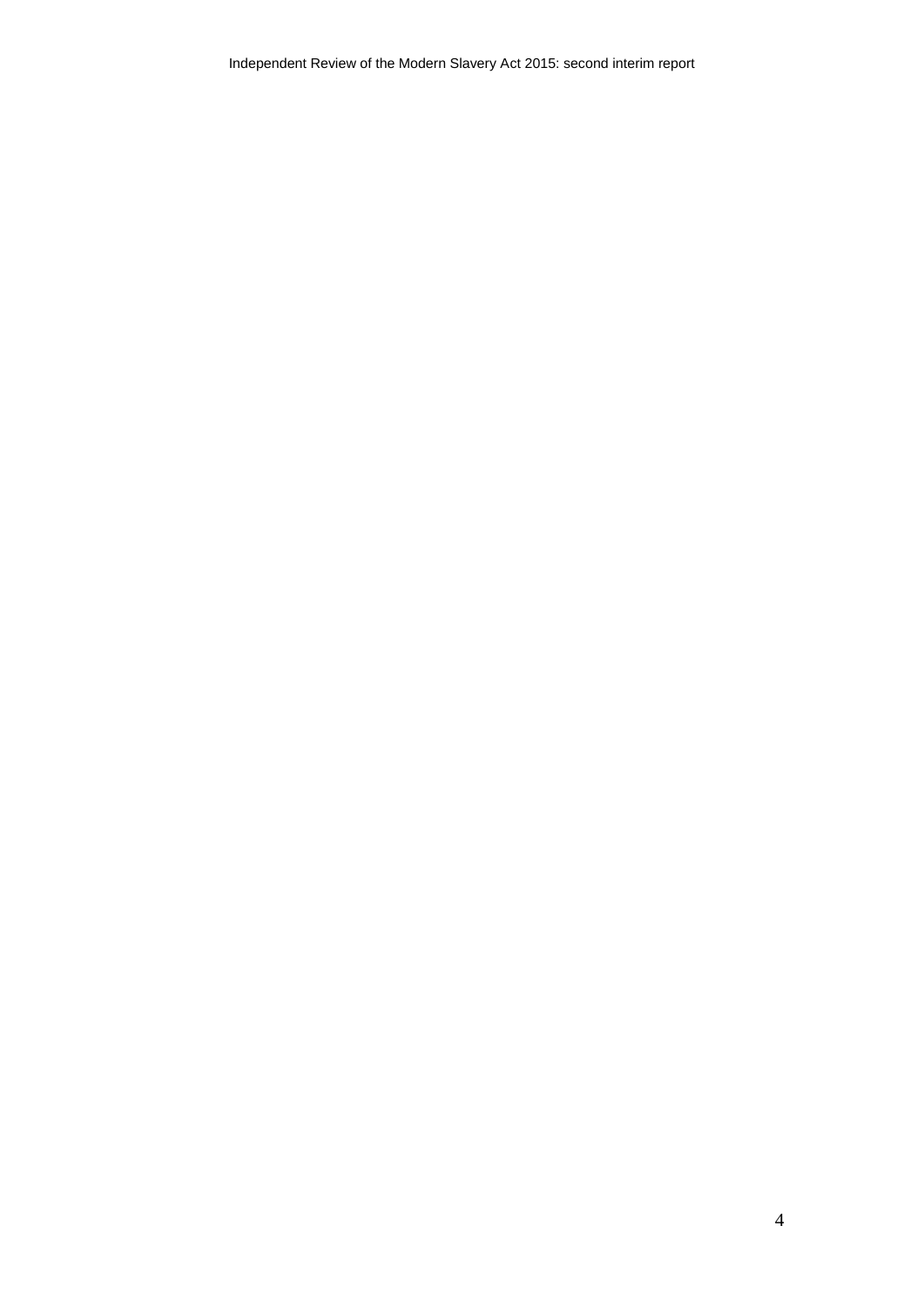# <span id="page-4-0"></span>**Introduction to the Review**

- i. In July 2018, the Home Secretary, at the request of the Prime Minister, announced a review of the Modern Slavery Act 2015 (the Act). The members of the Review are Frank Field MP (chairman), Maria Miller MP and the Baroness Butler-Sloss. The Review's terms of reference are set out at **Annex A**.
- ii. We have been provided with a secretariat seconded from the Home Office to support us, and we are very grateful to them for their hard work, efficient research, and for providing us with the relevant information we need to formulate and substantiate our conclusions and recommendations. We have also secured the services of a former House of Commons Clerk who has provided independent support and advice on the drafting of our report. Although we have been set up by the Home Office, we have made it very plain to Government that we are carrying out an entirely independent review of the working of the Act. As such, the conclusions and recommendations set out in this interim report and all other reports are entirely our own.
- iii. We have set up an independent website that can be found at [https://independentmsareview.co.uk.](https://independentmsareview.co.uk/)
- iv. We were asked to focus on four areas of the Act and produce a final report for the Home Secretary with our recommendations by the end of March 2019. These four areas are:
	- The Independent Anti-Slavery Commissioner (sections 40 44)
	- Transparency in supply chains (section 54)
	- Independent Child Trafficking Advocates (section 48)
	- The legal application of the Act, comprising:
		- o The definition of exploitation (section 3)
		- o Reparation orders (sections 8-10)
		- o The statutory defence (section 45)

Of these areas, we were invited to give our views on the Independent Anti-Slavery Commissioner and transparency in supply chains before the end of 2018. We have therefore decided to prioritise interim reports on these two issues, and this is the second such report. In accordance with our terms of reference, this report principally addresses the question: "how to ensure compliance and drive up the quality of [slavery and human trafficking] statements produced by eligible companies".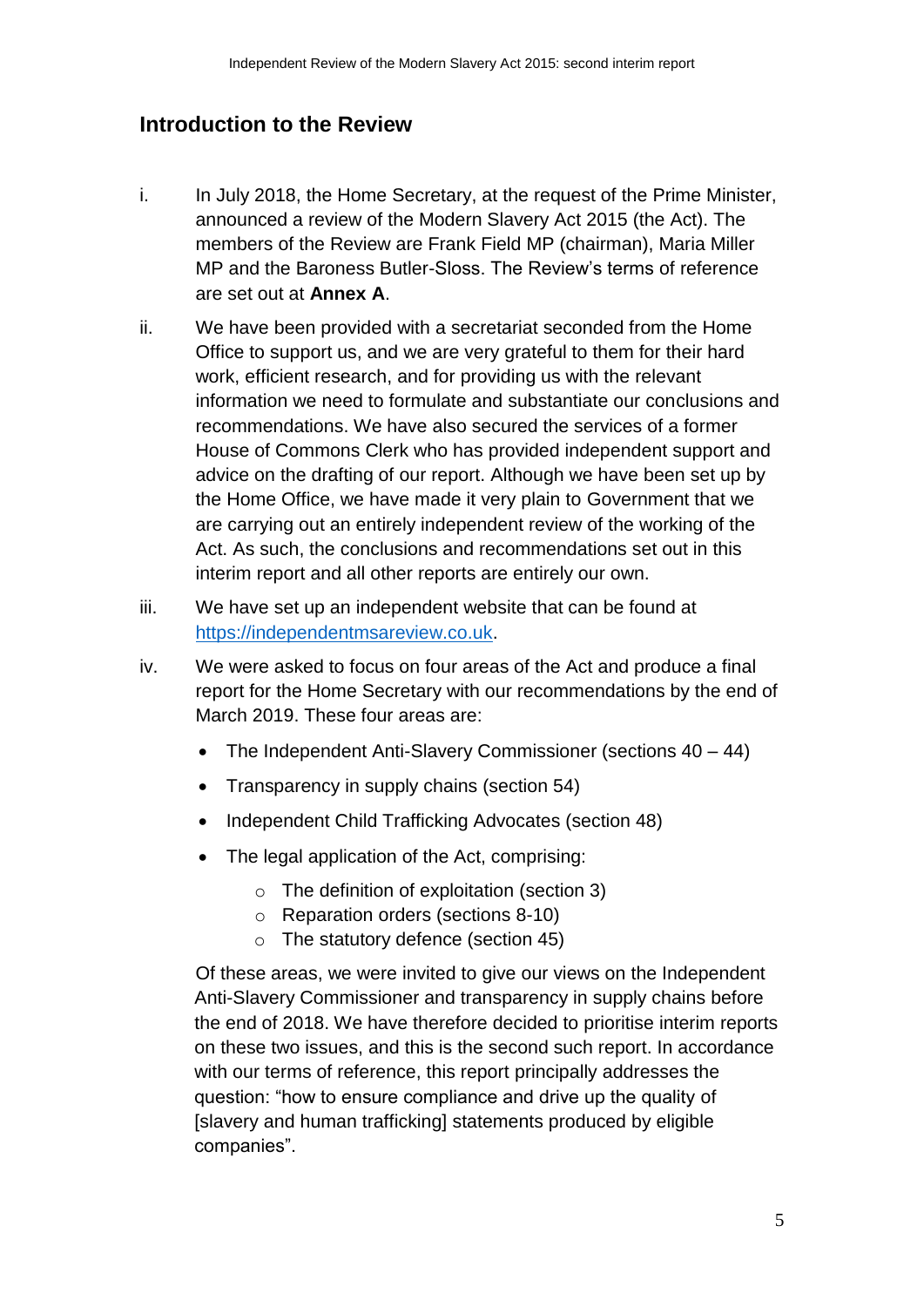- v. In order to achieve the maximum information on the areas under review in a limited time, we invited nine Expert Advisers to gather and collate evidence for us from a range of sectors and interest groups. The Expert Advisers we appointed were:
	- Vernon Coaker MP (Parliamentarians)
	- Bishop Alastair Redfern (Faith Groups)
	- Baroness Young and John Studzinski (Business)
	- Anthony Steen (Civil Society)
	- Christian Guy (Commonwealth and International)
	- Professor Ravi Kohli (Child Trafficking)
	- Peter Carter QC and Caroline Haughey QC (Criminal Justice System).

We are very grateful to the Expert Advisers, as well as all the individuals and organisations that provided evidence to them. We have drawn on their evidence and recommendations in this interim report on transparency in supply chains and will continue to do so for the other themes under review.

vi. The Home Affairs Select Committee (HASC), chaired by Yvette Cooper MP, is currently undertaking a wide-ranging inquiry into policy and implementation issues relating to modern slavery. It has conducted an open call for evidence, as well as holding a series of evidence sessions. We have analysed this evidence in full and have taken it into account where it is particularly relevant to the Review's terms of reference as part of our own evidence base. The work of the inquiry will complement the deep dive that our Review is conducting into specific provisions of our modern slavery legislation. The HASC inquiry is also dealing with a range of non-legislative issues that this Review will not specifically cover.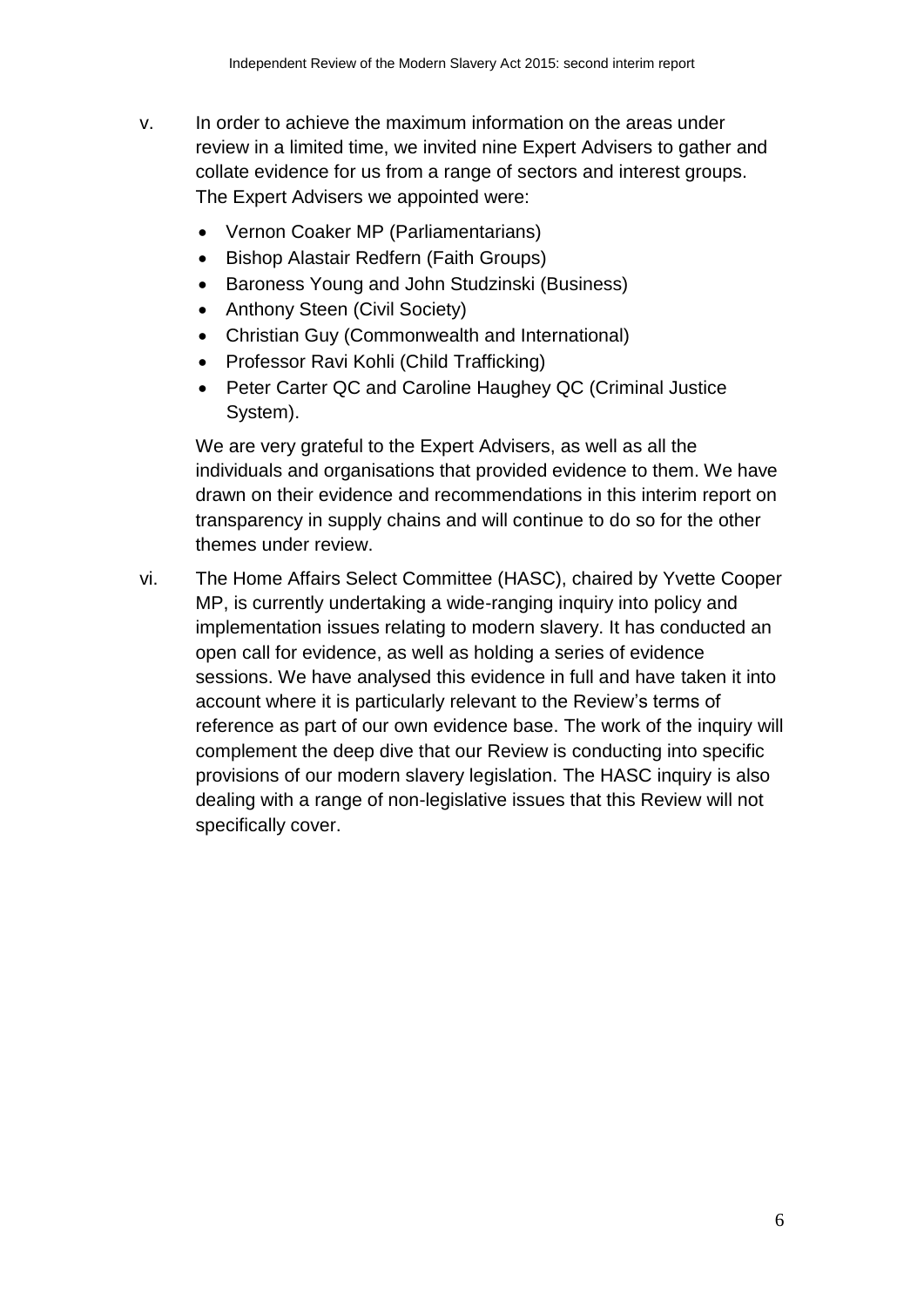# Transparency in supply chains (Section 54 of the Act)

# <span id="page-6-0"></span>**1. Introduction**

- 1.1 It is clear that the Act is an innovative piece of legislation that has influenced parliaments across the world in efforts to combat the global evil of modern slavery. Other countries are following our lead, so it is of the utmost importance that we get this legislation right and properly implemented. Increasing transparency in supply chains is an essential step towards addressing human trafficking and modern slavery in organisations' supply chains in the UK and overseas.
- 1.2 The transparency in supply chains provisions are set out in section 54 of the Act (see **Annex B**), which requires large commercial organisations supplying good or services, and carrying on a business in the UK, to prepare a slavery and human trafficking statement for each financial year. The company must state the steps it has taken to ensure that slavery and human trafficking is not taking place in its business or its supply chains, or it must state it has taken no such steps.
- 1.3 Section 54 was intended to encourage the private sector to increase transparency. Government wanted to create a level playing field between companies that were already acting responsibly and companies that still needed to change their policies and practices. Although section 54(11) introduced the possibility for the Secretary of State to seek an injunction against non-compliant companies, Government was clear that it would be for consumers, investors and Non-Governmental Organisations (NGOs) to monitor compliance and apply pressure on businesses.<sup>1</sup>
- 1.4 As the first national legislation on this matter, Section 54 of the Modern Slavery Act was ground-breaking legislation. It has contributed to raising awareness of slavery and human trafficking in supply chains and has encouraged many companies to start considering and addressing the issue. However, the impact of the section has been limited to date. Evidence gathered by our Expert Advisers shows that there is a general agreement between businesses and civil society that a lack of enforcement and penalties, as well as confusion surrounding

<sup>1</sup> <sup>1</sup> Home Office, *Transparency in supply chains: a practical guide* (p.6), 2015.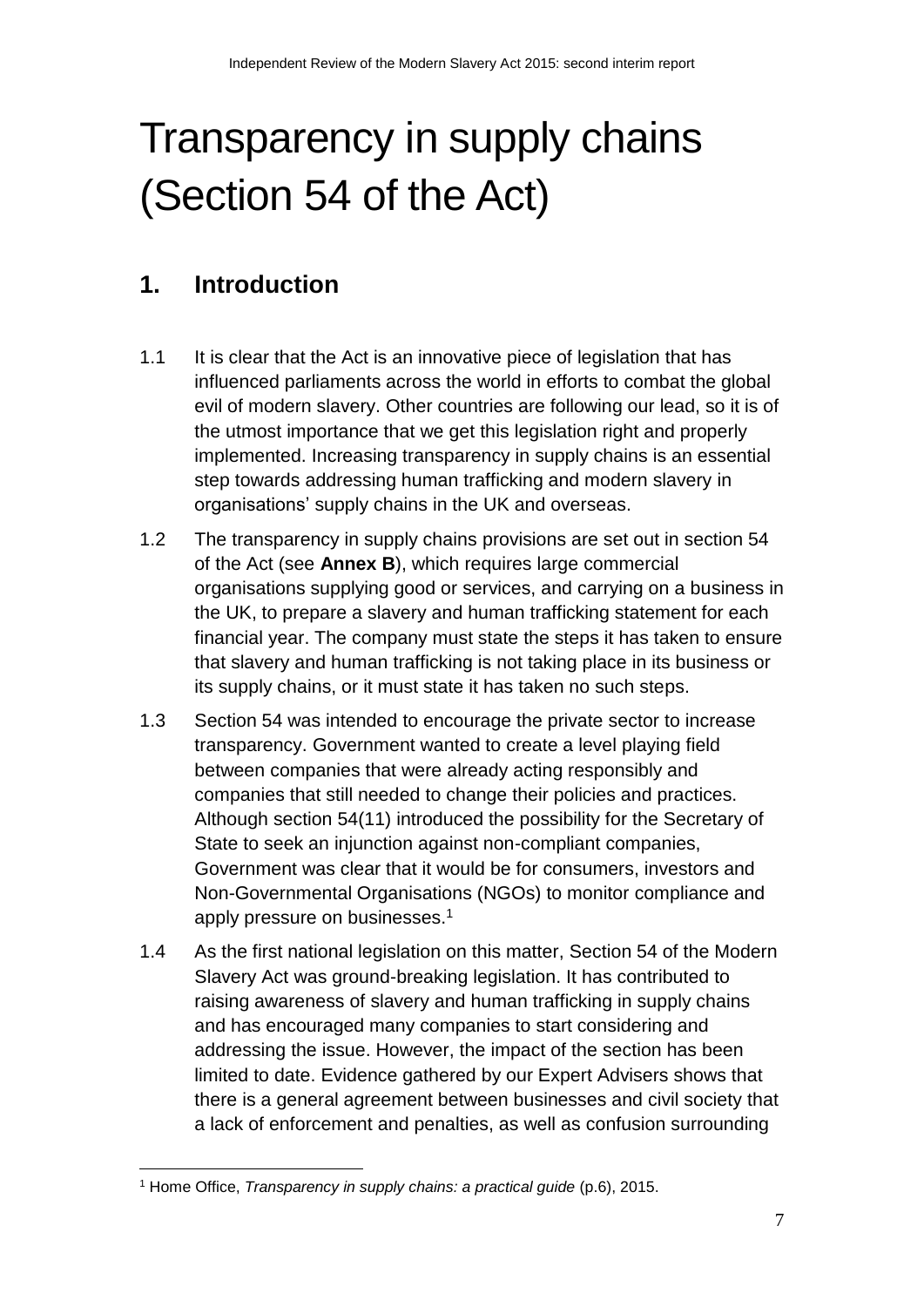reporting obligations, are core reasons for poor-quality statements and the estimated lack of compliance from over a third of eligible firms.<sup>2</sup>

- 1.5 It is clear the current approach, while a step forward, is not sufficient and it is time for the Government to take tougher action to ensure companies are taking seriously their responsibilities to eradicate modern slavery from their supply chains. The Australian Federal Parliament, which has just passed its own Modern Slavery Act, has gone much further in respect of transparency of supply chains than the provisions established in section 54.
- 1.6 The reports from our Expert Advisers on transparency in supply chains will be made available on our website. We also received input from a number of Government departments and agencies. Finally, we undertook some comparative research that looked at similar provisions overseas, namely the Australian Modern Slavery Act and the US Federal Acquisition Regulation. This evidence can be found at **Annex C and D**.

<u>.</u>

<sup>2</sup> [https://www.gov.uk/government/news/home-office-tells-business-open-up-on-modern](https://www.gov.uk/government/news/home-office-tells-business-open-up-on-modern-slavery-or-face-further-action)[slavery-or-face-further-action](https://www.gov.uk/government/news/home-office-tells-business-open-up-on-modern-slavery-or-face-further-action)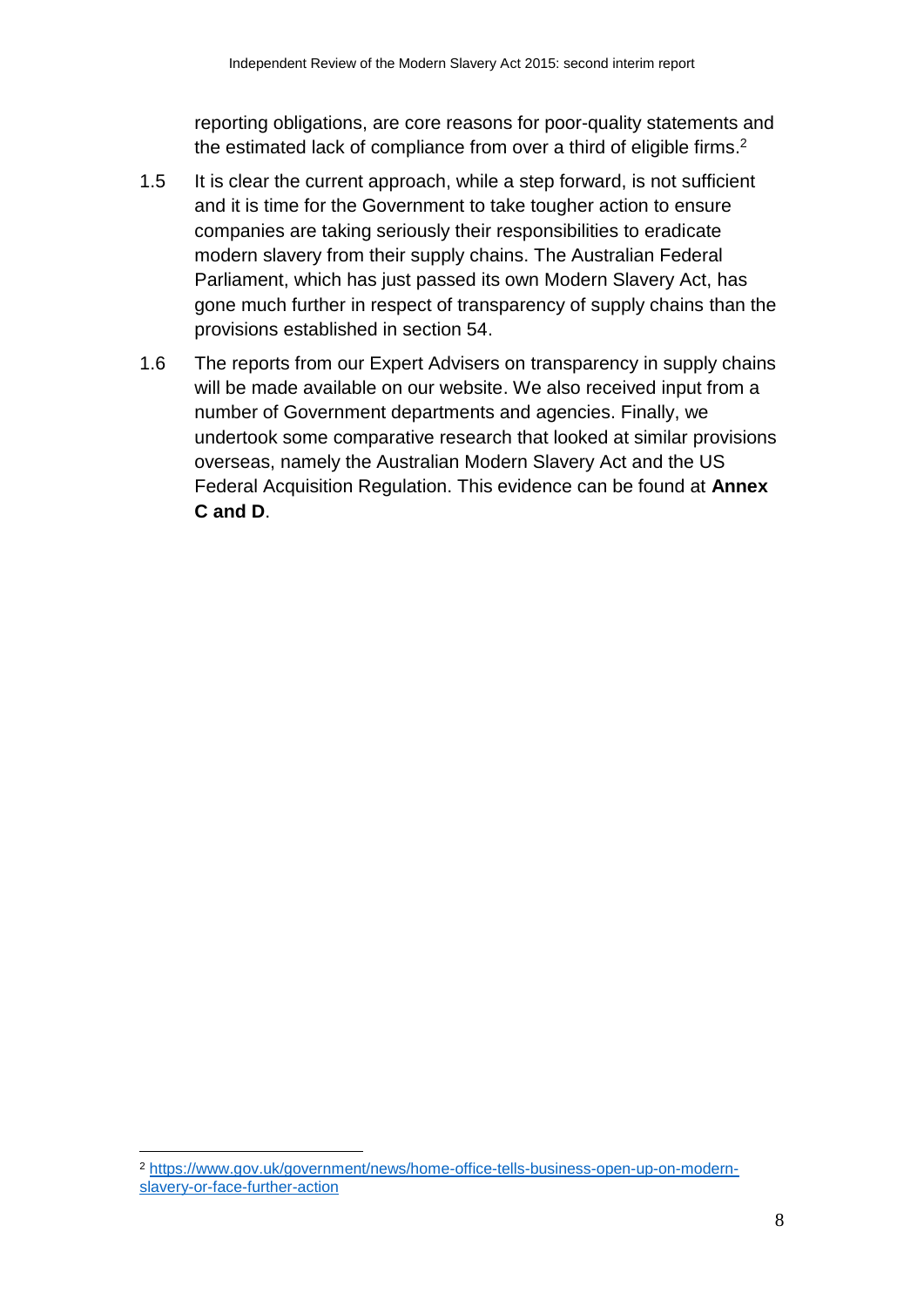# <span id="page-8-0"></span>**2. Findings**

#### <span id="page-8-1"></span>**2.1 Clarifying which companies are in scope**

- 2.1.1 Most stakeholders have reported that there is a lack of clarity over which companies are in scope of section 54. Under the Act, and related secondary legislation, an organisation is in scope if it meets all of the following requirements:
	- It is a commercial organisation (corporate body or partnership).
	- It supplies goods or services.
	- It carries on all or part of its business in the UK.
	- $\bullet$  It has an annual turnover of at least £36 million.<sup>3</sup>

The broad nature of the requirements and the lack of a specific definition for "carrying on a business" have resulted in ambiguity over which companies are in scope. This makes it difficult for external observers (NGOs or consumers) to identify which companies are expected to comply. We are aware of the difficulty of producing a comprehensive list of companies in scope of section 54, including the fact that the extraterritorial capacity of the Act makes it difficult to capture foreign companies.

- 2.1.2 Government could usefully look at the work done to identify employers required to comply with gender pay gap reporting. The Government Equalities Office identified a list of employers in scope of gender pay gap legislation by crosschecking UK business population estimates published by the Department from Business, Energy & Industrial Strategy with data from a commercial provider to determine legal entities. They then wrote to all the companies identified asking them to confirm whether they were in scope of the legislation.
- 2.1.3 We believe that *Government should establish an internal list of companies in scope of section 54 and check with companies whether they are covered by the legislation*. To avoid companies' non-compliance, *individual companies should remain responsible for determining if they need to produce a slavery and human trafficking statement. <sup>4</sup> Non-inclusion in the list should not be an excuse for non-compliance.*

<sup>&</sup>lt;u>.</u> <sup>3</sup> The Modern Slavery Act 2015 (Transparency in Supply Chains) Regulations 2015

<sup>4</sup> Henceforward in this report "modern slavery statement"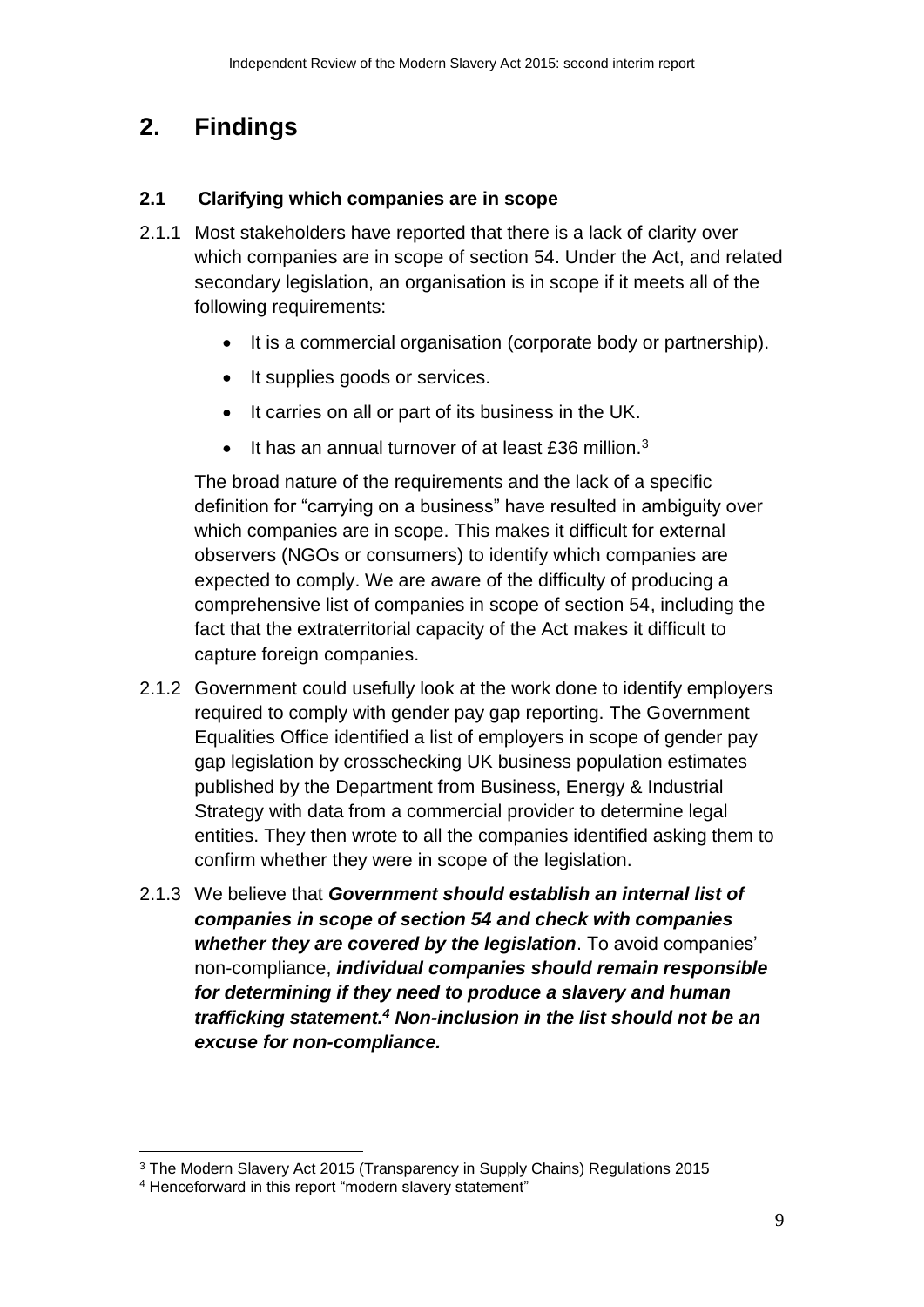# <span id="page-9-0"></span>**2.2 Improving the quality of statements**

- 2.2.1 As well as setting a scope that is not entirely clear, the current legislation also leaves ample room for businesses to determine the contents, and therefore the quality, of statements. A company can state that it has taken no steps and still be compliant with the legislation. *Section 54(4)(b), which allows companies to report they have taken no steps to address modern slavery in their supply chains, should be removed.*
- 2.2.2 Section 54 currently indicates six areas that a company statement *may* cover:
	- the organisation's structure, its business and its supply chains;
	- its policies in relation to slavery and human trafficking;
	- its due diligence processes in relation to slavery and human trafficking in its business and supply chains;
	- the parts of its business and supply chains where there is a risk of slavery and human trafficking taking place, and the steps it has taken to assess and manage that risk;
	- its effectiveness in ensuring that slavery and human trafficking is not taking place in its business or supply chains, measured against such performance indicators as it considers appropriate;
	- the training about slavery and human trafficking available to its staff.

The statutory guidance was revised in March 2018 to clarify that government would *expect* companies to cover these six areas.

- 2.2.3 We have heard strong calls to make it mandatory to report under each of these areas. While we have also heard that they might not be applicable to all sectors or businesses, we are of the view that the six headings are high-level enough to be applicable to all. *In section 54(5) 'may' should be changed to 'must' or 'shall', with the effect that the six areas set out as areas that an organisation's statement may cover will become mandatory. If a company determines that one of the headings is not applicable to their business, it should be required to explain why.*
- 2.2.4 We have heard evidence both from the business sector and from civil society that better guidance is needed on the content of the statements. We recommend that *the statutory guidance should be strengthened to include a template of the information organisations are expected to provide on each of the six areas.*  This would increase uniformity and consistency between companies'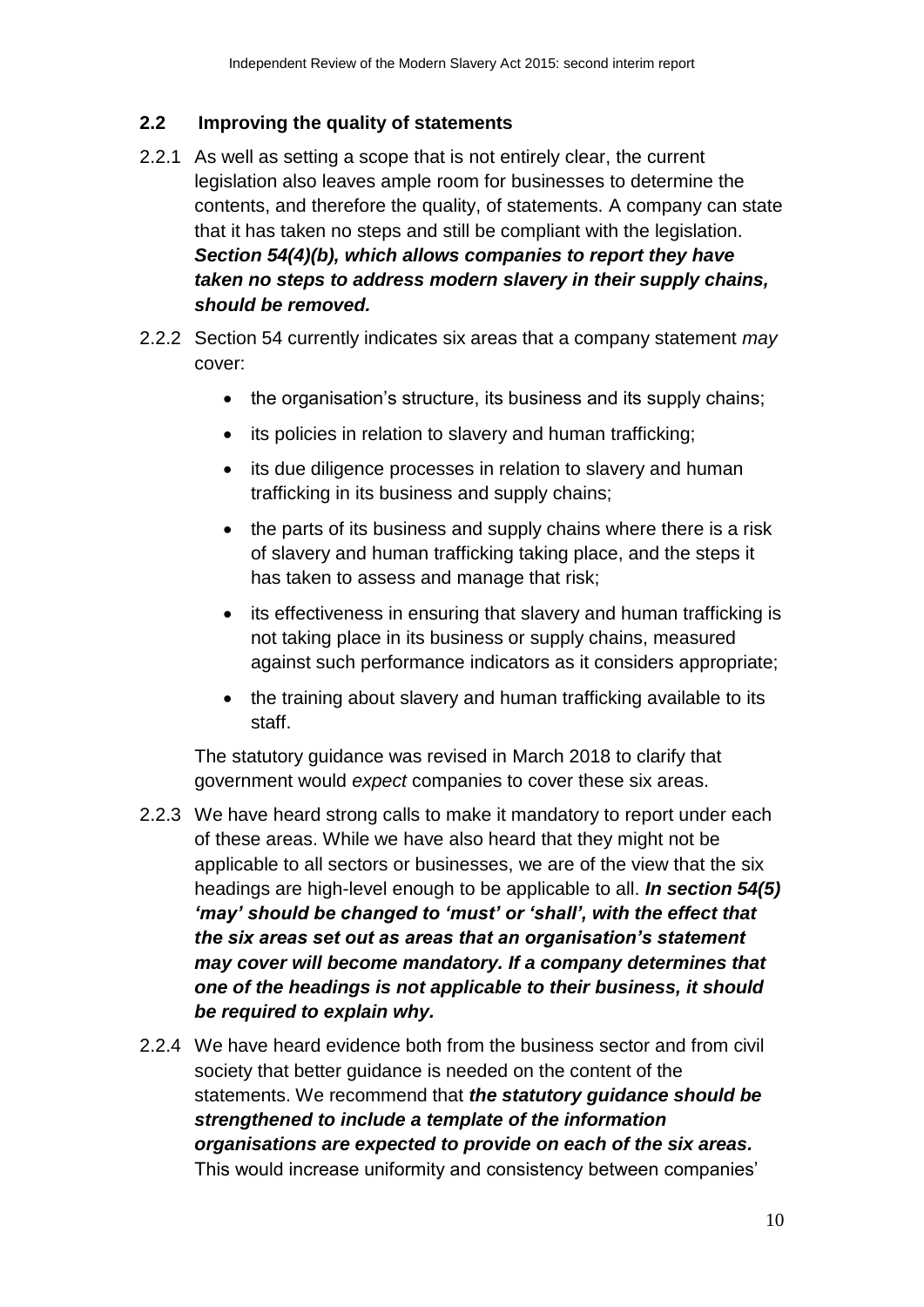statements, making it easier for Government, civil society and consumers to analyse and compare statements. *We also believe that guidance should make clear that reporting should include not only how businesses have carried out due diligence but also the steps that they intend to take in the future. The Independent Anti-Slavery Commissioner should oversee the guidance available to companies.*

2.2.5 There is currently no requirement for companies to disclose how far down their supply chains they have considered. We are of the view that *the legislation should be amended to clarify that companies are required to consider the entirety of their supply chains. If a company has not done so, it should be required to explain why it has not and what steps it is going to take in the future.* This would address the issue of companies offloading their responsibilities at the first tier in their supply chain or by using agency staff.

#### <span id="page-10-0"></span>**2.3 Embedding modern slavery reporting into business culture**

- 2.3.1 A number of expert advisers have reported that in order for not just the quality of reporting to improve, but more importantly the resulting action to prevent modern slavery to be taken seriously, modern slavery reporting needs to move from being perceived as a Corporate Social Responsibility "tick-box" exercise to being regarded alongside other serious regulatory and governance obligations. Companies need to feel an equal pressure to report slavery as they do on equality and human rights. There is not yet equal pressure on companies to report their efforts to beat slavery in their supply chains. Failure to comply with modern slavery obligations should be viewed as on the same level as failure to file accurate accounts or prevent bribery and corruption. Conversely, companies that are transparent and report taking actions when instances of modern slavery are uncovered in their supply chains should be commended by the Independent Anti-Slavery Commissioner.
- 2.3.2 Including modern slavery reporting in companies' annual reports would contribute to the issue being considered by businesses alongside other regulatory and human rights reporting obligations. We recommend that *the Companies Act 2006 should be amended to include a requirement for companies to refer in their annual reports to their modern slavery statement. Section 54 should be amended to impose a similar duty on non-listed companies that meet the £36 million threshold but would not be captured by the Companies Act 2006 reporting requirements.*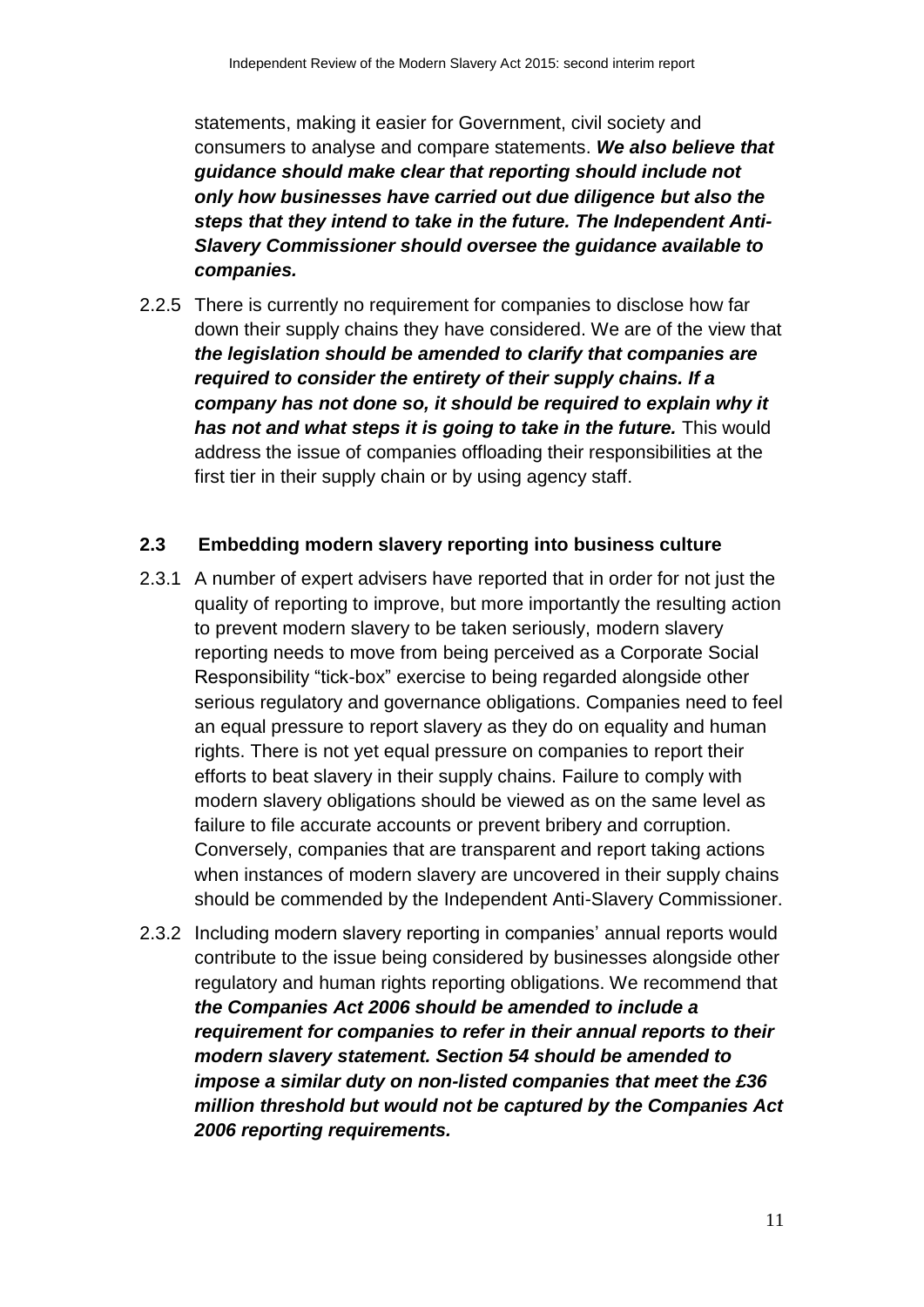- 2.3.3 To embed modern slavery reporting further into company culture, we strongly believe that *businesses should be required to have a named, designated board member who is personally accountable for the production of the statement. Failure to fulfil modern slavery statement reporting requirements or to act when instances of slavery are found should be an offence under the Company Directors Disqualification Act 1986.*
- 2.3.4 We do not recommend mandating a single deadline for businesses to publish their modern slavery statements. Instead, reporting should be in line with the end of a company's financial year, again aligning it with other core regulatory obligations.

#### <span id="page-11-0"></span>**2.4 Increasing transparency**

- 2.4.1 Section 54 requires companies to publish a link to their modern slavery statements on a prominent place of their main page if they have a website. There is no obligation to upload the statements anywhere else. Two NGOs have set up repositories: TISCreport.org and Modern Slavery Registry. The majority of stakeholders reported that the existence of two different repositories was confusing and that the creation of a central government-run repository would bring clarity and consistency.
- 2.4.2 The Australian Modern Slavery Act 2018 requires the creation of a government-run repository known as the Modern Slavery Statements Register. Statements on the register may be accessed by the public, free of charge, on the internet. All the expert advisers recommend that there should be a similar repository in the UK. We agree. *There should be a central government-run repository to which companies are required to upload their statements and which should be easily accessible to the public, free of charge.*
- 2.4.3 We recommend that *statements should be dated and clearly state over which 12-month period they apply* so as to monitor progress*. The website hosting the repository should also clearly outline the minimum statutory reporting requirements.*

#### <span id="page-11-1"></span>**2.5 Monitoring and enforcing compliance**

2.5.1 There is no public body in charge of monitoring compliance with section 54, as government intended the public, investors and NGOs to take that role. We have heard that monitoring would carry more weight if it was conducted by a public organisation. This should include both compliance in terms of reporting standards and quality of the statement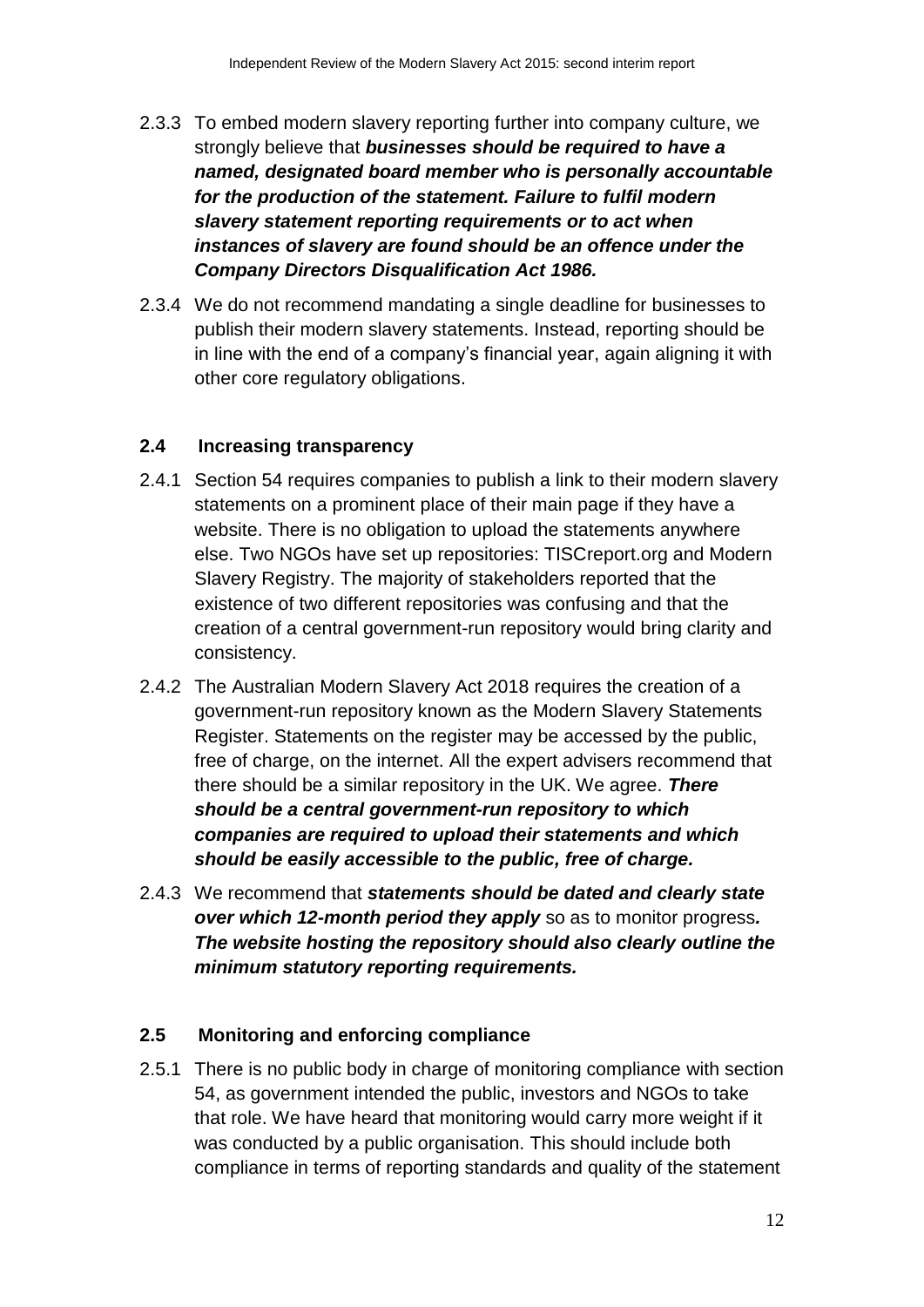based on the six mandated areas. *We recommend that the Independent Anti-Slavery Commissioner should monitor compliance and report annually.* This recommendation is supported by a number of stakeholders, providing that the office of the Independent Anti-Slavery Commissioner is resourced accordingly.

- 2.5.2 Almost all the expert advisers agree that a more robust and systematic approach to tackling non-compliance is necessary. Section 54 enables the Secretary of State to issue injunctions to non-compliant companies, but this provision has never been used. *Government should make the necessary legislative provisions to strengthen its approach to tackling non-compliance, adopting a gradual approach: initial warnings, fines (as a percentage of turnover), court summons and directors' disqualification. Sanctions should be introduced gradually over the next few years so as to give companies time to adapt to changes in the legislative requirements.*
- 2.5.3 *Government should bring forward proposals to set up or assign an enforcement body to impose sanctions on non-compliant companies. Fines levied for non-compliance could be used to fund the enforcement body.*

## <span id="page-12-0"></span>**2.6 Government and the public sector**

- 2.6.1 There was a general agreement among expert advisers and stakeholders consulted that government should lead by example and be covered by section 54. Some Local Authorities, NHS trusts and police forces are already publishing modern slavery statements. They are doing so on a voluntary basis as there is currently no requirement in the legislation for the public sector to report.
- 2.6.2 The Australian Modern Slavery Act 2018 includes reporting obligations for the public sector. This will cover the federal government and public companies that have a consolidated revenue of at least \$100 million. (see annex C). The UK Prime Minister's announcement on 3 December 2018 to publish Government's first modern slavery statement next year is a welcome first step in the right direction. We support Baroness Young's Private Member's Modern Slavery (Transparency in Supply Chains) Bill, which seeks to extend the reporting requirements in section 54 to include all public authorities.
- 2.6.3 We agree that *section 54 should be extended to the public sector. Government departments should publish a statement at the end of the financial year, approved by the Department's board and signed by the Permanent Secretary as Accounting Officer. Local*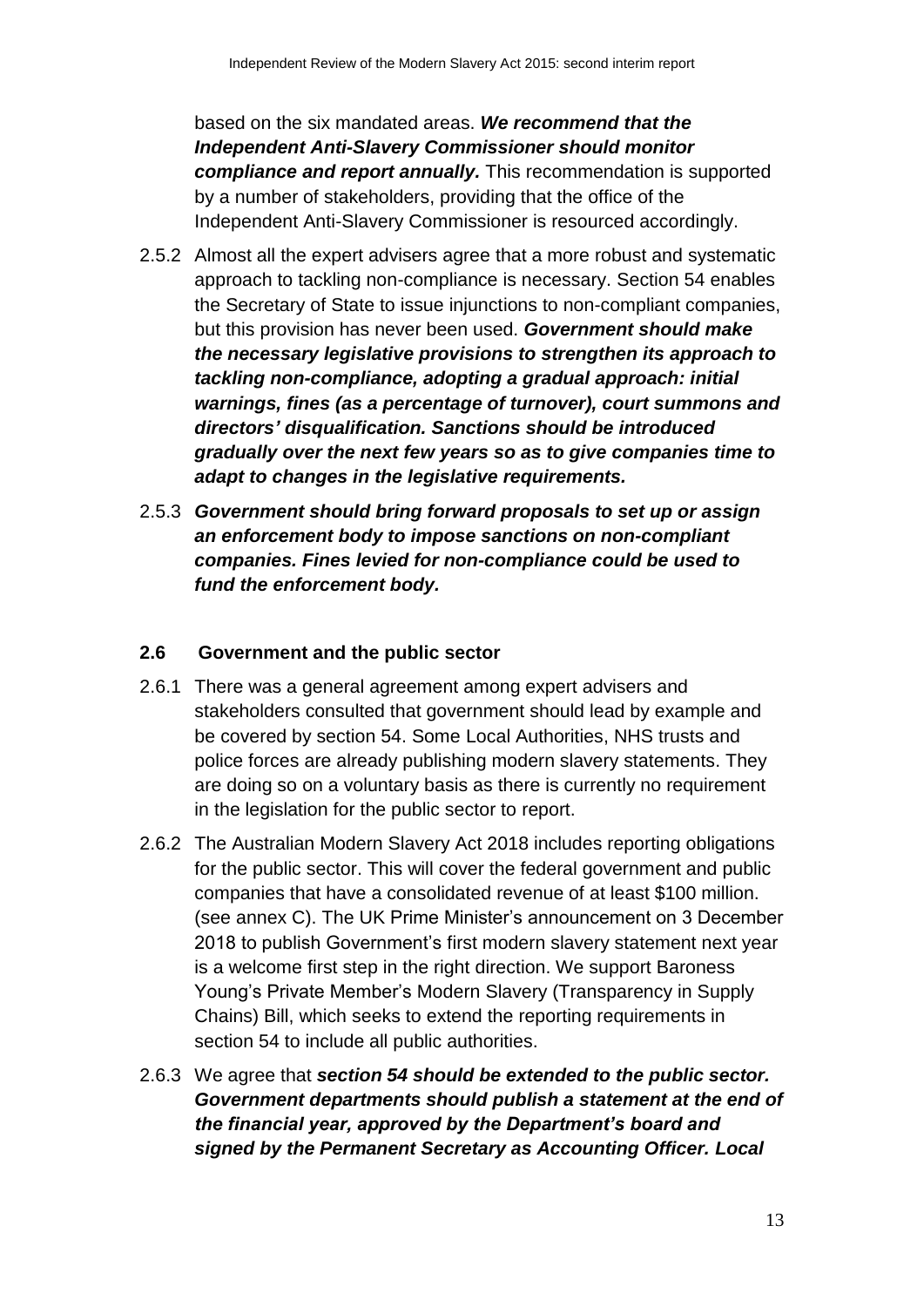## *government, agencies and other public authorities should publish a statement if their annual budget exceeds £36 million.*

- 2.6.4 In 2017, the UK government awarded contracts and frameworks to private companies worth £220 billion in lifetime value.<sup>5</sup> Public procurement is therefore a powerful tool to influence business practices. There have been some positive initiatives. The Welsh Government has established a Code of Practice, which encourages public authorities to ensure that employment practices are considered as part of the procurement process. We also welcome the procurement tool that the Home Office has developed and piloted for Government suppliers to help them identify potential risks in their supply chains. *Government should further strengthen its public procurement processes to make sure that non-compliant companies in scope of section 54 are not eligible for public contracts.* The US Federal Acquisition Regulation has often been mentioned as an example of best practice (see annex D). Companies with federal contracts for goods and services to be acquired outside the US with an estimated value of more than \$500,000 are required to produce a compliance plan. They must also submit annual certifications regarding the implementation of the plan and associated due diligence activities. This plan should include a human trafficking policy, an employee awareness programme, an employee reporting or grievance process, a recruitment and wage plan, a housing plan (if applicable) and a violation monitoring and remediation mechanism.
- 2.6.5 The Federal Acquisition Regulation also requires that contractor performance information be collected in the Contractor Performance Assessment Reporting System (CPARS). The information collected also includes compliance with important terms and conditions (including preventing trafficking in persons). The CPARS database is used by agency source selection officials and contracting officers from across the US Government in making award decision. Public bodies in the UK voluntarily including modern slavery checks as part of their procurement process have told us it is time consuming to check manually whether bidders are in scope of section 54 and if they are, whether they have published a statement that is compliant with the legislation. *The Crown Commercial Service should keep a database of public contractors and details of compliance checks and due diligence on all relevant aspects of corporate governance carried out by public authorities. The database should be easily accessible to public authorities for use during the procurement purposes.*

<sup>&</sup>lt;u>.</u> <sup>5</sup> Sancroft, The Sancroft-Tussel Report: Eliminating Modern Slavery in Public Procurement, 2018.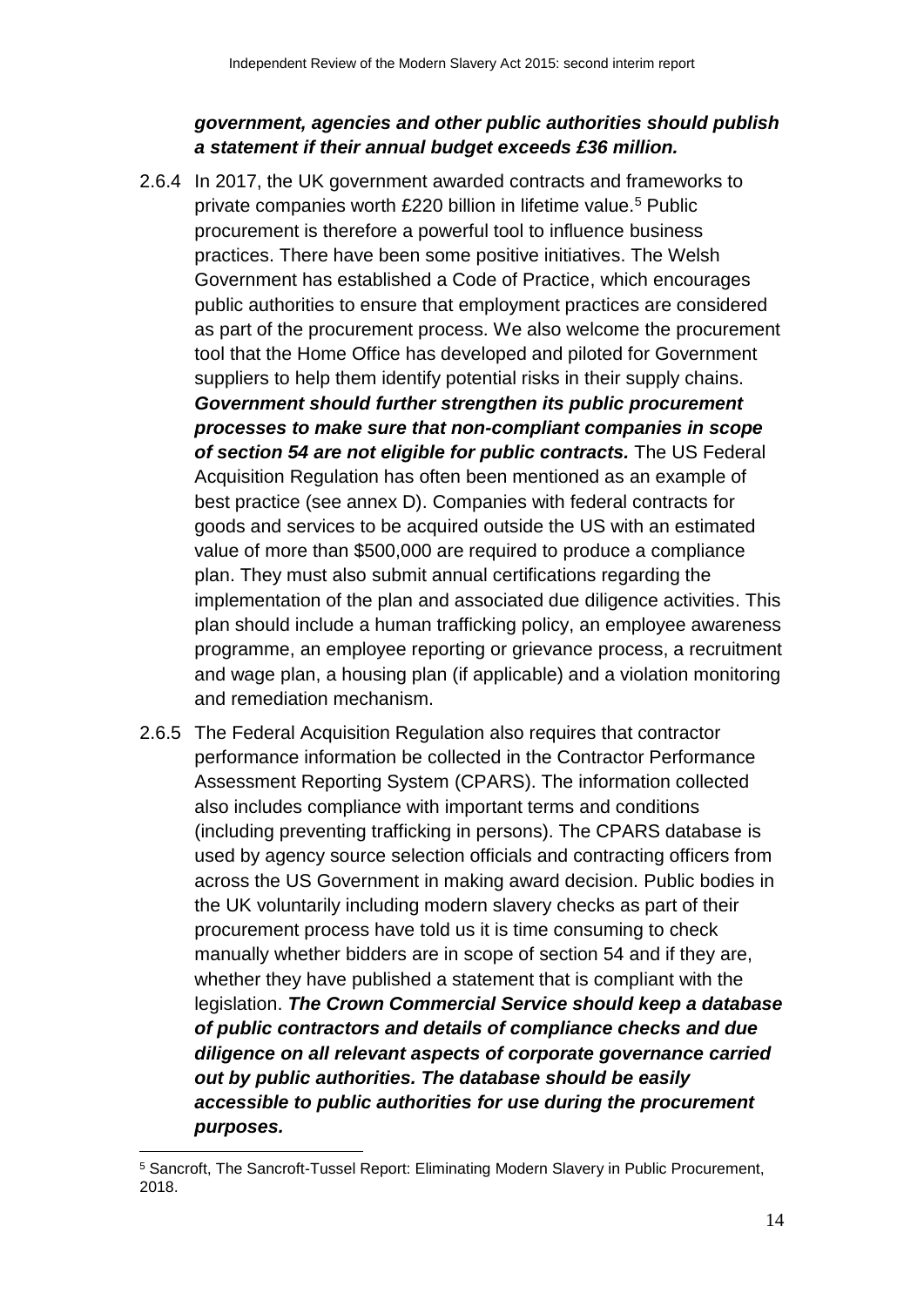# <span id="page-14-0"></span>**2.7 Other issues**

<u>.</u>

- 2.7.1 The power of consumers is a critical tool in influencing business behaviour in relation to modern slavery. Consumers are viewed as playing an essential role in eradicating modern slavery in the UK, yet research reviewed on consumer attitudes to modern slavery revealed that consumers are often unaware of the critical role they play. $6$  The attitudes of consumers regarding modern slavery, and how they can be changed, remains severely under-researched. *The Independent Anti-Slavery Commissioner should commission research into how consumer attitudes to modern slavery can be influenced. The aim of this should be for business, in partnership with civil society, to leverage purchasing power to eradicate modern slavery in supply chains. The research should feed into the Commissioner's annual report, with recommendations for Government action as appropriate.*
- 2.7.2 On the issue of the turnover threshold for determining which companies are in scope of section 54, we did not hear many calls for it to be changed at present. Government should primarily focus on improving compliance, quality and enforcement of obligations at the current threshold. However, Government should keep the threshold of £36 million turnover under review, with the possibility of reducing the threshold over time. Specific guidance could also be addressed to companies with an annual turnover under £36 million, following the example of the Scottish Government.
- 2.7.3 We heard examples of best practice from business on how they are working proactively to identify and address modern slavery. This included training staff on identifying and reporting modern slavery and making it part of the new joiner training so that all front-line staff know the signs of modern slavery. This is a very sensible approach and we encourage business to take it up.

<sup>6</sup> [Consuming Modern Slavery report](https://docs.wixstatic.com/ugd/db532a_4cb0e139c83a442cbd1a1a91e168a250.pdf) (2018) by Dr Michal Carrington, Prof Andreas Chatzidakis and Prof Deirdre Shaw.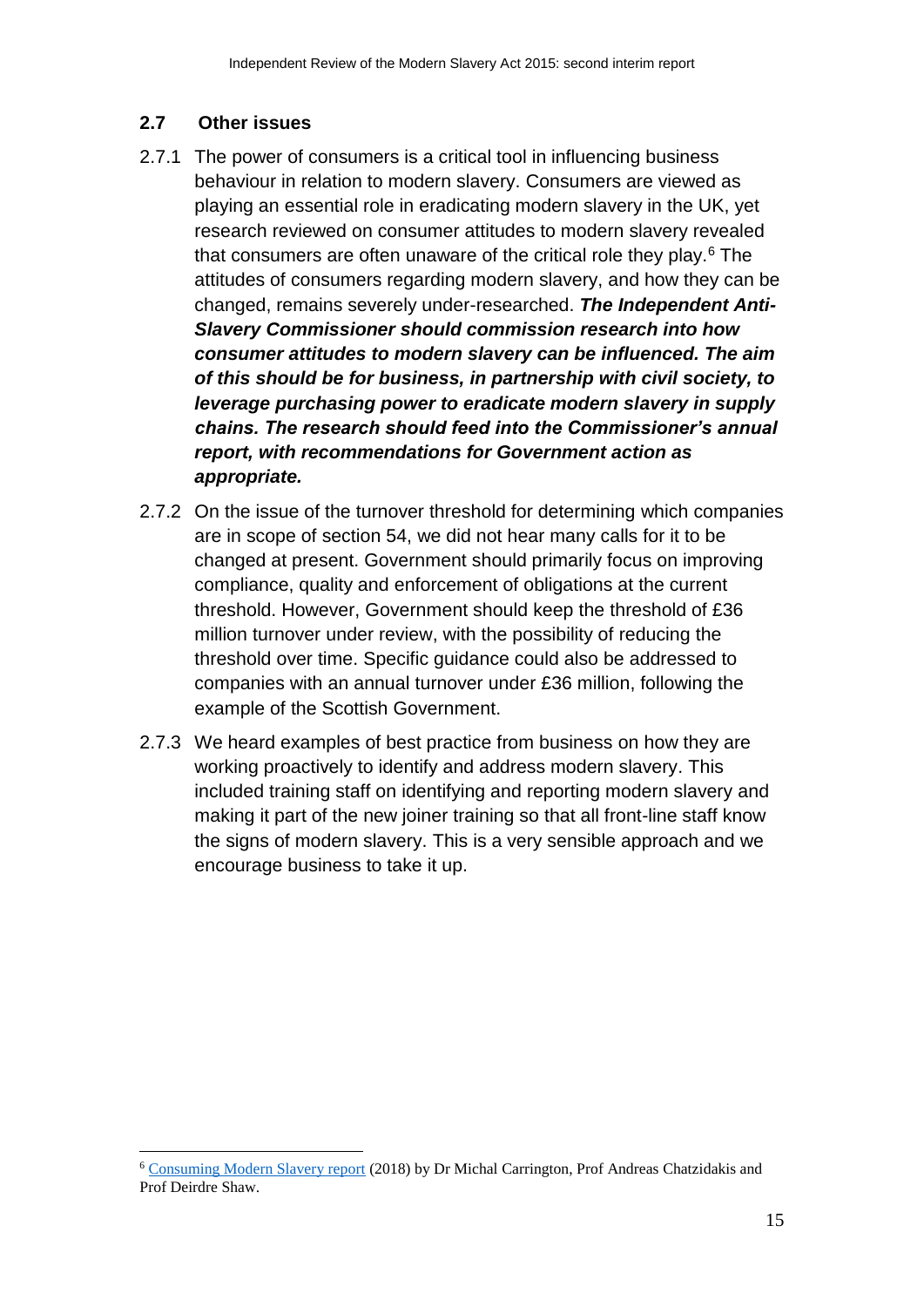# <span id="page-15-0"></span>**3. Summary of recommendations**

#### **1. Clarifying the companies in scope:**

- a. Government should establish an internal list of companies in scope of section 54 and check with companies whether they are covered by the legislation.
- b. Individual companies should remain responsible for determining if they need to produce a slavery and human trafficking statement. Noninclusion in the list should not be an excuse for non-compliance.

# **2. Improving the quality of statements:**

- a. Section 54(4)(b), which allows companies to report they have taken no steps to address modern slavery in their supply chains, should be removed.
- b. In section 54(5) 'may' should be changed to 'must' or 'shall', with the effect that the six areas set out as areas that an organisation's statement may cover will become mandatory. If a company determines that one of the headings is not applicable to their business, it should be required to explain why.
- c. The statutory guidance should be strengthened to include a template of the information organisations are expected to provide on each of the six areas.
- d. Guidance should make clear that reporting should include not only how businesses have carried out due diligence but also the steps that they intend to take in the future.
- e. The Independent Anti-Slavery Commissioner should oversee the guidance available to companies.
- f. The legislation should be amended to require companies to consider the entirety of their supply chains. If a company has not done so, it should be required to explain why it has not and what steps it is going to take in the future.

# **3. Embedding modern slavery reporting into business culture:**

- a. The Companies Act 2006 should be amended to include a requirement for companies to refer in their annual reports to their modern slavery statement. Section 54 should be amended to impose a similar duty on non-listed companies that meet the £36 million threshold but would not be captured by the Companies Act 2006 reporting requirements.
- b. Businesses should be required to have a named, designated board member who is personally accountable for the production of the statement.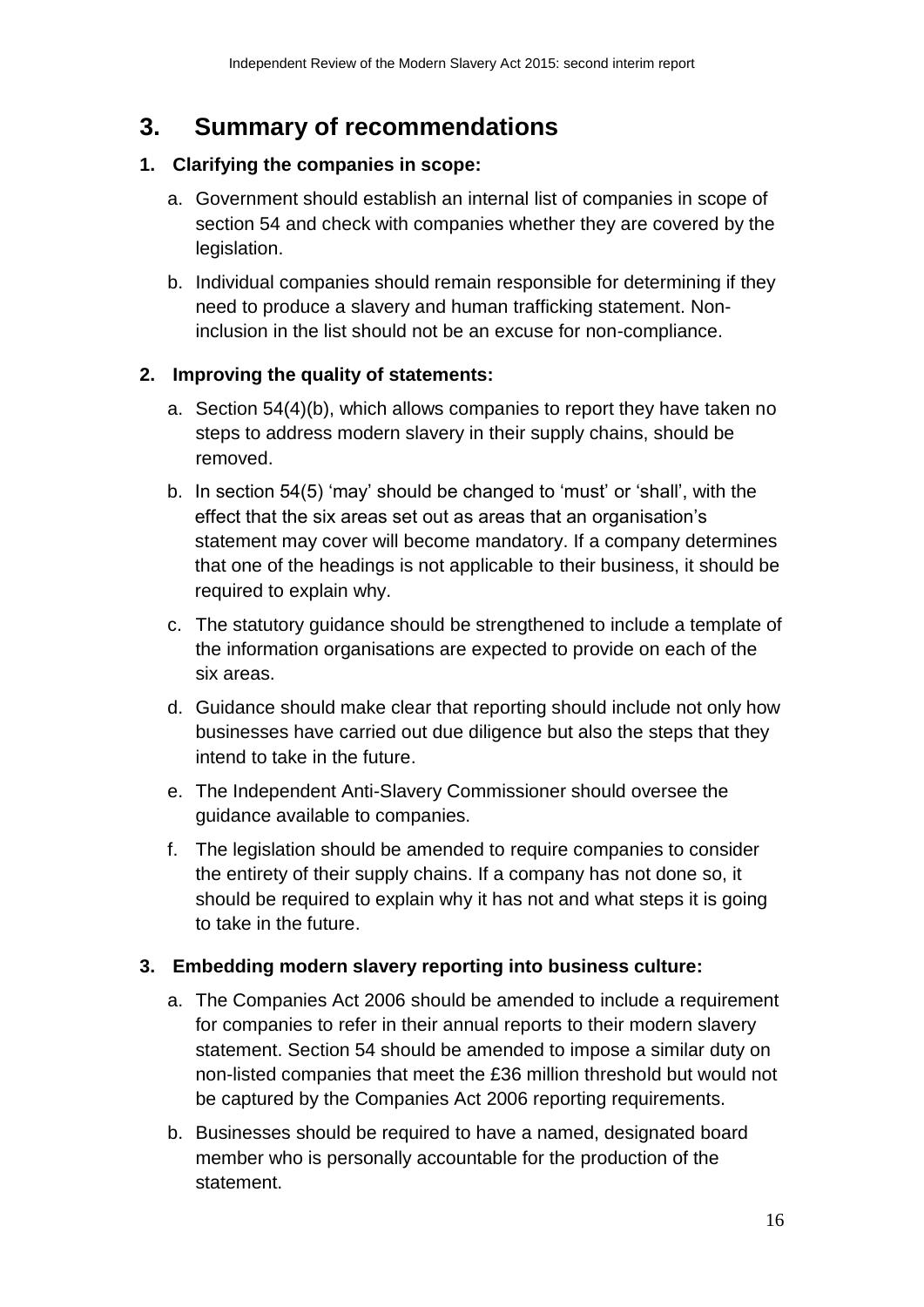c. Failure to fulfil modern slavery statement reporting requirements or to act when instances of slavery are found should be an offence under the Company Directors Disqualification Act 1986.

#### **4. Increasing transparency:**

- a. There should be a central government-run repository to which companies are required to upload their statements and which should be easily accessible to the public, free of charge.
- b. Statements should be dated and clearly state over which 12-month period they apply.
- c. The website hosting the repository should also clearly outline the minimum statutory reporting requirements.

#### **5. Monitoring and enforcing compliance:**

- a. The Independent Anti-Slavery Commissioner should monitor compliance.
- b. Government should make the necessary legislative provisions to strengthen its approach to tackling non-compliance, adopting a gradual approach: initial warnings, fines (as a percentage of turnover), court summons and directors' disqualification. Sanctions should be introduced gradually over the next few years so as to give companies time to adapt to changes in the legislative requirements.
- c. Government should bring forward proposals to set up or assign an enforcement body to impose sanctions on non-compliant companies. Fines levied for non-compliance could be used to fund the enforcement body.

#### **6. Government and the public sector:**

- a. Section 54 should be extended to the public sector. Government departments should publish a statement at the end of the financial year, approved by the Department's board and signed by the Permanent Secretary as Accounting Officer. Local government, agencies and other public authorities should publish a statement if their annual budget exceeds £36 million.
- b. Government should strengthen its public procurement processes to make sure that non-compliant companies in scope of section 54 are not eligible for public contracts.
- c. The Crown Commercial Service should keep a database of public contractors and details of compliance checks and due diligence carried out by public authorities. The database should be easily accessible to public authorities for use during the procurement purposes.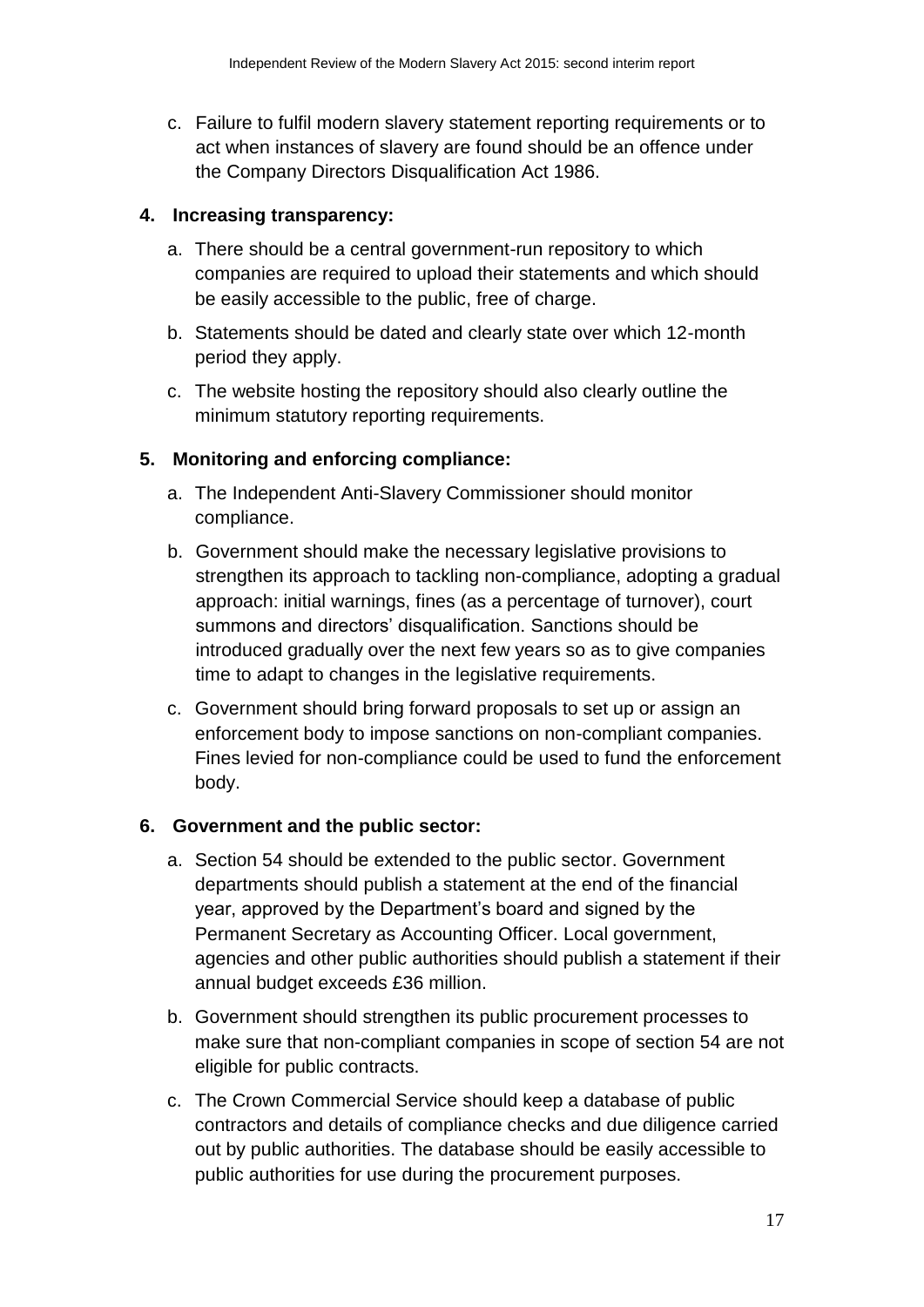7. **Consumer attitudes:** The Independent Anti-Slavery Commissioner should commission research into how consumer attitudes to modern slavery can be influenced. The aim of this should be for business, in partnership with civil society, to leverage purchasing power to eradicate modern slavery in supply chains. The research should feed into the Commissioner's annual report, with recommendations for Government action as appropriate.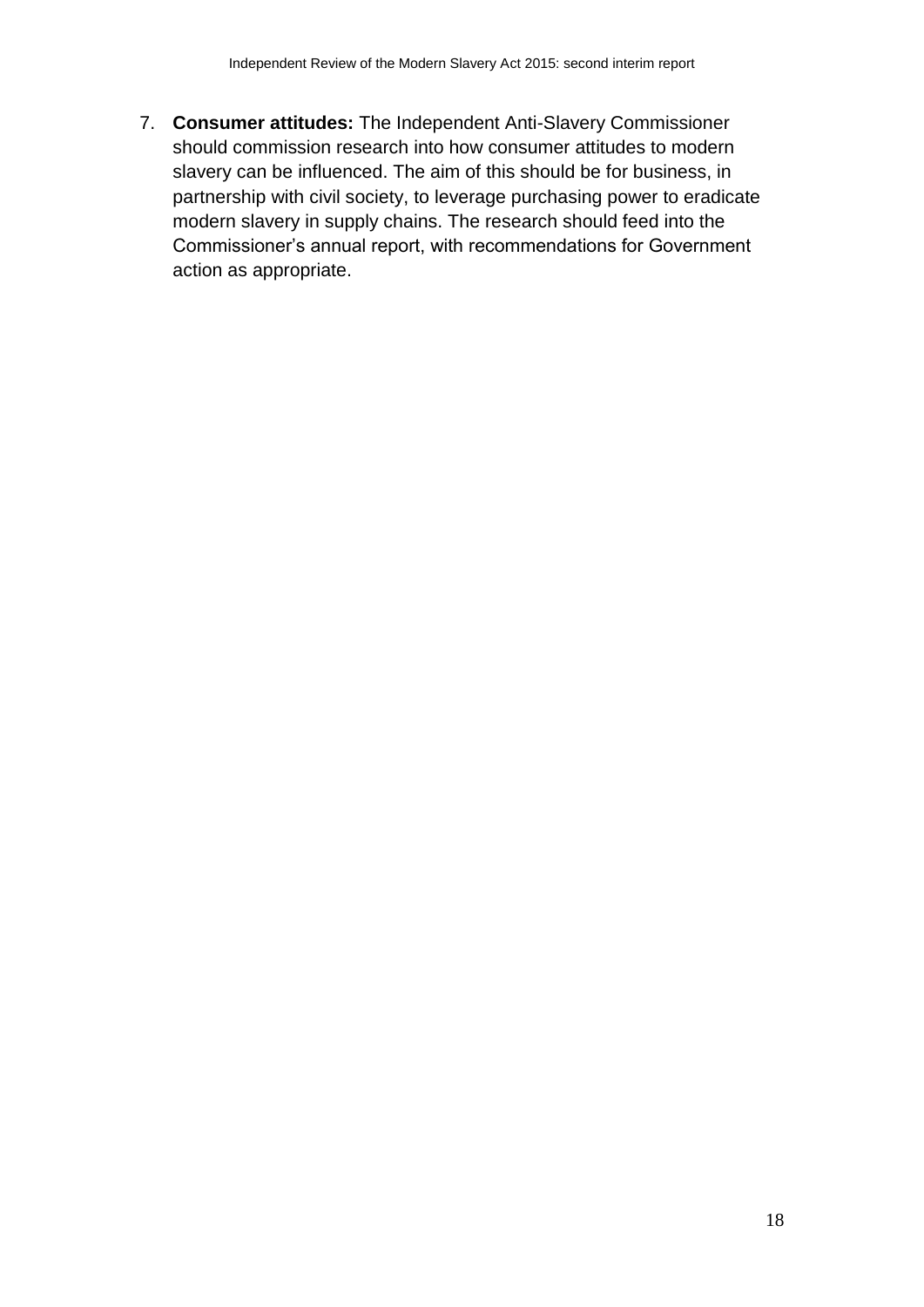# <span id="page-18-0"></span>**4. Annexes**

# <span id="page-18-1"></span>**Annex A: Terms of reference for the Independent Review of the Modern Slavery Act**

# **1. Background**

The introduction of the Modern Slavery Act 2015, the first legislation of its kind in the world, has helped to transform the UK's response to modern slavery. More victims are being identified and supported; more offenders are being prosecuted; and thousands of companies have published statements setting out the steps they have taken to tackle modern slavery in their supply chains.

The UK is determined to lead global efforts to tackle this barbaric crime and as the methods used by criminals to exploit vulnerable people evolve, and our understanding of this crime evolves, it is important to consider our legislative approach.

# **2. Aim of the review**

The aim of the review is to report on the operation and effectiveness of, and potential improvements to, provisions in the Modern Slavery Act 2015, which provides the legal framework for tackling modern slavery.

# **3. Structure of the review**

The review will gather evidence and seek views from relevant stakeholders. This process could include a call for written submissions, evidence sessions on particular aspects of the legislation, and interviews with representatives from civil society, business, law enforcement and other interested bodies.

The review will be independent; the findings and recommendations of the review will represent the views of the reviewers. The reviewers will be supported by a secretariat which will be seconded from the Home Office, and sponsored by the Director for Tackling Slavery and Exploitation.

The review will aim to report to the Home Secretary before the end of March 2019. On completion, the review is to be compiled into a report, including recommendations, to be presented to the Home Secretary for approval.

Following approval, the Home Secretary will lay the report in Parliament.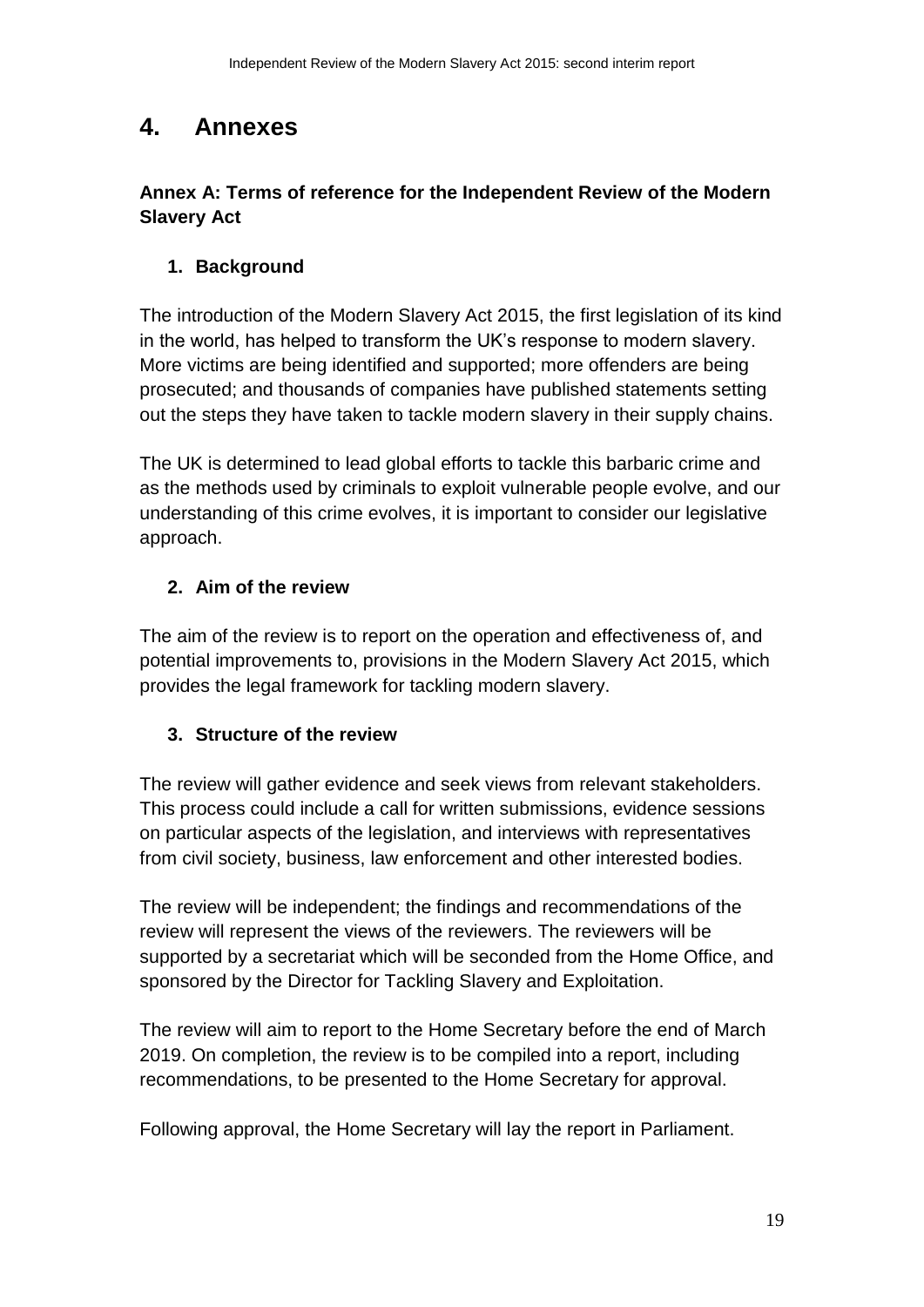## **4. Scope of the review**

This review aims to understand how the 2015 act is operating in practice, how effective it is, and whether the legal framework for tackling modern slavery is fit for purpose now and in the future. In doing so, the review will need to take into account any significant political, economic, social and technological changes since the 2015 act was passed.

The following provisions of the act must be considered in the review:

- section 3 on the meaning of exploitation
- sections 8-10 on reparation orders
- sections 40 to 44 on the Independent Anti-Slavery Commissioner
- section 45 on the statutory defence
- section 48 on independent child trafficking advocates
- section 54 on transparency in supply chains

In particular, the review should consider the following questions which have been brought to the attention of the government by the sector and others as issues requiring consideration:

- in relation to section 3, how to ensure the act is 'future-proof' given our evolving understanding of the nature of modern slavery offences, for example the recent and emerging issues of county lines and orphanage trafficking
- in relation to sections 8 to 10, how to ensure access to legal remedies and compensation for victims and would a specific civil wrong improve access to compensation for victims
- in relation to sections 40 to 44, how to ensure the independence of the Anti-Slavery Commissioner
- in relation to section 45, how to ensure an appropriate balance between the need to protect victims from criminal prosecution and preventing criminals from abusing this protection to avoid justice
- in relation to section 48, how to ensure the right support for child victims given the changing profile of child victims
- in relation to section 54, how to ensure compliance and drive up the quality of statements produced by eligible companies

The review should take into account the following principles:

- recommendations should only relate to the legal framework provided by the act and its implementation
- recommendations must be sustainable and take into account the financial and practical impact of implementation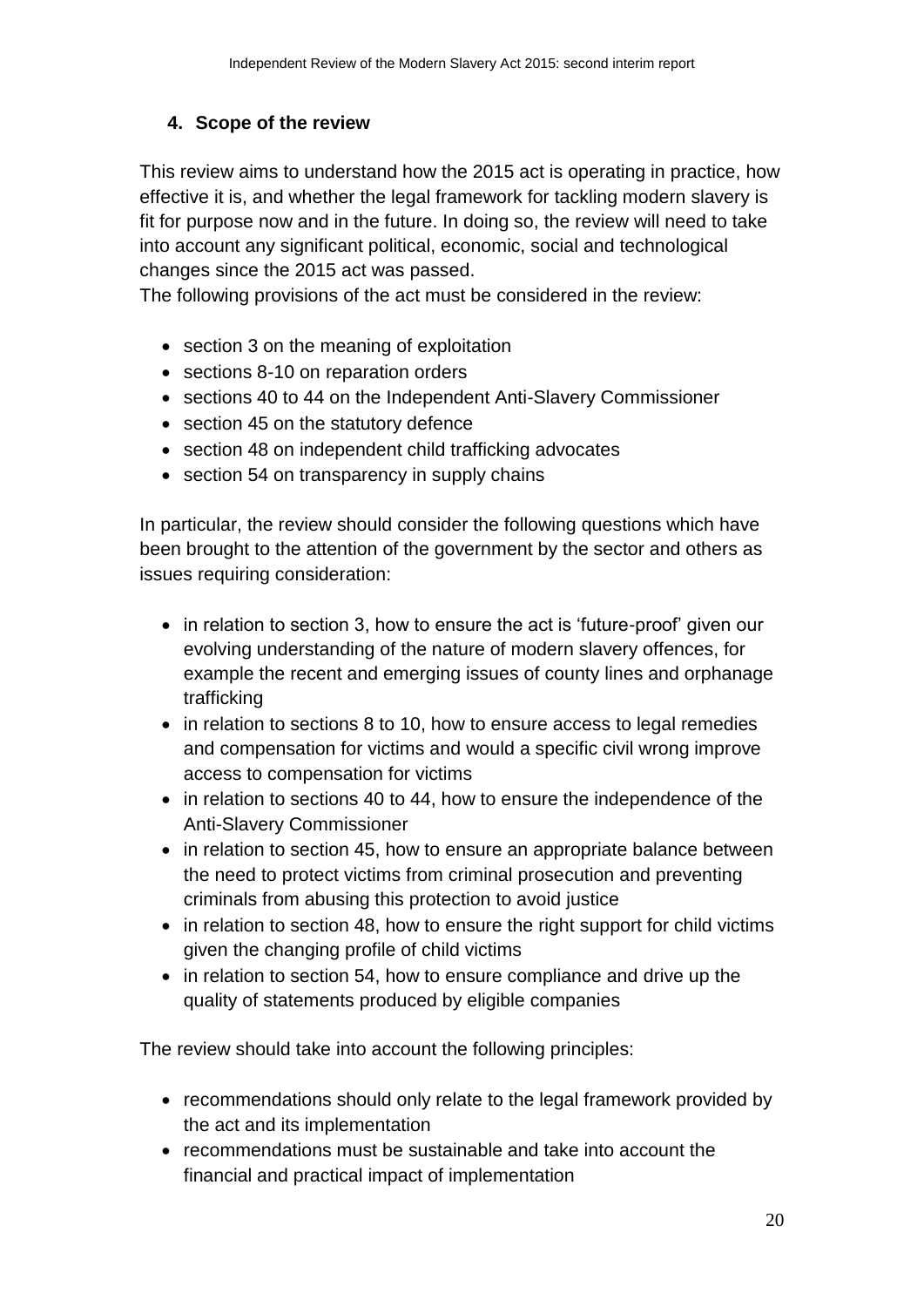- the review may consider other matters in relation to modern slavery subject to the agreement of the Home Secretary
- purdah guidelines should be adhered to where appropriate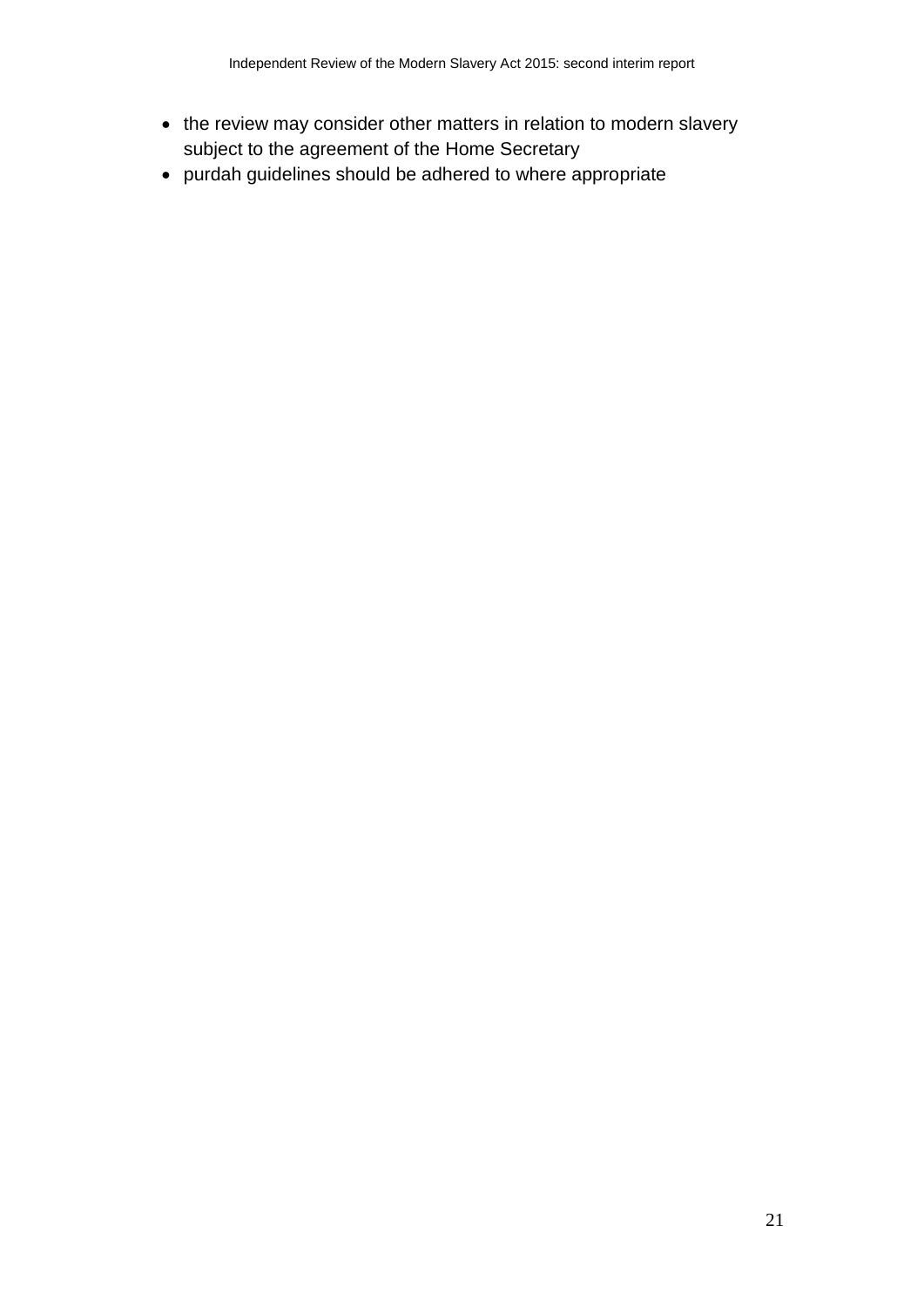# <span id="page-21-0"></span>**Annex B: Section 54 of the Modern Slavery Act 2015**

#### **54 Transparency in supply chains etc**

(1) A commercial organisation within subsection [\(2\)](http://www.legislation.gov.uk/ukpga/2015/30/section/54/enacted#section-54-2) must prepare a slavery and human trafficking statement for each financial year of the organisation.

(2) A commercial organisation is within this subsection if it—

(a) supplies goods or services, and

(b) has a total turnover of not less than an amount prescribed by regulations made by the Secretary of State.

(3) For the purposes of subsection (2)(b), an organisation's total turnover is to be determined in accordance with regulations made by the Secretary of State.

(4) A slavery and human trafficking statement for a financial year is—

(a) a statement of the steps the organisation has taken during the financial year to ensure that slavery and human trafficking is not taking place—

(i) in any of its supply chains, and

(ii) in any part of its own business, or

(b) a statement that the organisation has taken no such steps.

(5) An organisation's slavery and human trafficking statement may include information about—

(a) the organisation's structure, its business and its supply chains;

(b) its policies in relation to slavery and human trafficking;

(c) its due diligence processes in relation to slavery and human trafficking in its business and supply chains;

(d) the parts of its business and supply chains where there is a risk of slavery and human trafficking taking place, and the steps it has taken to assess and manage that risk;

(e) its effectiveness in ensuring that slavery and human trafficking is not taking place in its business or supply chains, measured against such performance indicators as it considers appropriate;

(f) the training about slavery and human trafficking available to its staff.

(6) A slavery and human trafficking statement—

(a) if the organisation is a body corporate other than a limited liability partnership, must be approved by the board of directors (or equivalent management body) and signed by a director (or equivalent);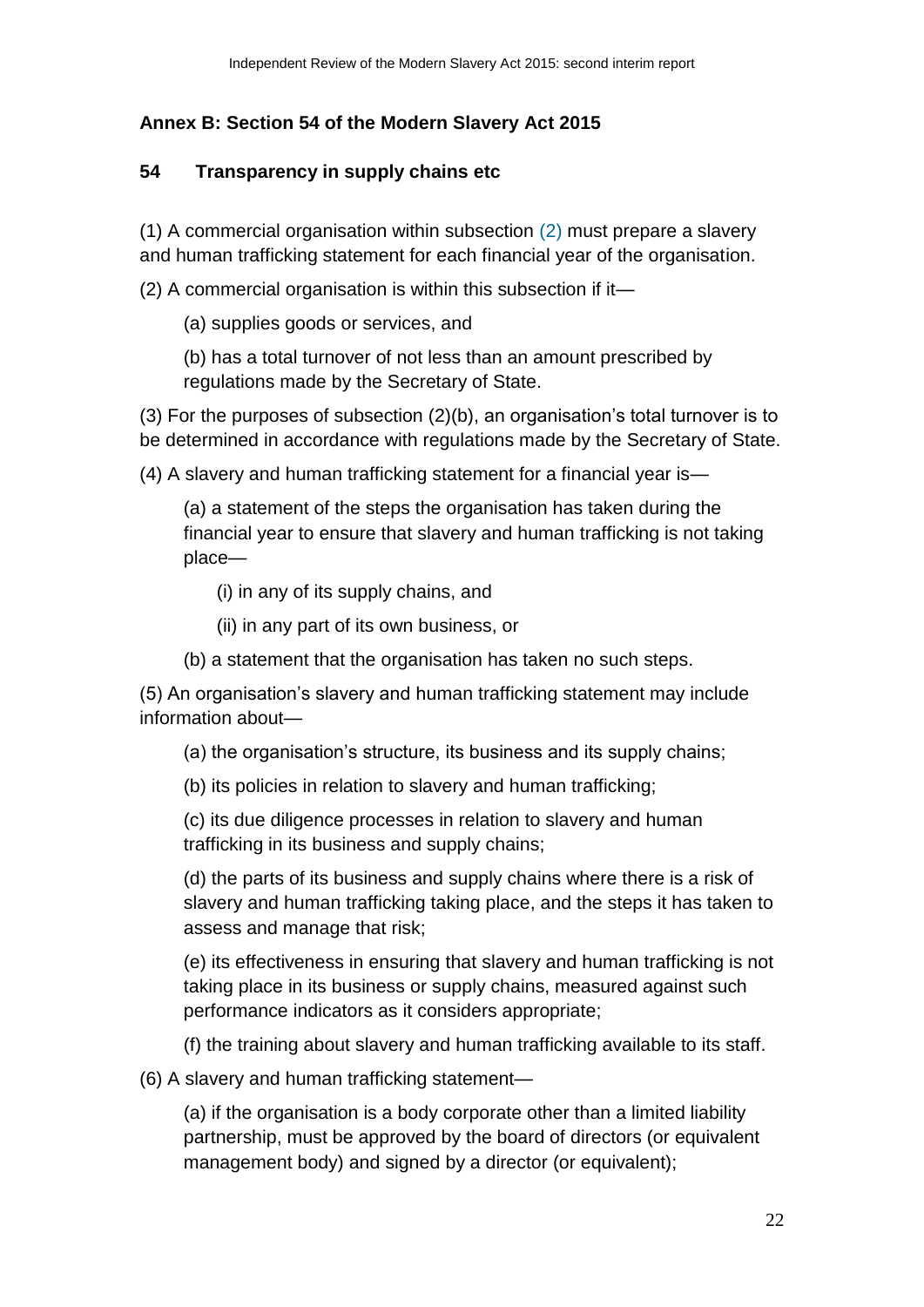(b) if the organisation is a limited liability partnership, must be approved by the members and signed by a designated member;

(c) if the organisation is a limited partnership registered under the Limited Partnerships Act 1907, must be signed by a general partner;

(d) if the organisation is any other kind of partnership, must be signed by a partner.

(7) If the organisation has a website, it must—

(a) publish the slavery and human trafficking statement on that website, and

(b) include a link to the slavery and human trafficking statement in a prominent place on that website's homepage.

(8) If the organisation does not have a website, it must provide a copy of the slavery and human trafficking statement to anyone who makes a written request for one, and must do so before the end of the period of 30 days beginning with the day on which the request is received.

(9) The Secretary of State—

(a) may issue guidance about the duties imposed on commercial organisations by this section;

(b) must publish any such guidance in a way the Secretary of State considers appropriate.

(10) The guidance may in particular include further provision about the kind of information which may be included in a slavery and human trafficking statement.

(11) The duties imposed on commercial organisations by this section are enforceable by the Secretary of State bringing civil proceedings in the High Court for an injunction or, in Scotland, for specific performance of a statutory duty under section 45 of the Court of Session Act 1988.

(12) For the purposes of this section—

"commercial organisation" means—

(a) a body corporate (wherever incorporated) which carries on a business, or part of a business, in any part of the United Kingdom, or

(b) a partnership (wherever formed) which carries on a business, or part of a business, in any part of the United Kingdom,

and for this purpose "business" includes a trade or profession;

"partnership" means—

(a) a partnership within the Partnership Act 1890,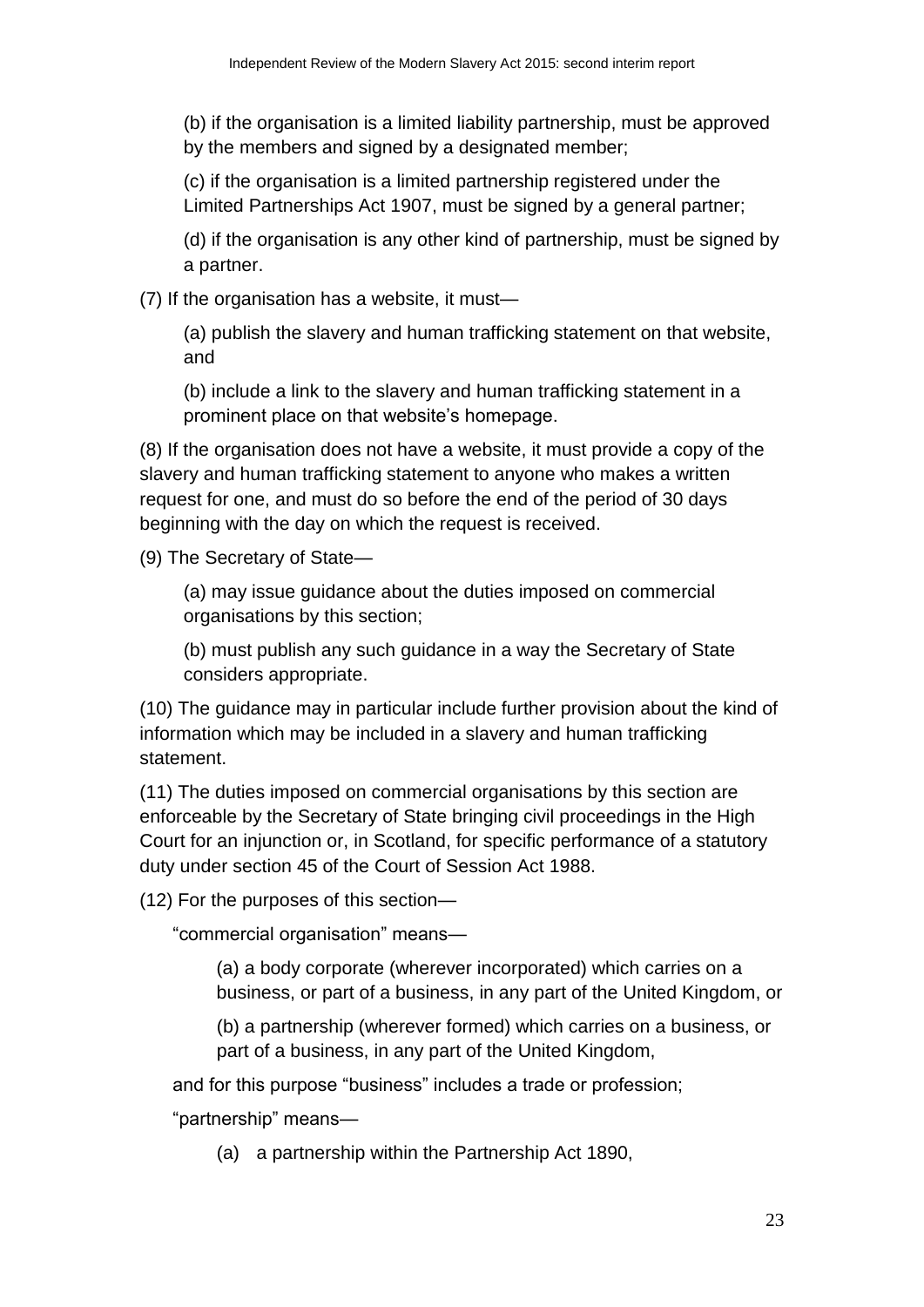(b) a limited partnership registered under the Limited Partnerships Act 1907, or

(c) a firm, or an entity of a similar character, formed under the law of a country outside the United Kingdom;

"slavery and human trafficking" means—

(a) conduct which constitutes an offence under any of the following—

(i) section 1, 2 or 4 of this Act,

(ii) section 1, 2 or 4 of the [Human Trafficking and Exploitation](http://www.legislation.gov.uk/id/nia/2015/2)  [\(Criminal Justice and Support for Victims\) Act \(Northern Ireland\)](http://www.legislation.gov.uk/id/nia/2015/2)  [2015 \(c. 2 \(N.I.\)\)](http://www.legislation.gov.uk/id/nia/2015/2) (equivalent offences in Northern Ireland),

(iii) section 22 of the Criminal Justice (Scotland) Act [2003 \(asp](http://www.legislation.gov.uk/id/asp/2003/7)  [7\)](http://www.legislation.gov.uk/id/asp/2003/7) (traffic in prostitution etc),

(iv) section 4 of the Asylum and Immigration (Treatment of Claimants, etc.) Act 2004 (trafficking for exploitation),

(v) section 47 of the Criminal Justice and Licensing (Scotland) Act [2010 \(asp 13\)](http://www.legislation.gov.uk/id/asp/2010/13) (slavery, servitude and forced or compulsory labour), or

(b) conduct which would constitute an offence in a part of the United Kingdom under any of those provisions if the conduct took place in that part of the United Kingdom.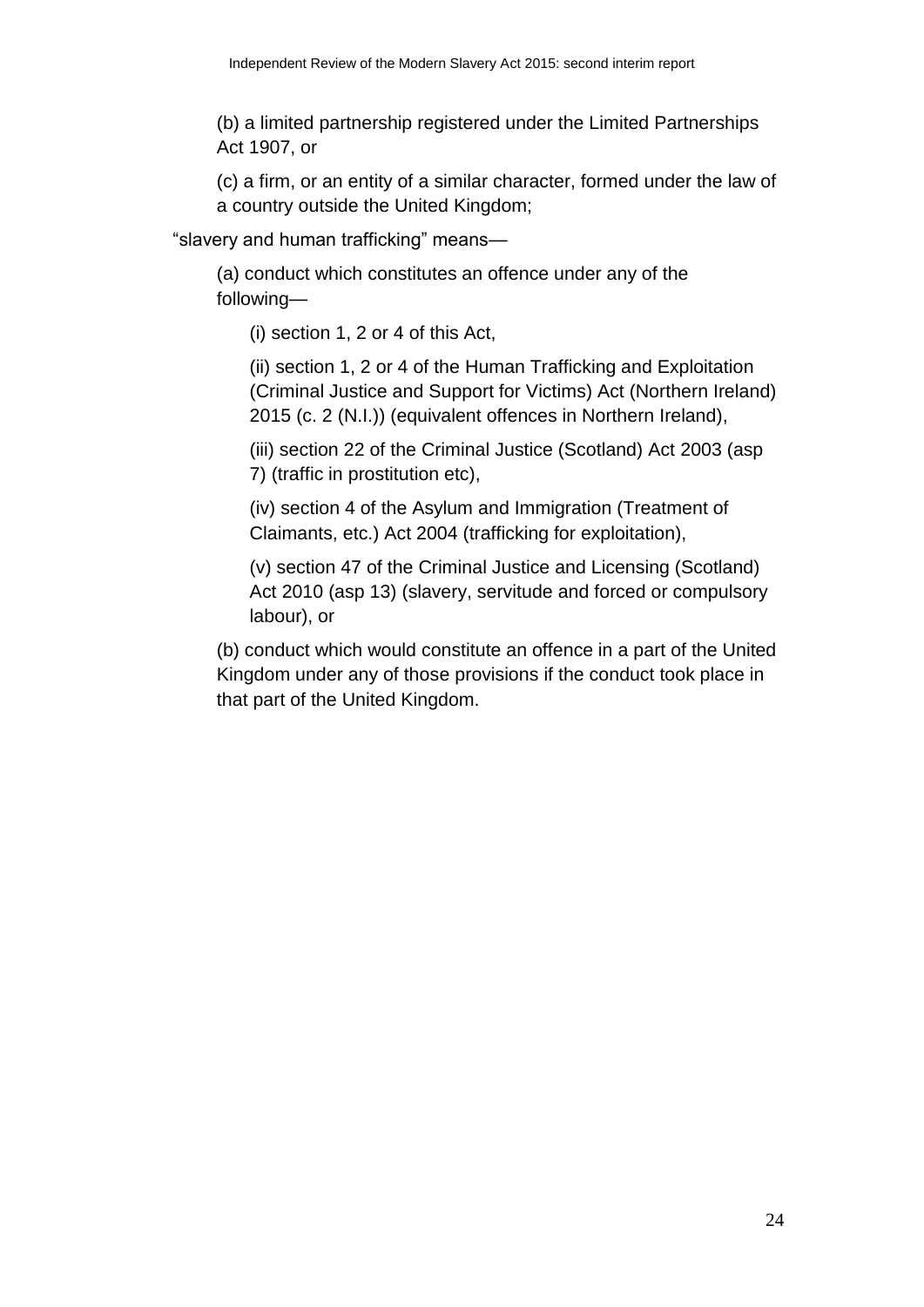#### <span id="page-24-0"></span>**Annex C: Australian Modern Slavery Act 2018**

#### **Modern Slavery Act 2018**

No. 153, 2018

An Act to require some entities to report on the risks of modern slavery in their operations and supply chains and actions to address those risks, and for related purposes

[*Assented to 10 December 2018*]

#### **The Parliament of Australia enacts:**

#### **Part 1—Preliminary**

#### **1 Short title**

This Act is the *Modern Slavery Act 2018*.

#### **2 Commencement**

 (1) Each provision of this Act specified in column 1 of the table commences, or is taken to have commenced, in accordance with column 2 of the table. Any other statement in column 2 has effect according to its terms.

| Commencement information |                                   |                |  |
|--------------------------|-----------------------------------|----------------|--|
| Column 1                 | Column 2                          | Column 3       |  |
| <b>Provisions</b>        | Commencement                      | Date/Details   |  |
| 1. Sections 1            | The day this Act receives the     | 10 December    |  |
| and 2 and                | Royal Assent.                     | 2018           |  |
| anything in              |                                   |                |  |
| this Act not             |                                   |                |  |
| elsewhere                |                                   |                |  |
| covered by               |                                   |                |  |
| this table               |                                   |                |  |
| 2. Sections 3            | A single day to be fixed by       | 1 January 2019 |  |
| to 10 and                | Proclamation.                     |                |  |
| Parts 2 to 4             |                                   | (F2018N00189)  |  |
|                          | However, if the provisions do not |                |  |
|                          | commence within the period of 6   |                |  |
|                          | months beginning on the day this  |                |  |
|                          | Act receives the Royal Assent,    |                |  |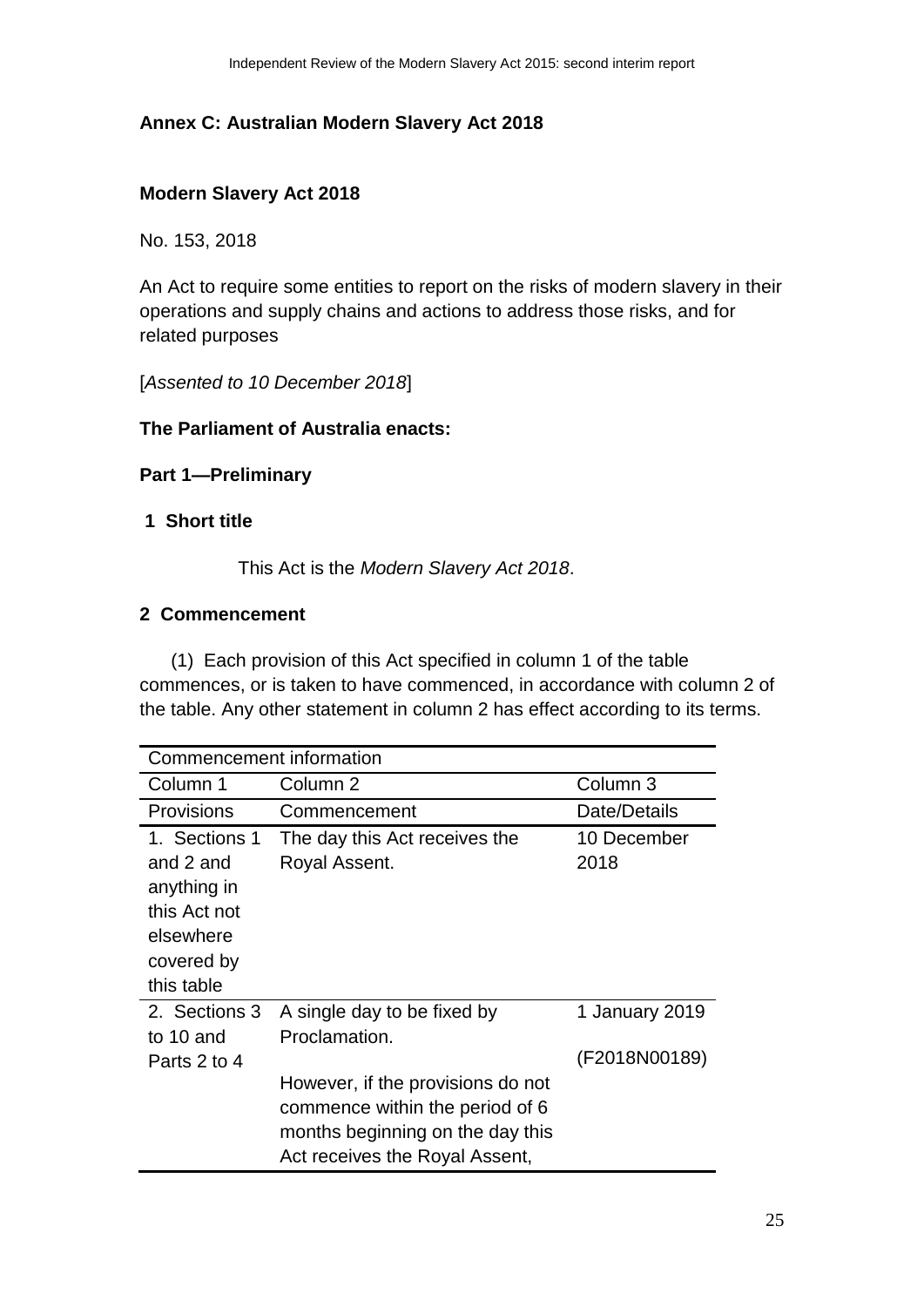| Commencement information |                                |              |  |
|--------------------------|--------------------------------|--------------|--|
| Column 1                 | Column 2                       | Column 3     |  |
| <b>Provisions</b>        | Commencement                   | Date/Details |  |
|                          | they commence on the day after |              |  |
|                          | the end of that period.        |              |  |

Note: This table relates only to the provisions of this Act as originally enacted. It will not be amended to deal with any later amendments of this Act.

 (2) Any information in column 3 of the table is not part of this Act. Information may be inserted in this column, or information in it may be edited, in any published version of this Act.

#### **3 Simplified outline of this Act**

This Act requires entities based, or operating, in Australia, which have an annual consolidated revenue of more than \$100 million, to report annually on the risks of modern slavery in their operations and supply chains, and actions to address those risks. Other entities based, or operating, in Australia may report voluntarily.

The Commonwealth is required to report on behalf of non-corporate Commonwealth entities, and the reporting requirements also apply to Commonwealth corporate entities and companies with an annual consolidated revenue of more than \$100 million.

Reports are kept by the Minister in a public repository known as the Modern Slavery Statements Register. Statements on the register may be accessed by the public, free of charge, on the internet.

# **4 Definitions**

In this Act:

*accounting standards* has the same meaning as in the *Corporations Act 2001*.

*Australia*, when used in a geographical sense, includes the external **Territories** 

#### *Australian entity* means:

 (a) a company which is a resident within the meaning of subsection 6(1) of the *Income Tax Assessment Act 1936*; or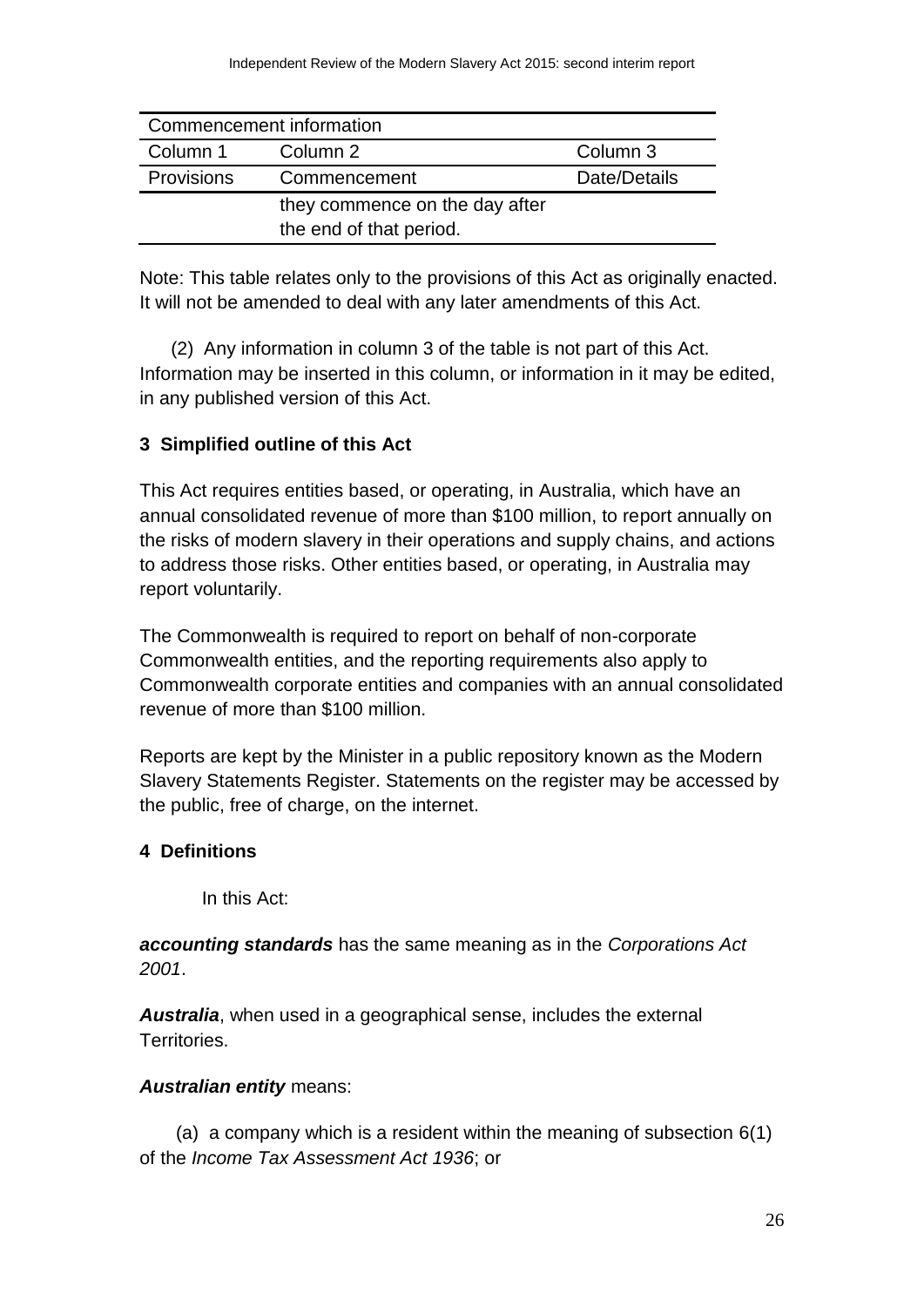(b) a trust, if the trust estate is a resident trust estate within the meaning of Division 6 of Part III of the *Income Tax Assessment Act 1936*; or

 (c) a corporate limited partnership which is a resident within the meaning of section 94T of the *Income Tax Assessment Act 1936*; or

(d) any other partnership, or other entity, whether incorporated or unincorporated, if:

(i) the entity is formed or incorporated within Australia; or

(ii) the central management or control of the entity is in Australia.

*carries on business in Australia*: see section 5 (meaning of *reporting entity*).

*consolidated revenue*, of an entity, means:

(a) the total revenue of the entity, for a reporting period; or

 (b) if the entity controls another entity or entities—the total revenue of the entity and all of the controlled entities, considered as a group, for a reporting period of the controlling entity;

worked out in accordance with the accounting standards, even if those standards do not otherwise apply to such an entity (including a controlling entity) or group.

*control*, of an entity by another entity, means control of the entity within the meaning of the accounting standards.

*entity* has the same meaning as in the *Income Tax Assessment Act 1997*.

Note: See section 960-100 of that Act.

*modern slavery* means conduct which would constitute:

(a) an offence under Division 270 or 271 of the *Criminal Code*; or

 (b) an offence under either of those Divisions if the conduct took place in Australia; or

 (c) trafficking in persons, as defined in Article 3 of the Protocol to Prevent, Suppress and Punish Trafficking in Persons, Especially Women and Children, supplementing the United Nations Convention against Transnational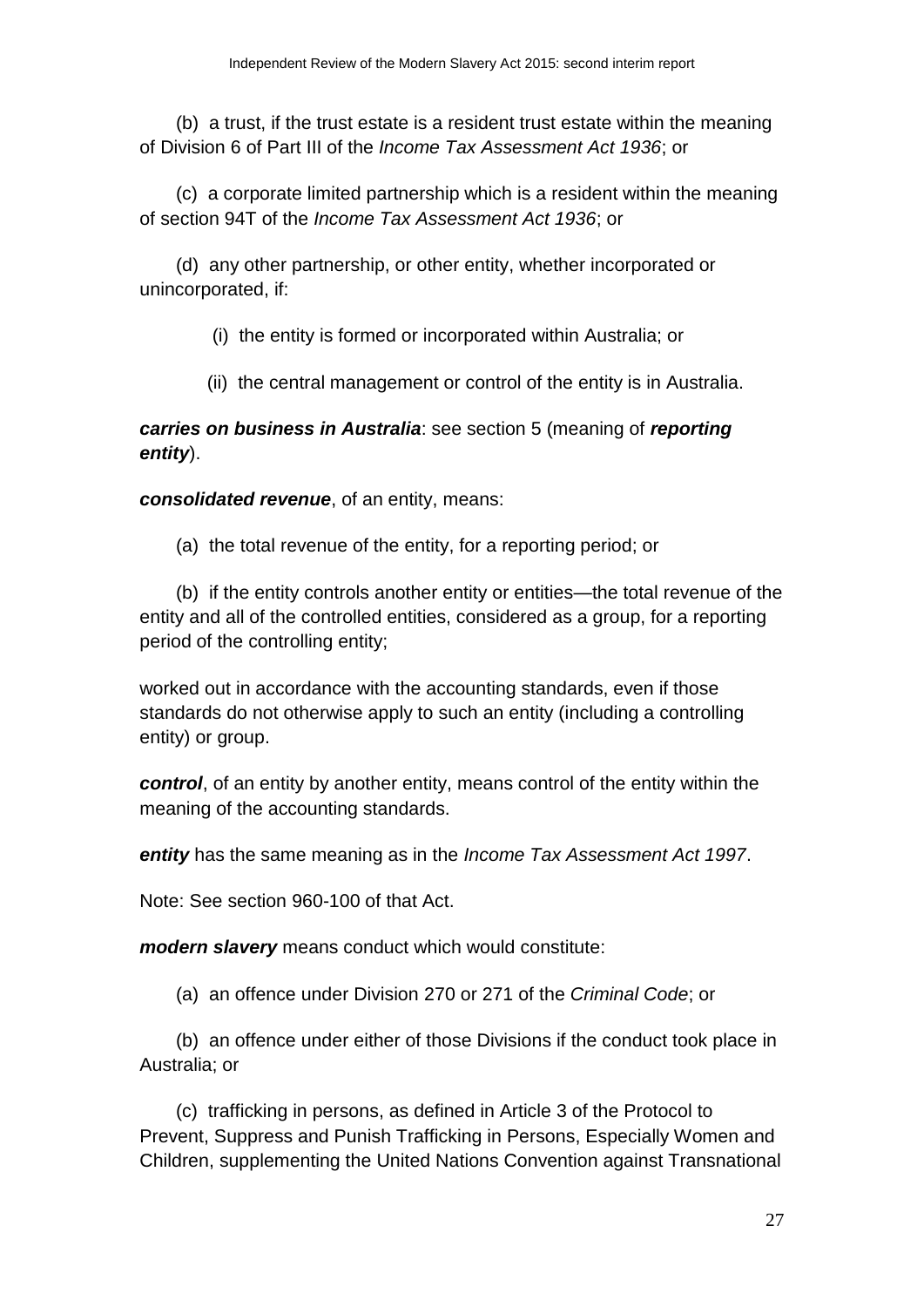Organized Crime, done at New York on 15 November 2000 ([2005] ATS 27); or

 (d) the worst forms of child labour, as defined in Article 3 of the ILO Convention (No. 182) concerning the Prohibition and Immediate Action for the Elimination of the Worst Forms of Child Labour, done at Geneva on 17 June 1999 ([2007] ATS 38).

Note: In 2018, the text of international agreements in the Australian Treaty Series was accessible through the Australian Treaties Library on the AustLII website (http://www.austlii.edu.au).

*modern slavery statement*: see section 12.

*principal governing body*, of an entity, means:

 (a) the body, or group of members of the entity, with primary responsibility for the governance of the entity; or

 (b) if the entity is of a kind prescribed by rules made for the purposes of this paragraph—a prescribed body within the entity, or a prescribed member or members of the entity.

Example: Examples of principal governing bodies are as follows:

(a) for a company—the company's board of directors;

(b) for a superannuation fund—the fund's board of trustees.

*register* means the Modern Slavery Statements Register established under section 18.

*reporting entity*: see section 5.

*reporting period*, of an entity, means a financial year, or another annual accounting period applicable to the entity, which starts after the commencement of this section.

Example: For a company's reporting period, see section 319 of the *Income Tax Assessment Act 1936*.

*responsible member*, of an entity, means:

 (a) an individual member of the entity's principal governing body who is authorised to sign modern slavery statements for the purposes of this Act; or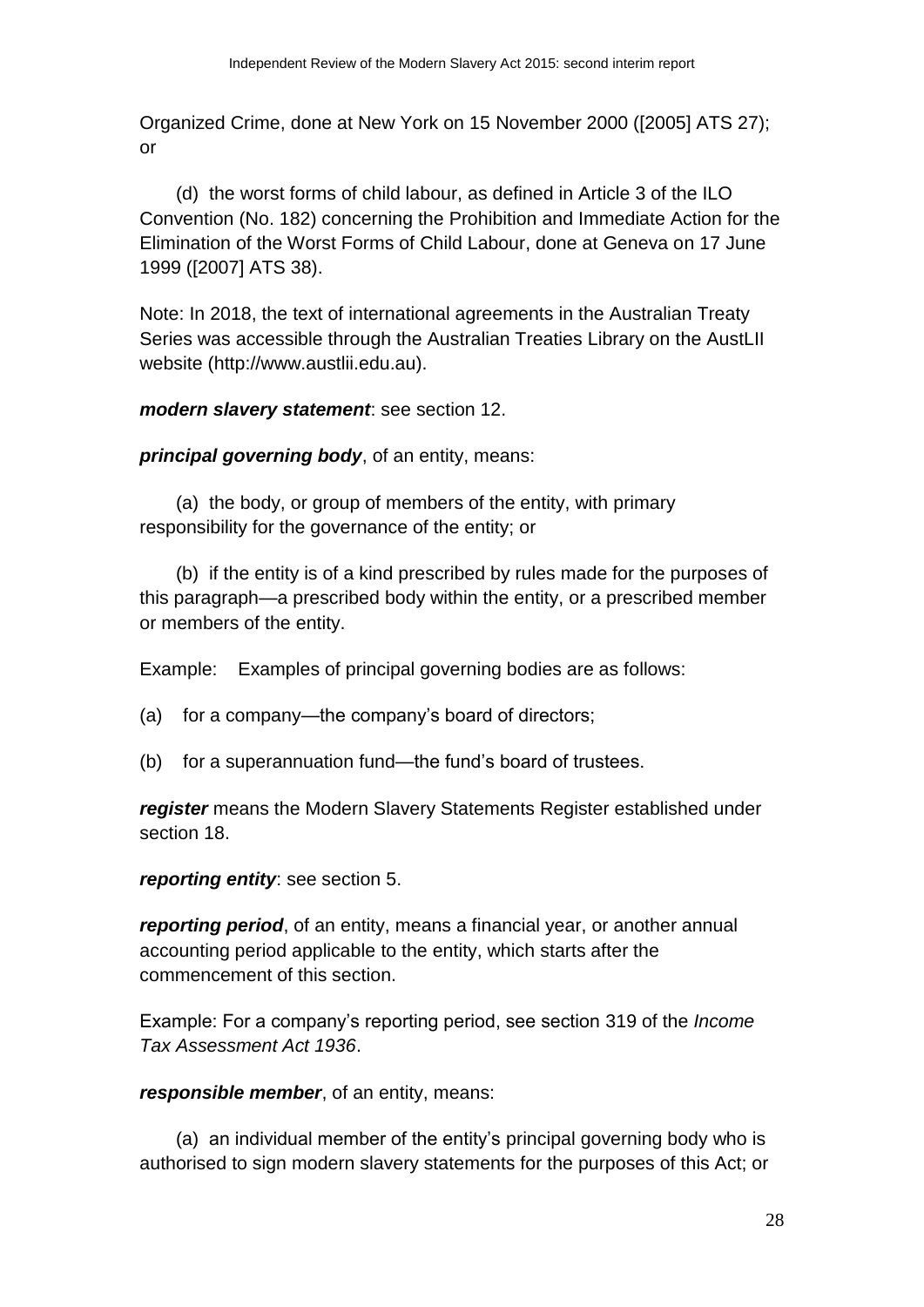(b) if the entity is a trust administered by a sole trustee—that trustee; or

 (c) if the entity is a corporation sole—the individual constituting the corporation; or

 (d) if the entity is under administration within the meaning of the *Corporations Act 2001*—the administrator; or

 (e) if the entity is of a kind prescribed by rules made for the purposes of this paragraph—a prescribed member of the entity.

*rules* means rules made by the Minister under section 25.

#### **5 Meaning of** *reporting entity*

 (1) Each of the following is a *reporting entity* in relation to a reporting period:

 (a) an entity which has a consolidated revenue of at least \$100 million for the reporting period, if the entity:

(i) is an Australian entity at any time in that reporting period; or

 (ii) carries on business in Australia at any time in that reporting period;

(b) the Commonwealth;

 (c) a corporate Commonwealth entity, or a Commonwealth company, within the meaning of the *Public Governance, Performance and Accountability Act 2013*, which has a consolidated revenue of at least \$100 million for the reporting period;

 (d) an entity which has volunteered to comply with the requirements of this Act under section 6 for that period.

Note: The Commonwealth is required to report on behalf of non-corporate Commonwealth entities within the meaning of the *Public Governance, Performance and Accountability Act 2013*: see section 15 of this Act.

(2) An entity *carries on business in Australia* if the entity:

 (a) in the case of a body corporate—carries on business in Australia, a State or a Territory within the meaning of the *Corporations Act 2001* (see section 21 of that Act); or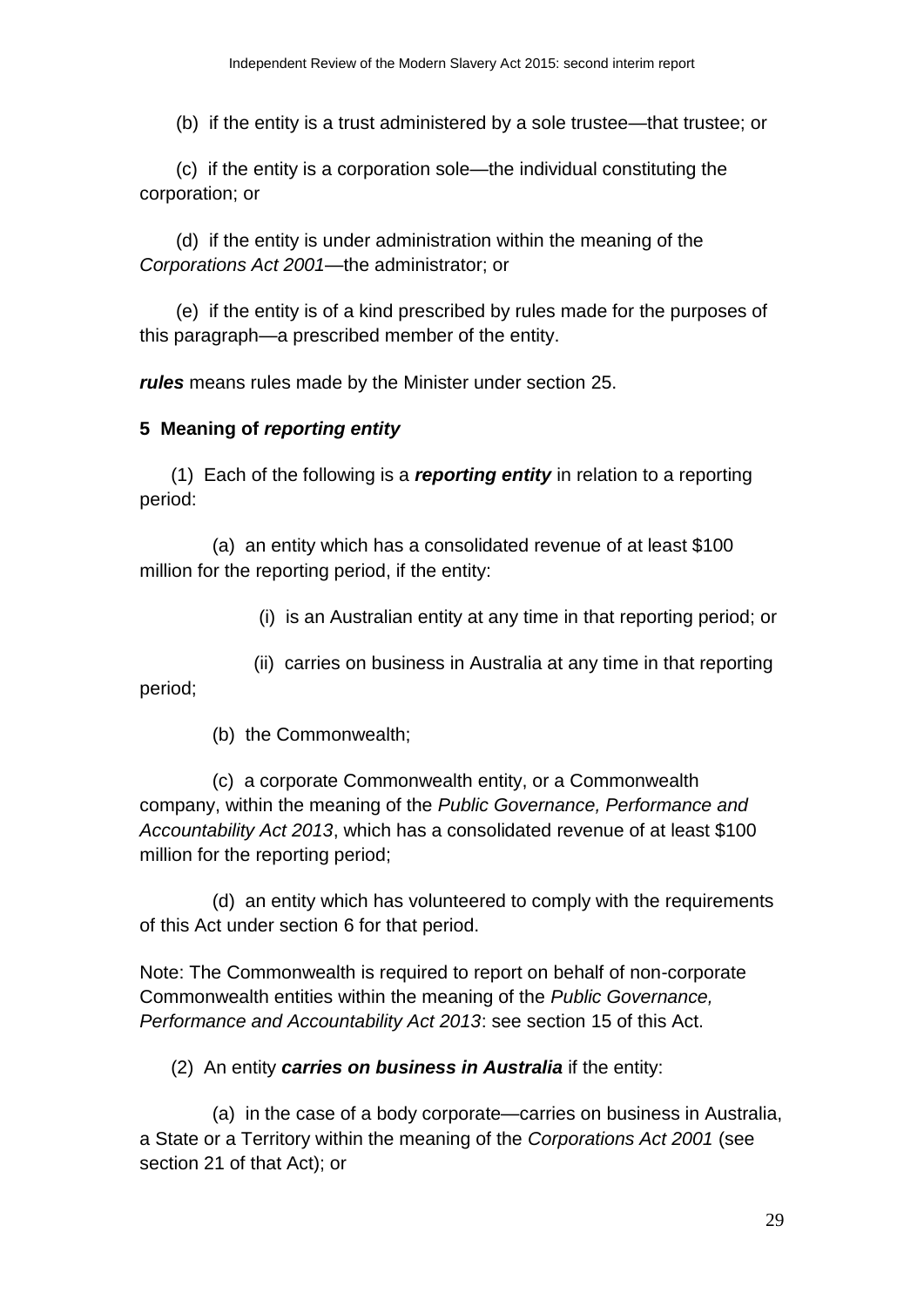(b) in any other case—would be taken to do so within the meaning of that Act if the entity were a body corporate.

#### **6 Voluntary modern slavery statements**

How an entity may volunteer

 (1) An entity covered by subsection (2) may volunteer to comply with the requirements of this Act for a reporting period, or reporting periods, by giving written notice to the Minister accordingly before the end of the reporting period (or the earliest of the reporting periods), in a manner and form approved by the Minister.

Note: An entity can volunteer under this section in relation to a reporting period and all later reporting periods.

 (2) An entity is covered by this subsection for a reporting period if the entity, at any time in the reporting period:

- (a) is an Australian entity; or
- (b) carries on business in Australia.

#### Revoking a notice

 (3) An entity may revoke a notice given under subsection (1), to the extent that it applies in relation to a reporting period or periods, by giving written notice accordingly to the Minister before the start of the reporting period, or the earliest of the reporting periods.

#### **7 Constitutional basis**

(1) Without limitation, this Act relies on:

 (a) the Commonwealth's legislative powers under the following provisions of the Constitution:

- (i) paragraph 51(i) (trade and commerce);
- (ii) paragraph 51(xi) (census and statistics);
- (iii) paragraph 51(xix) (aliens);
- (iv) paragraph 51(xx) (corporations);
- (v) paragraph 51(xxi) (marriage);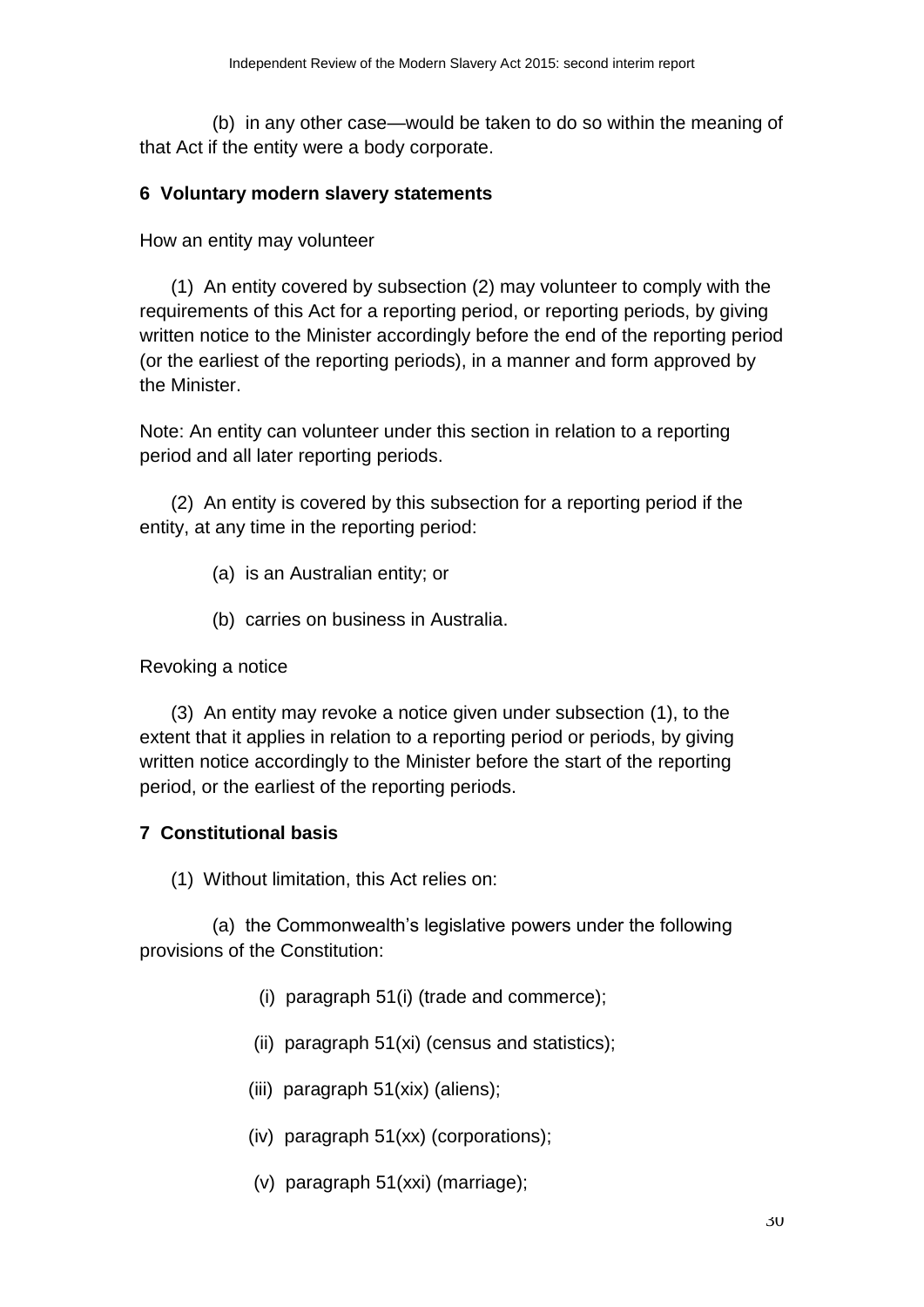- (vi) paragraph 51(xxvii) (immigration);
- (vii) paragraph 51(xxix) (external affairs);
- (viii) paragraph 51(xxxix) (incidental matters);
	- (ix) section 61 (the executive power); and
- (b) any implied legislative powers of the Commonwealth.

 (2) Without limiting subparagraph (1)(a)(vii), this Act's reliance on the Commonwealth's legislative powers under paragraph 51(xxix) of the Constitution is based on purposes including giving effect to the following international agreements, as amended and in force for Australia from time to time:

 (a) the International Convention to Suppress the Slave Trade and Slavery, done at Geneva on 25 September 1926 ([1927] ATS 11);

 (b) the ILO Convention (No. 29) concerning Forced or Compulsory Labour, done at Geneva on 28 June 1930 ([1933] ATS 21);

 (c) the Supplementary Convention on the Abolition of Slavery, the Slave Trade, and Institutions and Practices similar to Slavery, done at Geneva on 7 September 1956 ([1958] ATS 3);

 (d) the International Covenant on Civil and Political Rights, done at New York on 16 December 1966 ([1980] ATS 23);

 (e) the Convention on the Elimination of All Forms of Discrimination Against Women, done at New York on 18 December 1979 ([1983] ATS 9);

 (f) the Convention on the Rights of the Child, done at New York on 20 November 1989 ([1991] ATS 4);

 (g) the Protocol to Prevent, Suppress and Punish Trafficking in Persons, Especially Women and Children, supplementing the United Nations Convention against Transnational Organized Crime, done at New York on 15 November 2000 ([2005] ATS 27);

 (h) the Optional Protocol to the Convention on the Rights of the Child on the Sale of Children, Child Prostitution and Child Pornography, done at New York on 25 May 2000 ([2007] ATS 6);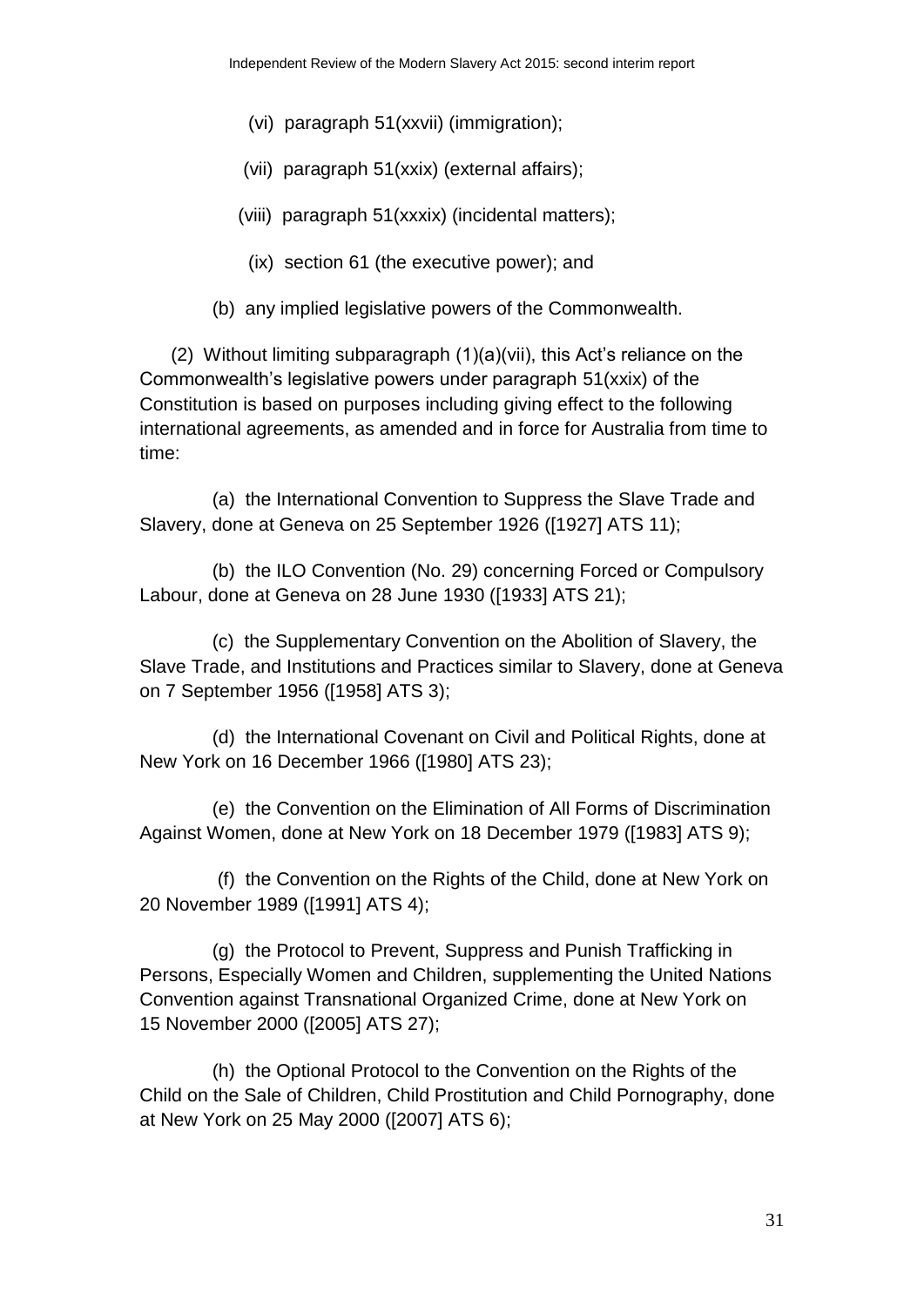(i) the ILO Convention (No. 182) concerning the Prohibition and Immediate Action for the Elimination of the Worst Forms of Child Labour, done at Geneva on 17 June 1999 ([2007] ATS 38).

Note: In 2018, the text of international agreements in the Australian Treaty Series was accessible through the Australian Treaties Library on the AustLII website (http://www.austlii.edu.au).

#### **8 Act binds the Crown**

 This Act binds the Crown in right of the Commonwealth. However, it does not bind the Crown in right of a State, the Australian Capital Territory or the Northern Territory.

#### **9 Extension to external Territories**

This Act extends to every external Territory.

#### **10 Extra-territorial application**

 This Act extends to acts, omissions, matters and things outside Australia.

#### **Part 2—Modern slavery statements**

#### **11 Simplified outline of this Part**

This Part requires modern slavery statements to be given annually to the Minister, describing the risks of modern slavery in the operations and supply chains of reporting entities and entities owned or controlled by those entities.

The statements must also include information about actions taken to address those risks.

Joint modern slavery statements may be given on behalf of one or more reporting entities.

The Minister must prepare an annual modern slavery statement on behalf of all non-corporate Commonwealth entities.

The Minister may request an explanation from an entity about the entity's failure to comply with a requirement in relation to modern slavery statements, and may also request that the entity undertake remedial action in relation to that requirement. If the entity fails to comply with the request, the Minister may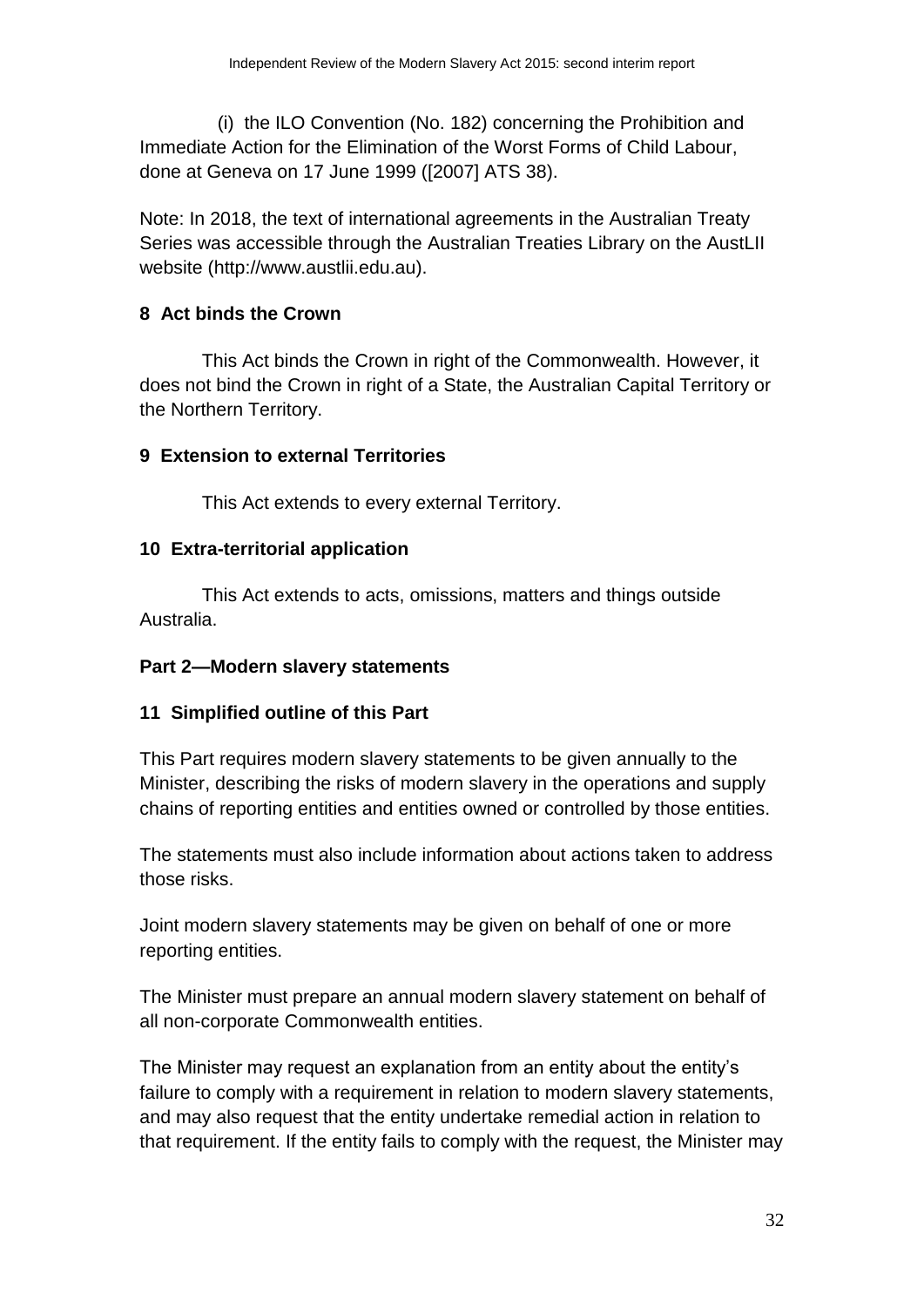publish information about the failure to comply on the register or elsewhere, including the identity of the entity.

#### **12 Meaning of** *modern slavery statement*

 A *modern slavery statement* is a statement prepared for the purposes of any of the following:

 (a) section 13 (modern slavery statements for single reporting entities);

- (b) section 14 (joint modern slavery statements);
- (c) section 15 (Commonwealth modern slavery statements).

#### **13 Modern slavery statements for single reporting entities**

 (1) A reporting entity must give the Minister a modern slavery statement for the entity, for a reporting period, unless a modern slavery statement has been given covering the entity for that period under section 14 (joint modern slavery statements) or 15 (Commonwealth modern slavery statements).

(2) The reporting entity must ensure that the statement:

- (a) complies with section 16; and
- (b) is prepared in a form approved by the Minister; and
- (c) is approved by the principal governing body of the entity; and
- (d) is signed by a responsible member of the entity; and

 (e) is given to the Minister within 6 months after the end of the reporting period for the entity, in a manner approved by the Minister.

Note: The statement may be signed electronically: see section 10 of the *Electronic Transactions Act 1999*.

#### **14 Joint modern slavery statements**

 (1) An entity, other than the Commonwealth, may give the Minister a modern slavery statement covering one or more reporting entities (which may include the entity giving the statement), for a reporting period for those reporting entities.

(2) The entity giving the statement must ensure that it: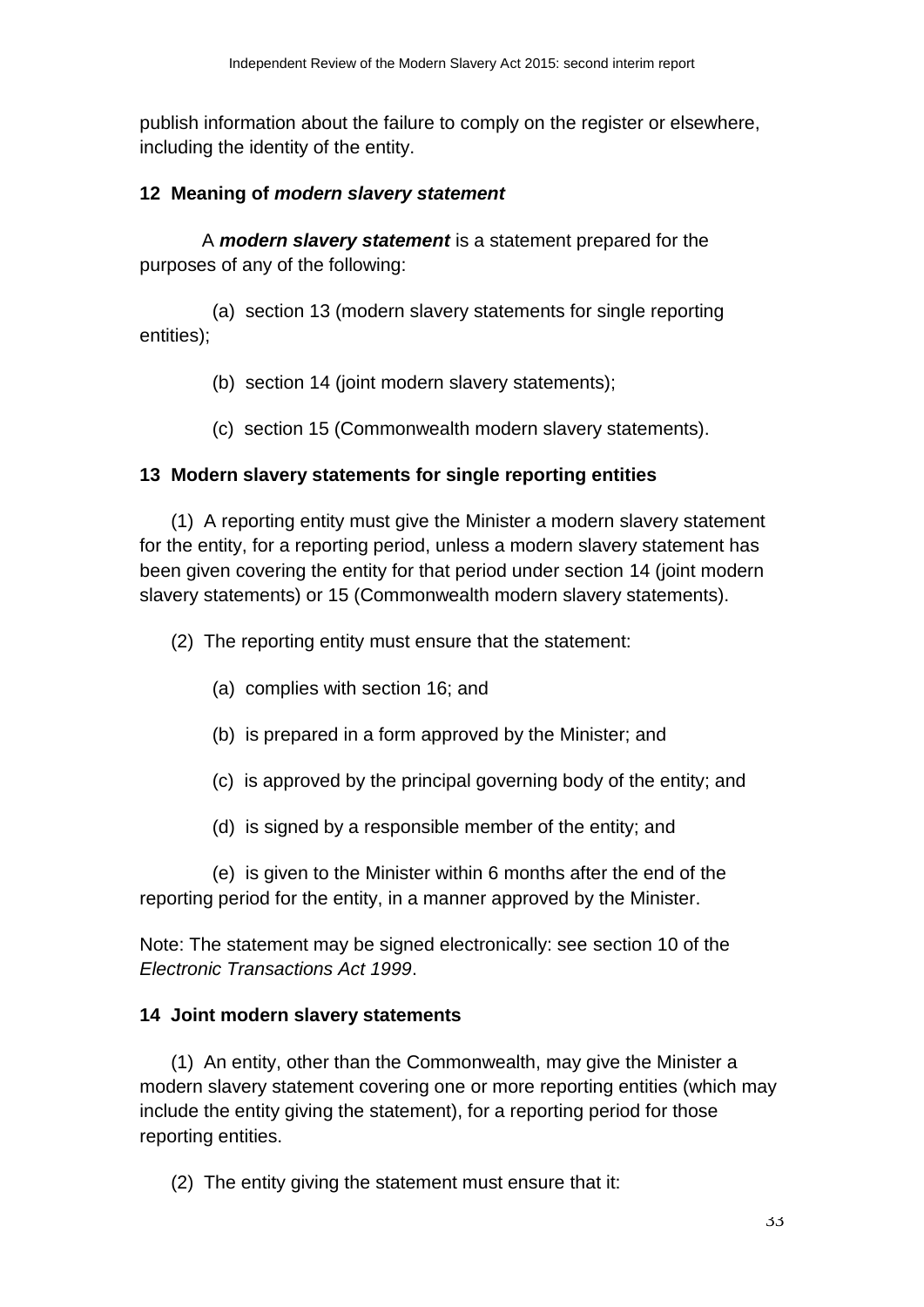- (a) complies with section 16; and
- (b) is prepared in a form approved by the Minister; and

 (c) is prepared in consultation with each reporting entity covered by the statement; and

- (d) is approved by the principal governing body of:
	- (i) each reporting entity covered by the statement; or

 (ii) an entity (the *higher entity*) which is in a position, directly or indirectly, to influence or control each reporting entity covered by the statement, whether or not the higher entity is itself covered by the statement; or

 (iii) if it is not practicable to comply with subparagraph (i) or (ii) at least one reporting entity covered by the statement; and

(e) is signed by a responsible member of:

 (i) if subparagraph (d)(i) applies—each reporting entity covered by the statement; or

(ii) if subparagraph (d)(ii) applies—the higher entity; or

 (iii) if subparagraph (d)(iii) applies—each reporting entity to which the subparagraph applies; and

(f) is given to the Minister:

 (i) within 6 months after the end of the reporting period for the entities covered by the statement, in a manner approved by the Minister; or

 (ii) within a period prescribed by rules made for the purposes of this subparagraph.

Note 1: The statement may be signed electronically: see section 10 of the *Electronic Transactions Act 1999*.

Note 2: If subparagraph (d)(iii) applies, the statement must include an explanation: see subsection 16(2).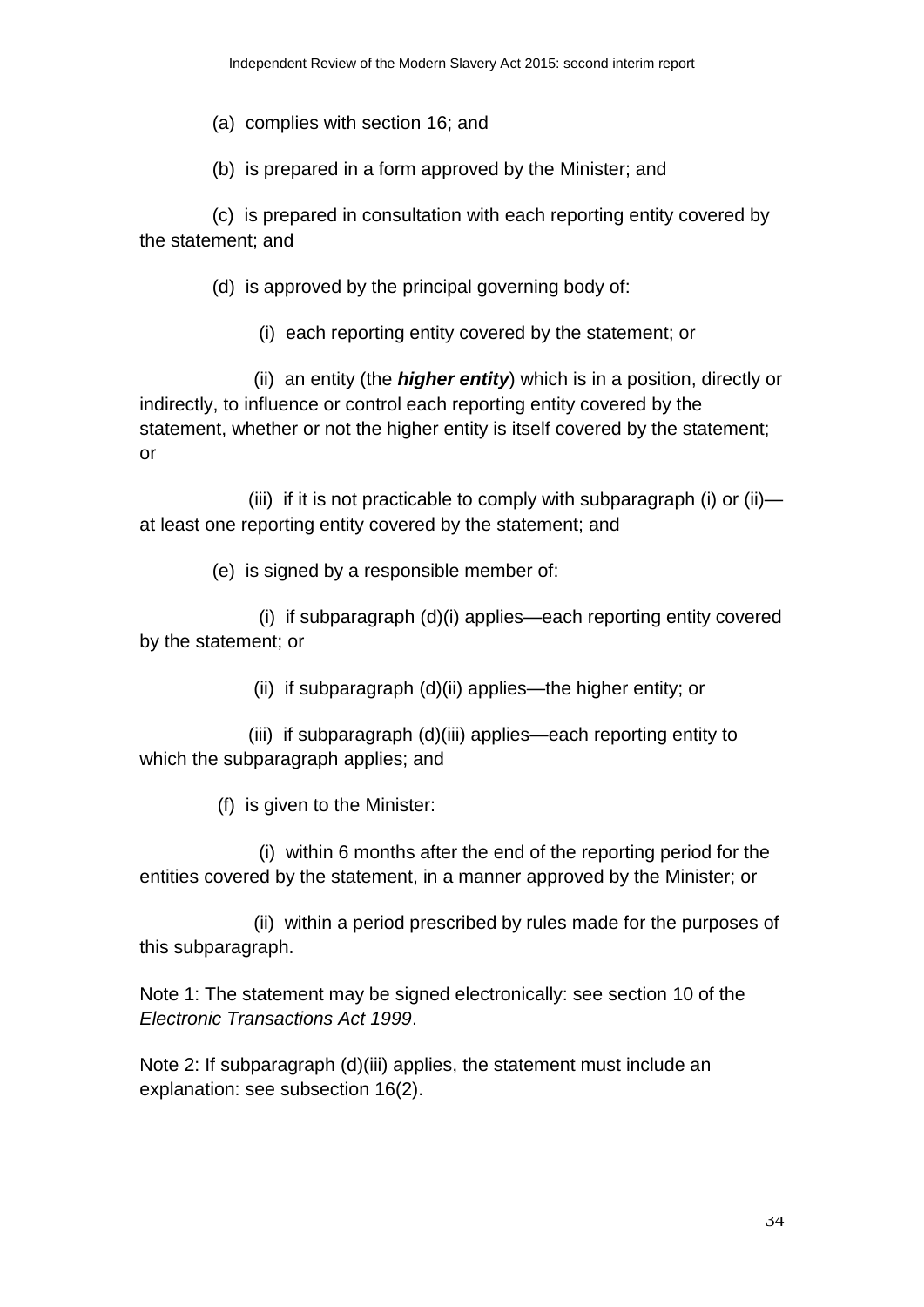#### **15 Commonwealth modern slavery statements**

 (1) The Minister must prepare a modern slavery statement for the Commonwealth, for a reporting period, covering all non-corporate Commonwealth entities within the meaning of the *Public Governance, Performance and Accountability Act 2013*.

(2) The Minister must ensure that the statement:

- (a) complies with section 16; and
- (b) is prepared within 6 months after the end of the reporting period.

#### **16 Mandatory criteria for modern slavery statements**

 (1) A modern slavery statement must, in relation to each reporting entity covered by the statement:

(a) identify the reporting entity; and

 (b) describe the structure, operations and supply chains of the reporting entity; and

 (c) describe the risks of modern slavery practices in the operations and supply chains of the reporting entity, and any entities that the reporting entity owns or controls; and

 (d) describe the actions taken by the reporting entity and any entity that the reporting entity owns or controls, to assess and address those risks, including due diligence and remediation processes; and

 (e) describe how the reporting entity assesses the effectiveness of such actions; and

(f) describe the process of consultation with:

(i) any entities that the reporting entity owns or controls; and

 (ii) in the case of a reporting entity covered by a statement under section 14—the entity giving the statement; and

 (g) include any other information that the reporting entity, or the entity giving the statement, considers relevant.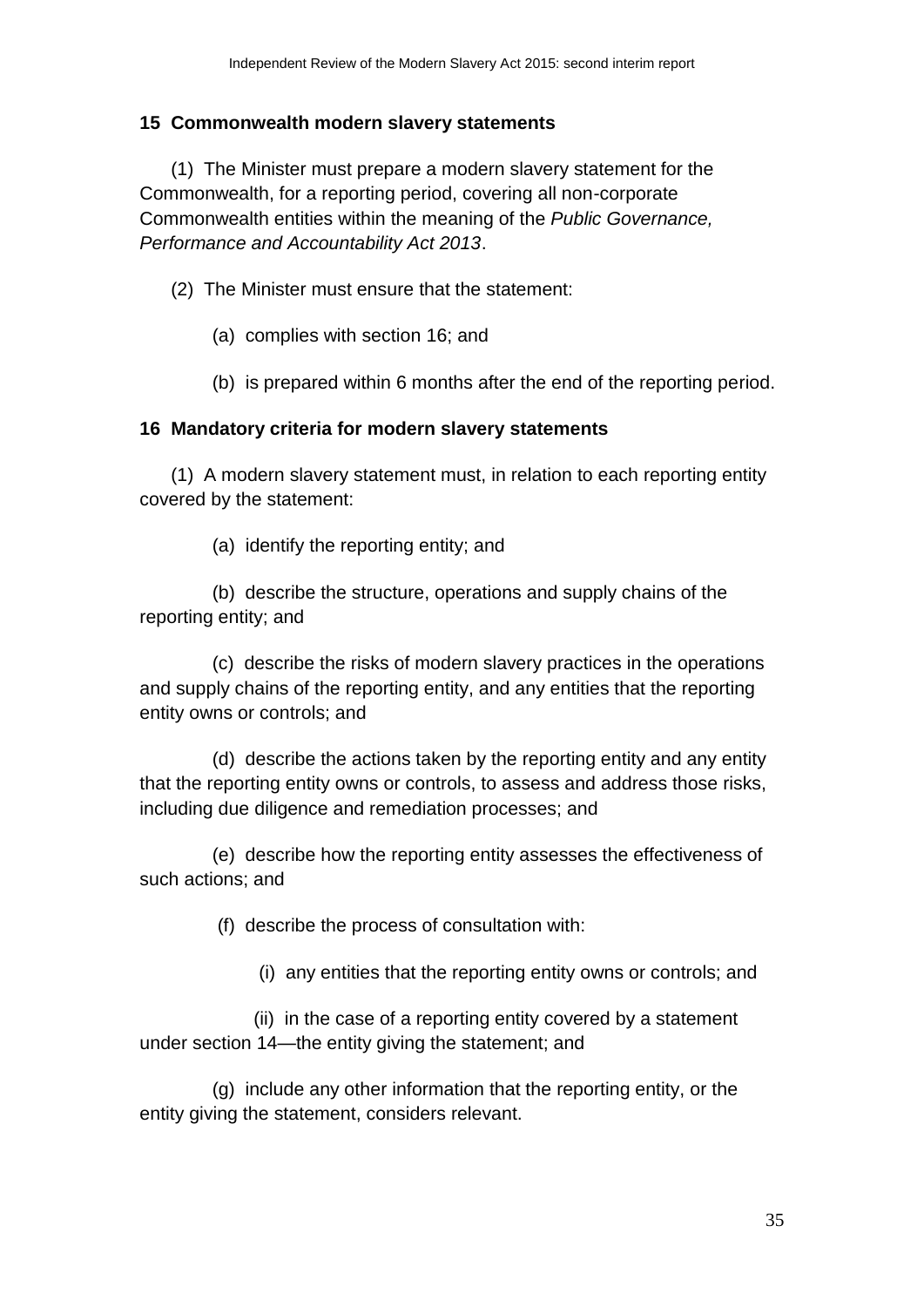Example: For paragraph (d), actions taken by an entity may include the development of policies and processes to address modern slavery risks, and providing training for staff about modern slavery.

 (2) A modern slavery statement, other than a statement to be given under section 15 (Commonwealth modern slavery statements), must include:

 (a) for a statement to be given under section 13 (modern slavery statements for single reporting entities)—details of approval by the principal governing body of the reporting entity; or

 (b) for a statement to be given under section 14 (joint modern slavery statements):

 (i) details of approval by the relevant principal governing body or bodies; and

(ii) if subparagraph  $14(2)(d)(iii)$  applies—an explanation of why it is not practicable to comply with subparagraph 14(2)(d)(i) or (ii).

# **16A Explanations for failure to comply etc.**

Request for explanation or remedial action

 (1) If the Minister is reasonably satisfied that an entity has failed to comply with a requirement under section 13 or 14 (which deal with requirements to give modern slavery statements), the Minister may give a written request to the entity to do either or both of the following:

 (a) provide an explanation for the failure to comply within a specified period of 28 days or longer after the request is given;

 (b) undertake specified remedial action in relation to that requirement in accordance with the request within a specified period of 28 days or longer after the request is given.

Example: For a request relating to a failure to give a modern slavery statement to the Minister within the period required by section 13, remedial action specified under paragraph (b) of this subsection may be to give a modern slavery statement to the Minister within a further period specified in the request.

 (2) The Minister may extend, or further extend, a period specified in a request under subsection (1) by written notice given to the entity. The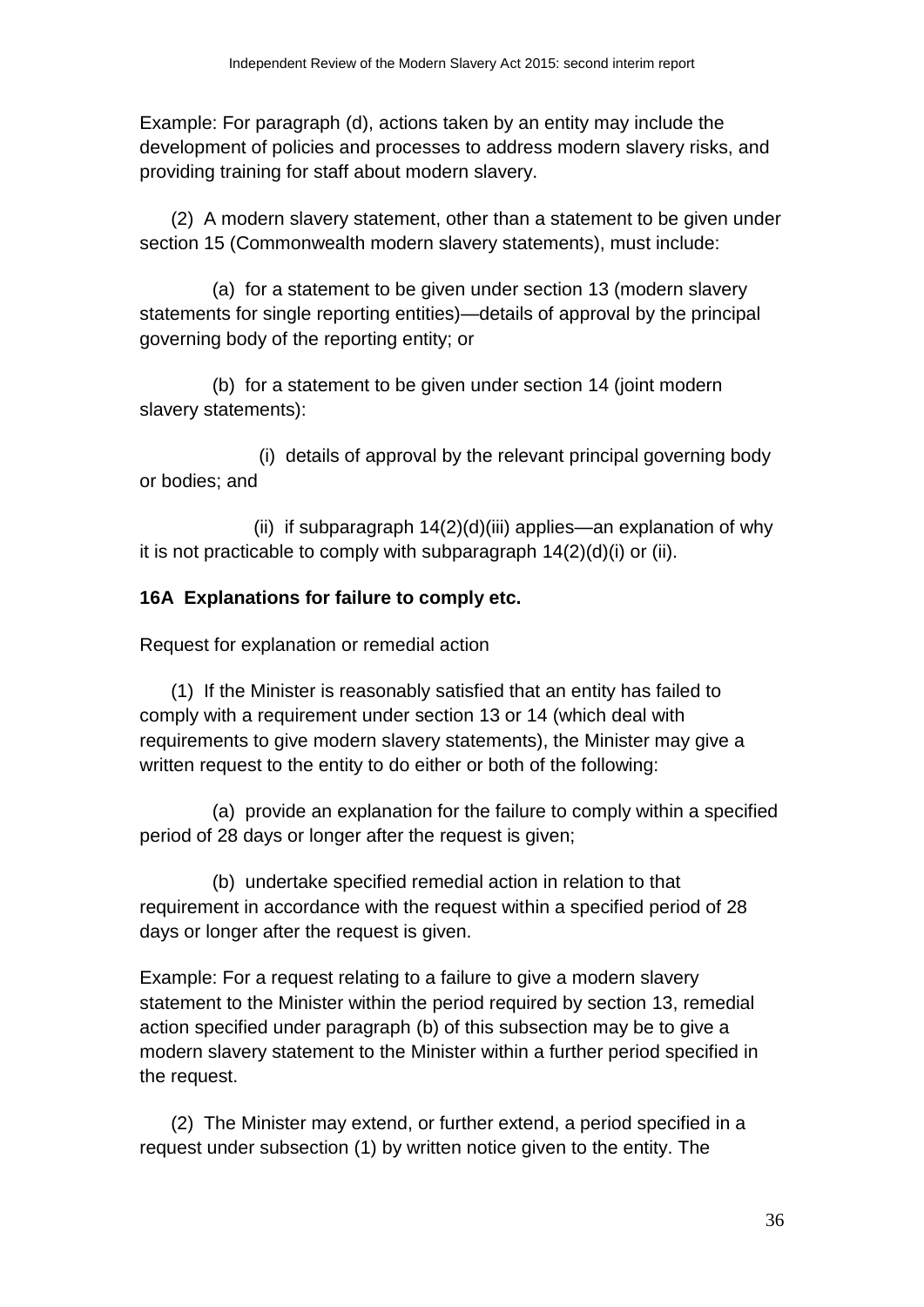extension may be given before or after the end of the specified period (or that period as previously extended).

 (3) A request under subsection (1) must include a statement of the effect of subsections (2) and (4) to (6).

Publication of information about failure to comply with request

 (4) If the Minister is reasonably satisfied that an entity has failed to comply with a request under subsection (1), the Minister may publish the following information on the register, or in any other way the Minister considers appropriate:

(a) the identity of the entity;

 (b) if the request relates to the entity's failure to comply with subsection 14(2) (joint modern slavery statements) in relation to a modern slavery statement—the identities of the reporting entities covered by the statement;

 (c) the date the request was given, and details of any extension given under subsection (2);

 (d) details of the explanation or remedial action requested, and the period or periods specified in the request;

 (e) the reasons why the Minister is satisfied that the entity has failed to comply with the request.

(5) An entity *fails to comply* with a request if, and only if:

 (a) no explanation is given in response to the request within the period specified in the request under paragraph (1)(a) (as extended, if at all, under subsection (2)); or

 (b) no remedial action is undertaken in response to the request within the period specified in the request under paragraph (1)(b) (as extended, if at all, under subsection (2)).

# Review of decisions

 (6) Applications may be made to the Administrative Appeals Tribunal for review of the Minister's decision under subsection (4) to publish information about an entity's failure to comply with a request under subsection (1).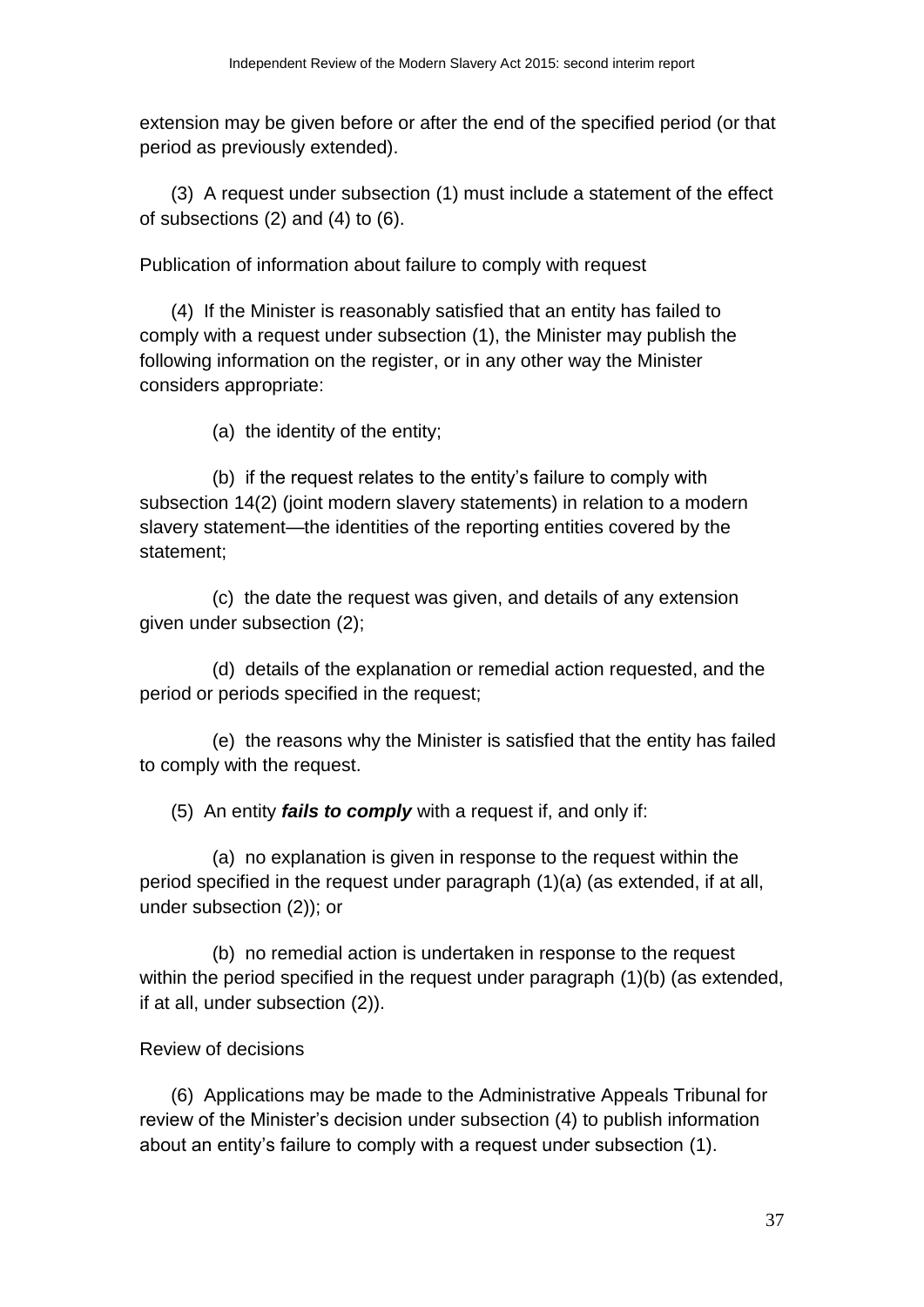#### **Part 3—Access to modern slavery statements**

#### **17 Simplified outline of this Part**

This Part establishes the Modern Slavery Statements Register.

The register is made available to the public on the internet.

Modern slavery statements are registered by the Minister.

Revised versions of registered modern slavery statements can be registered in some circumstances.

# **18 Modern Slavery Statements Register**

 (1) The Minister must maintain a register of modern slavery statements, to be known as the Modern Slavery Statements Register.

 (2) The register must be made available for public inspection, without charge, on the internet.

# **19 Registration of modern slavery statements**

(1) The Minister must register a modern slavery statement:

 (a) given in accordance with section 13 (modern slavery statements for single reporting entities) or 14 (joint modern slavery statements); or

 (b) prepared in accordance with section 15 (Commonwealth modern slavery statements).

 (2) The Minister may register a statement given for the purposes of compliance with section 13 or 14 (including a statement given in response to a request under section 16A) even if the entity giving the statement does not comply with the requirements of subsection 13(2) or 14(2).

Note: However, the Minister may elect not to register a modern slavery statement if the entity does not comply with those requirements.

# **20 Registration of revised modern slavery statements**

 (1) An entity (other than the Commonwealth) may, by written notice to the Minister, accompanied by a revised version of a registered modern slavery statement given by the entity, request the Minister to register the revised version.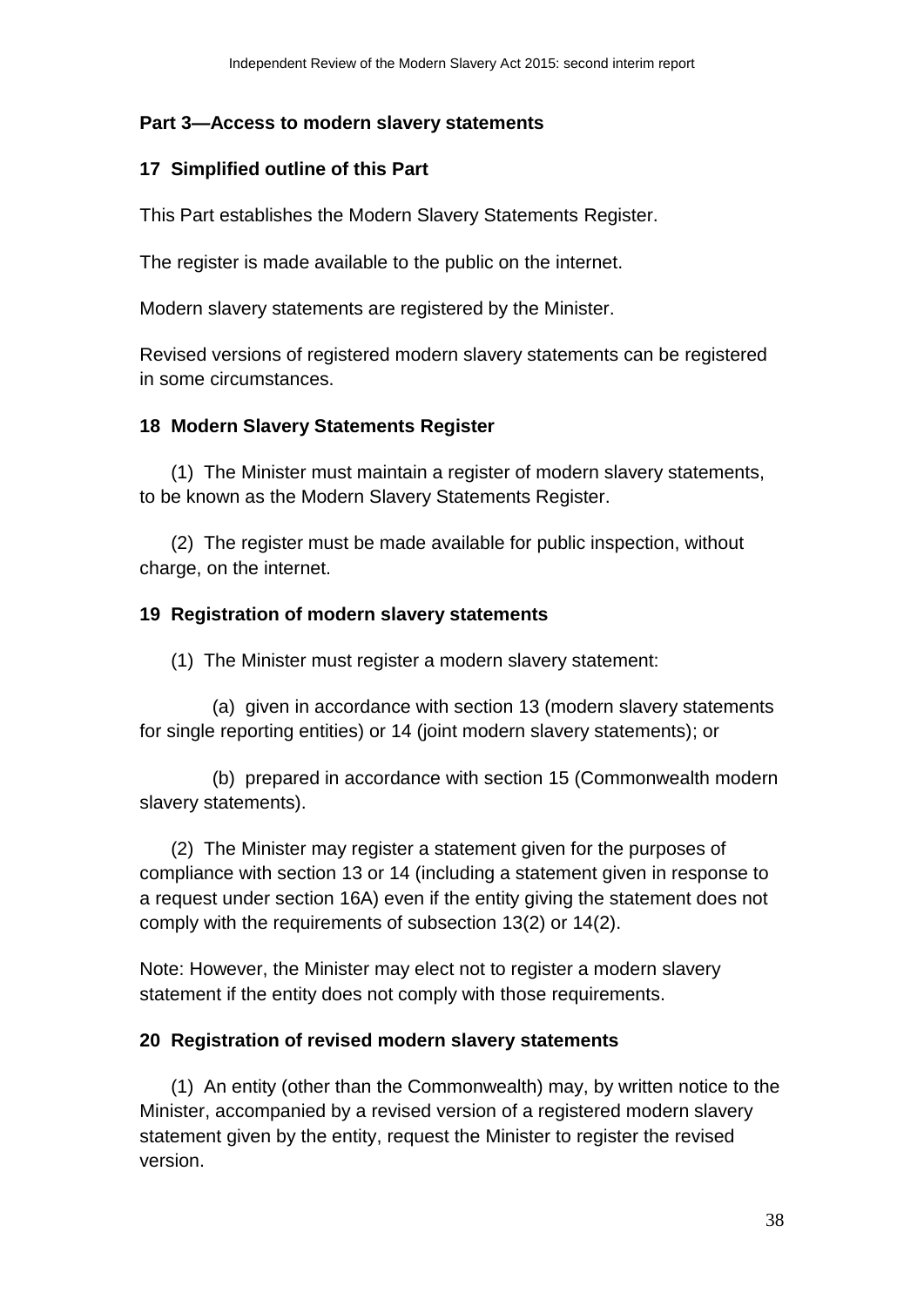(2) The revised version of the modern slavery statement must indicate the date of the revision and include a description of the changes made to the registered statement (or to the most recently registered revised version of the statement).

 (3) The Minister must register the revised version of the modern slavery statement, if the revised version complies with the requirements mentioned in the following provisions:

 (a) if the original statement was given under section 13—paragraphs 13 $(2)(a)$  to  $(d)$ ;

 (b) if the original statement was given under section 14—paragraphs 14(2)(a) to (e).

 (4) The Minister may register a revised version of a modern slavery statement even if it does not comply with the requirements mentioned in paragraph (3)(a) or (b).

Note: However, the Minister may elect not to register a revised version of a modern slavery statement which does not comply with those requirements.

 (5) For a modern slavery statement registered under section 15 (Commonwealth modern slavery statements), the Minister may register a revised version of the statement that complies with section 16 and subsection (2) of this section.

#### **Part 4—Miscellaneous**

#### **21 Simplified outline of this Part**

This Part deals with the following miscellaneous matters:

(a) things done by an unincorporated entity;

 (b) the Minister's capacity to delegate powers and functions under this Act;

- (ba) annual reports about the implementation of this Act;
	- (c) the 3-year review of this Act;
- (d) the power to make rules.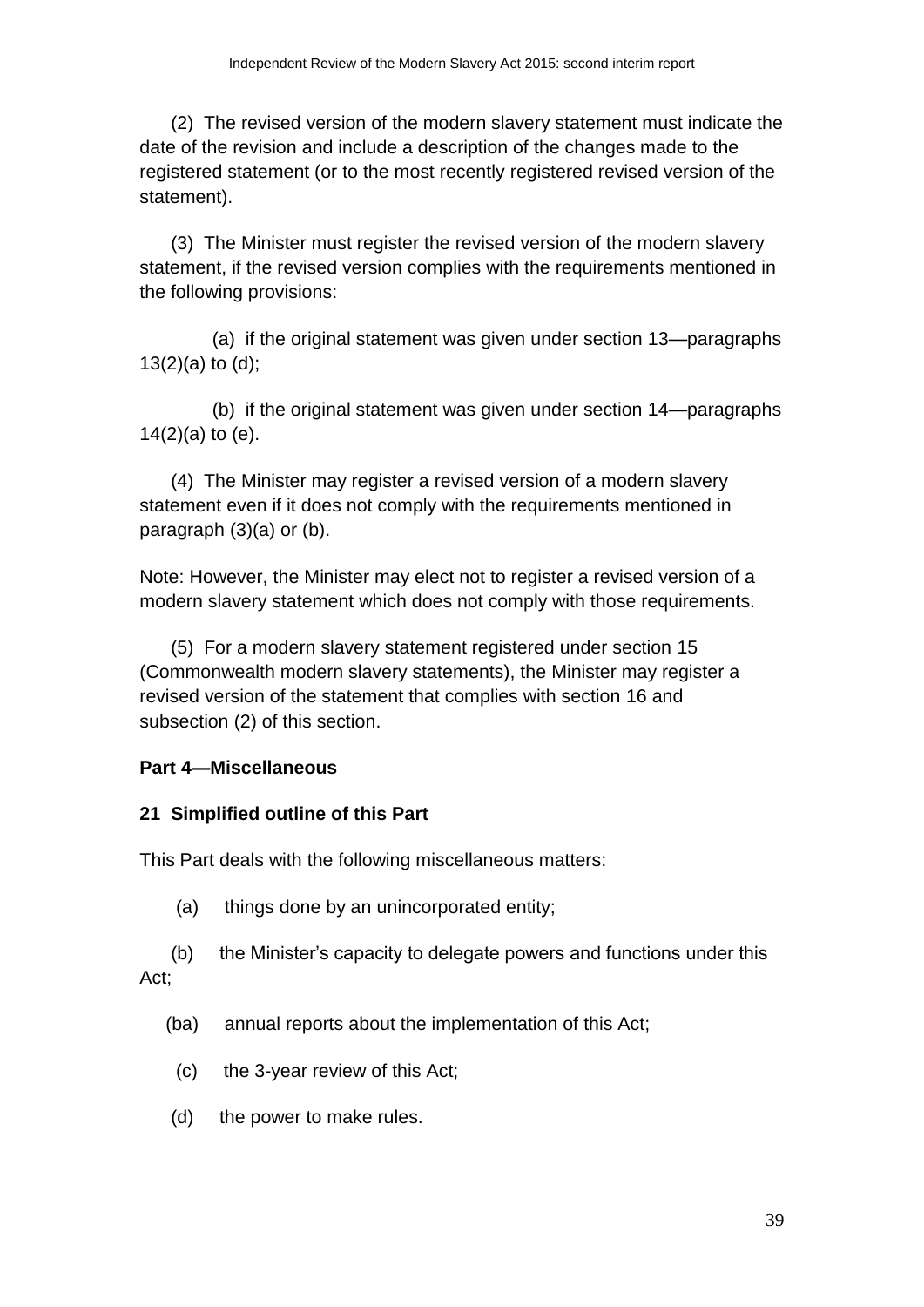#### **22 Unincorporated entities**

 (1) This section applies if this Act requires or allows a thing to be done by an entity that is an unincorporated body.

 (2) The thing must, or may, be done by a responsible member of the entity on the entity's behalf.

# **23 Delegation**

 (1) The Minister may, by writing, delegate all or any of the Minister's powers and functions under this Act to an SES employee, or acting SES employee, in the Department.

Note: The expressions *SES employee* and *acting SES employee* are defined in the *Acts Interpretation Act 1901*.

 (2) In exercising powers or functions under a delegation, the delegate must comply with any directions of the Minister.

 (3) Subsection (1) does not apply to a power to make, vary or revoke the rules.

#### **23A Annual reports about implementation**

 (1) The Minister must cause a report to be prepared for each calendar year (including the year in which this section commences) about the implementation of this Act during the year, including the following (without limitation):

 (a) an overview of compliance by entities with this Act during the year;

 (b) the identification of best practice modern slavery reporting under this Act during the year.

(2) The report must be:

 (a) started as soon as practicable after the end of the calendar year for which it is prepared; and

 (b) completed before the end of the calendar year in which it is started.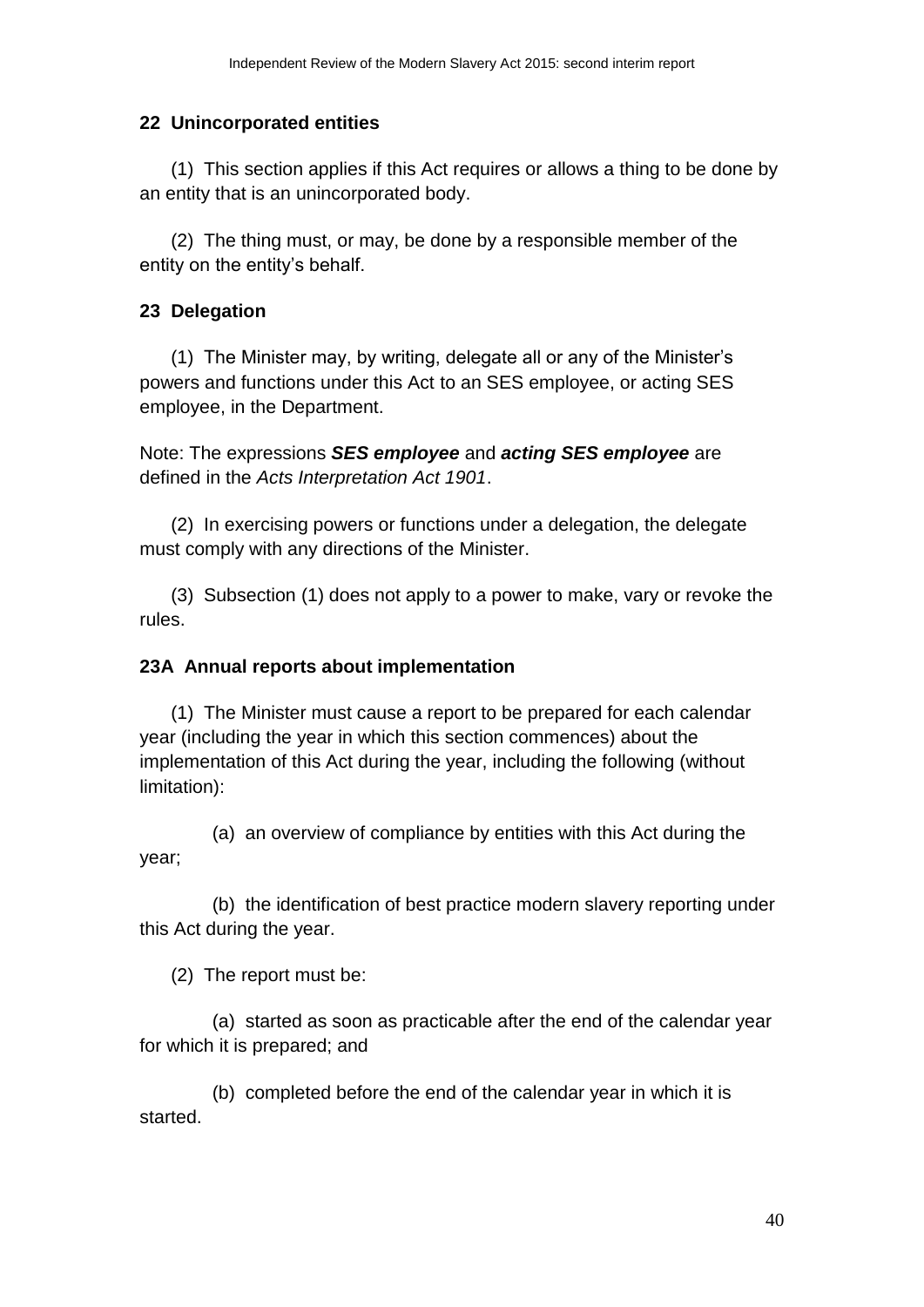(3) The Minister must cause copies of the report to be tabled in each House of the Parliament within 15 sitting days of that House after the completion of the report.

#### **24 Three-year review**

(1) The Minister must cause a report to be prepared reviewing:

 (a) the operation of this Act and any rules over the period of 3 years after this section commences; and

(aa) compliance with this Act and any rules over that period; and

 (ab) whether additional measures to improve compliance with this Act and any rules are necessary or desirable, such as civil penalties for failure to comply with the requirements of this Act; and

 (ac) whether a further review of this Act and any rules should be undertaken, and if so, when; and

 (ad) whether it is necessary or desirable to do anything else to improve the operation of this Act and any rules; and

 (b) whether this Act or any rules should be amended to implement review recommendations.

(2) The review must be:

 (a) started as soon as practicable after the end of the period of 3 years after this section commences; and

(b) completed within 12 months after it starts.

 (3) The Minister must cause copies of the report to be tabled in each House of the Parliament within 15 sitting days of that House after the completion of the report.

#### **25 Rules**

 (1) The Minister may, by legislative instrument, make rules prescribing matters:

(a) required or permitted by this Act to be prescribed by the rules; or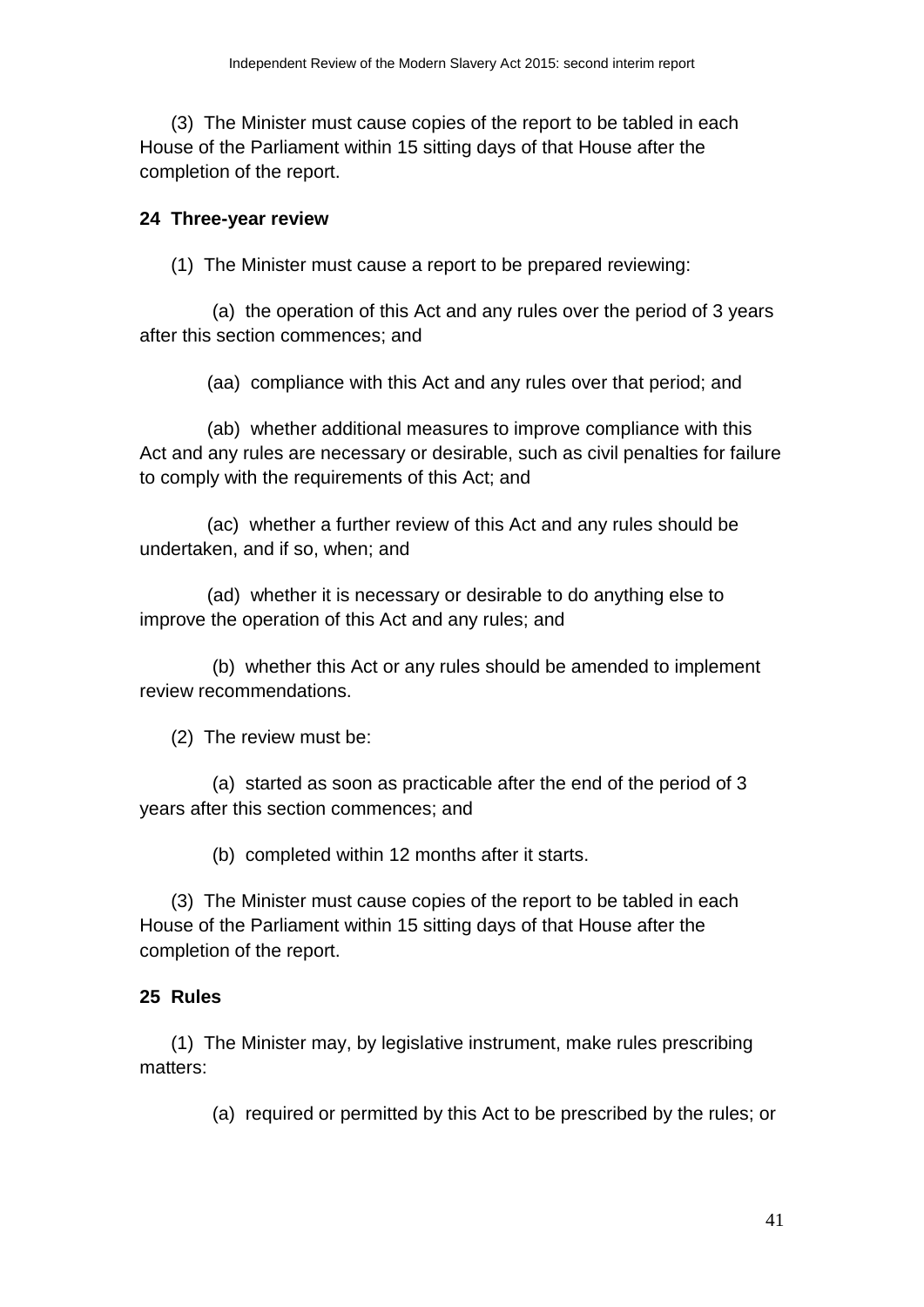(b) necessary or convenient to be prescribed for carrying out or giving effect to this Act.

(2) To avoid doubt, the rules may not do the following:

- (a) create an offence or civil penalty;
- (b) provide powers of:
	- (i) arrest or detention; or
	- (ii) entry, search or seizure;
- (c) impose a tax;

 (d) set an amount to be appropriated from the Consolidated Revenue Fund under an appropriation in this Act;

(e) directly amend the text of this Act.

[*Minister's second reading speech made in—*

*House of Representatives on 28 June 2018*

*Senate on 18 September 2018*]

(134/18)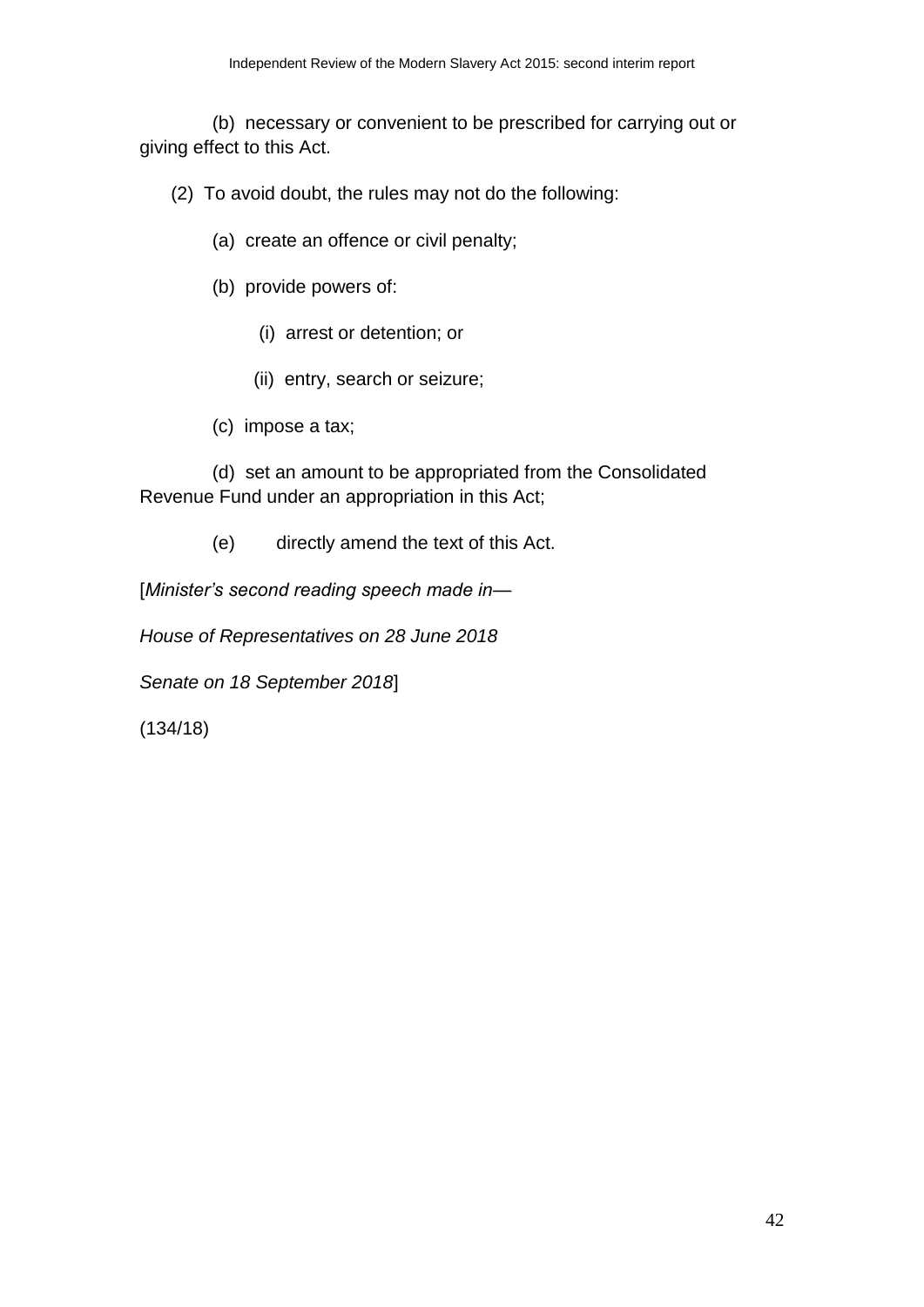# <span id="page-42-0"></span>**Annex D: US Federal Acquisition Regulation, Subpart 22.17 – Combating Trafficking in Persons**

#### **22.1700 Scope of subpart.**

This subpart prescribes policy for implementing 22 U.S.C. chapter 78 and Executive Order 13627, Strengthening Protections Against Trafficking in Persons in Federal Contracts, dated September 25, 2012.

#### **22.1701 Applicability.**

(a) This subpart applies to all acquisitions.

(b) The requirement at 22.1703(c) for a certification and compliance plan applies only to any portion of a contract or subcontract that—

(1) Is for supplies, other than commercially available off-the-shelf (COTS) items, to be acquired outside the United States, or services to be performed outside the United States; and

(2) Has an estimated value that exceeds \$500,000.

# **22.1702 Definitions.**

As used in this subpart—

"Agent" means any individual, including a director, an officer, an employee, or an independent contractor, authorized to act on behalf of the organization.

"Coercion" means—

(1) Threats of serious harm to or physical restraint against any person;

(2) Any scheme, plan, or pattern intended to cause a person to believe that failure to perform an act would result in serious harm to or physical restraint against any person; or

(3) The abuse or threatened abuse of the legal process.

"Commercial sex act" means any sex act on account of which anything of value is given to or received by any person.

"Debt bondage" means the status or condition of a debtor arising from a pledge by the debtor of his or her personal services or of those of a person under his or her control as a security for debt, if the value of those services as reasonably assessed is not applied toward the liquidation of the debt or the length and nature of those services are not respectively limited and defined.

"Employee" means an employee of the Contractor directly engaged in the performance of work under the contract who has other than a minimal impact or involvement in contract performance.

"Forced labor" means knowingly providing or obtaining the labor or services of a person—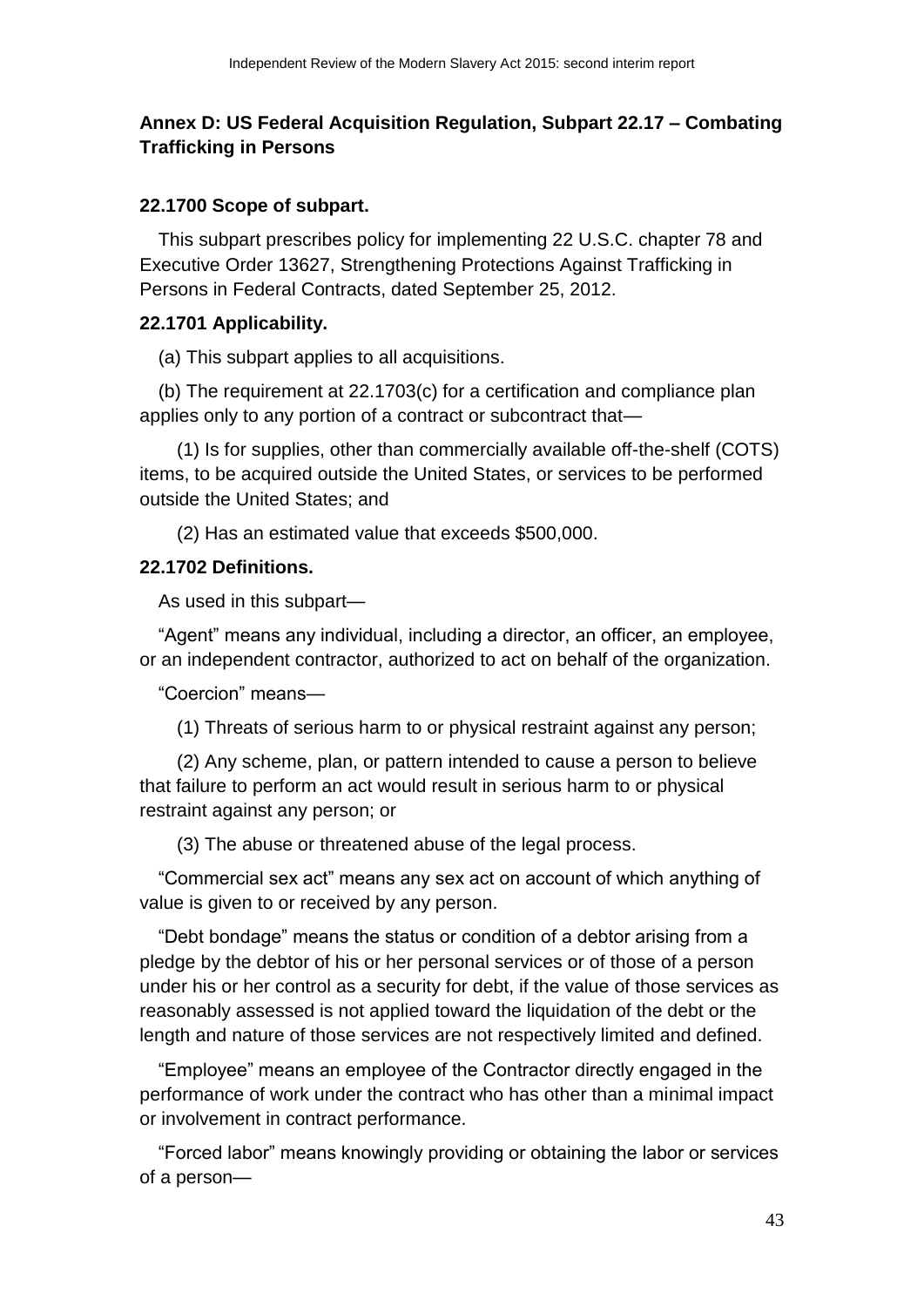(1) By threats of serious harm to, or physical restraint against, that person or another person;

(2) By means of any scheme, plan, or pattern intended to cause the person to believe that, if the person did not perform such labor or services, that person or another person would suffer serious harm or physical restraint; or

(3) By means of the abuse or threatened abuse of law or the legal process.

"Involuntary servitude" includes a condition of servitude induced by means of—

(1) Any scheme, plan, or pattern intended to cause a person to believe that, if the person did not enter into or continue in such conditions, that person or another person would suffer serious harm or physical restraint; or

(2) The abuse or threatened abuse of the legal process.

"Severe forms of trafficking in persons" means—

(1) Sex trafficking in which a commercial sex act is induced by force, fraud, or coercion, or in which the person induced to perform such act has not attained 18 years of age; or

(2) The recruitment, harboring, transportation, provision, or obtaining of a person for labor or services, through the use of force, fraud, or coercion for the purpose of subjection to involuntary servitude, peonage, debt bondage, or slavery.

"Sex trafficking" means the recruitment, harboring, transportation, provision, or obtaining of a person for the purpose of a commercial sex act.

"Subcontract" means any contract entered into by a subcontractor to furnish supplies or services for performance of a prime contract or a subcontract.

"Subcontractor" means any supplier, distributor, vendor, or firm that furnishes supplies or services to or for a prime contractor or another subcontractor.

"United States" means the 50 States, the District of Columbia, and outlying areas.

#### **22.1703 Policy.**

The United States Government has adopted a policy prohibiting trafficking in persons, including the trafficking-related activities below. Additional information about trafficking in persons may be found at the website for the Department of State's Office to Monitor and Combat Trafficking in Persons a[t](http://www.state.gov/g/tip) [http://www.state.gov/g/tip.](http://www.state.gov/g/tip) Government solicitations and contracts shall—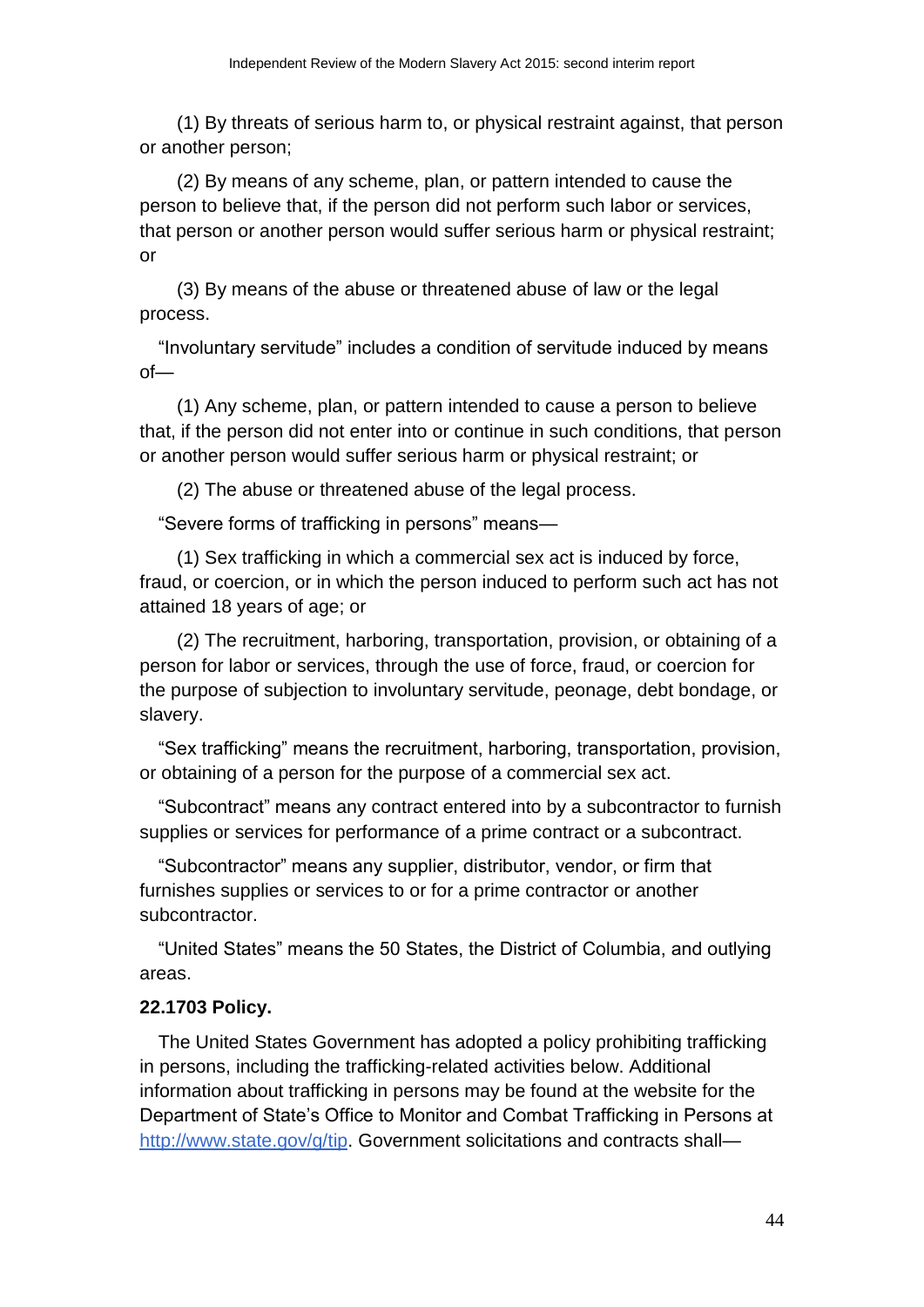(a) Prohibit contractors, contractor employees, subcontractors, subcontractor employees, and their agents from—

(1) Engaging in severe forms of trafficking in persons during the period of performance of the contract;

(2) Procuring commercial sex acts during the period of performance of the contract;

(3) Using forced labor in the performance of the contract;

(4) Destroying, concealing, confiscating, or otherwise denying access by an employee to the employee's identity or immigration documents, such as passports or drivers' licenses, regardless of issuing authority;

(5)(i) Using misleading or fraudulent practices during the recruitment of employees or offering of employment, such as failing to disclose, in a format and language accessible to the worker, basic information or making material misrepresentations during the recruitment of employees regarding the key terms and conditions of employment, including wages and fringe benefits, the location of work, the living conditions, housing and associated costs (if employer or agent provided or arranged), any significant costs to be charged to the employee, and, if applicable, the hazardous nature of the work;

(ii) Using recruiters that do not comply with local labor laws of the country in which the recruiting takes place;

(6) Charging employees recruitment fees;

(7)

(i)(A) Failing to provide return transportation or pay for the cost of return transportation upon the end of employment, for an employee who is not a national of the country in which the work is taking place and who was brought into that country for the purpose of working on a U.S. Government contract or subcontract, for portions of contracts and subcontracts performed outside the United States; or

(B) Failing to provide return transportation or pay for the cost of return transportation upon the end of employment, for an employee who is not a United States national and who was brought into the United States for the purpose of working on a U.S. Government contract or subcontract, if the payment of such costs is required under existing temporary worker programs or pursuant to a written agreement with the employee for portions of contracts and subcontracts performed inside the United States; except that—

(ii) The requirements of paragraph (a)(7)(i) of this section do not apply to an employee who is—

(A) Legally permitted to remain in the country of employment and who chooses to do so; or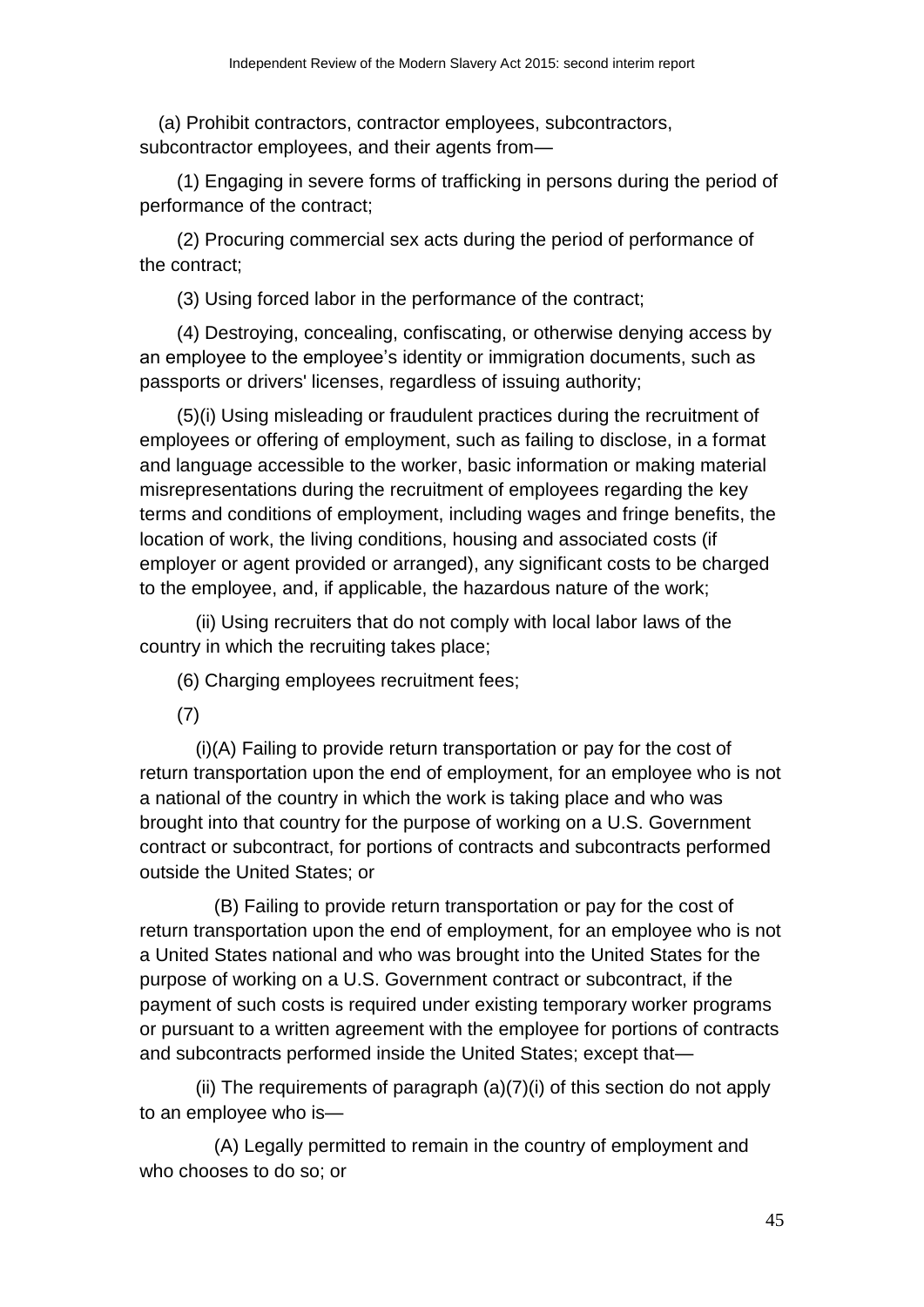(B) Exempted by an authorized official of the contracting agency, designated by the agency head in accordance with agency procedures, from the requirement to provide return transportation or pay for the cost of return transportation;

(iii) The requirements of paragraph (a)(7)(i) of this section are modified for a victim of trafficking in persons who is seeking victim services or legal redress in the country of employment, or for a witness in an enforcement action related to trafficking in persons. The contractor shall provide the return transportation or pay the cost of return transportation in a way that does not obstruct the victim services, legal redress, or witness activity. For example, the contractor shall also offer return transportation to a witness at a time that supports the witness' need to testify. This paragraph does not apply when the exemptions at paragraph (a)(7)(ii) of this section apply.

(8) Providing or arranging housing that fails to meet the host country housing and safety standards; or

(9) If required by law or contract, failing to provide an employment contract, recruitment agreement, or other required work document in writing. Such written document shall be in a language the employee understands. If the employee must relocate to perform the work, the work document shall be provided to the employee at least five days prior to the employee relocating. The employee's work document shall include, but is not limited to, details about work description, wages, prohibition on charging recruitment fees, work location(s), living accommodations and associated costs, time off, roundtrip transportation arrangements, grievance process, and the content of applicable laws and regulations that prohibit trafficking in persons. The contracting officer shall consider the risk that the contract or subcontract will involve services or supplies susceptible to trafficking in persons, and the number of non-U.S. citizens expected to be employed, when deciding whether to require work documents in the contract;

(b) Require contractors and subcontractors to notify employees of the prohibited activities described in paragraph (a) of this section and the actions that may be taken against them for violations;

(c) With regard to certification and a compliance plan—

(1)(i) Require the apparent successful offeror to provide, before contract award, a certification (see 52.222-56) that the offeror has a compliance plan if any portion of the contract or subcontract—

(A) Is for supplies, other than COTS items (see 2.101), to be acquired outside the United States, or services to be performed outside the United States; and

(B) The estimated value exceeds \$500,000.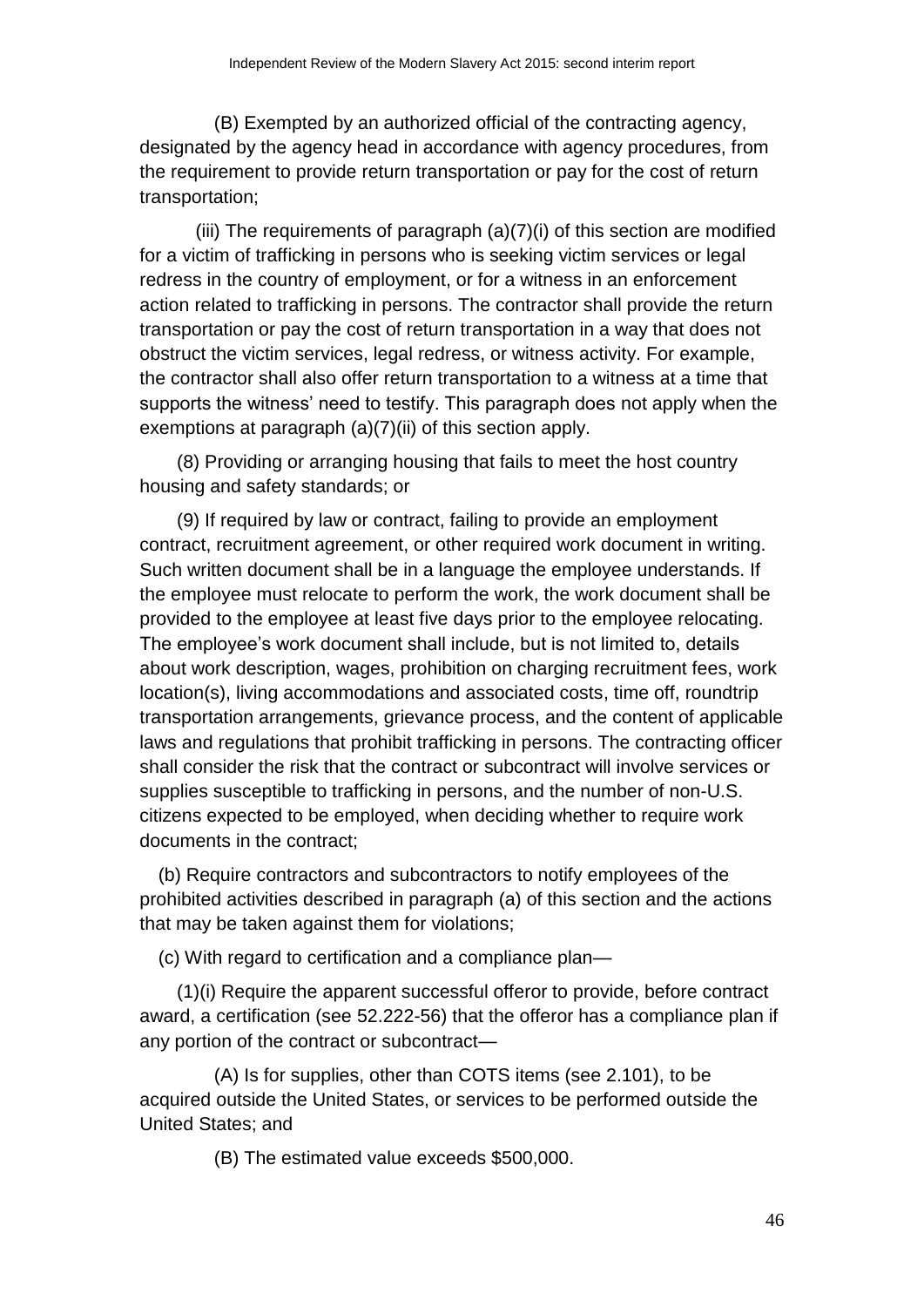(ii) The certification must state that—

(A) The offeror has implemented the plan and has implemented procedures to prevent any prohibited activities and to monitor, detect, and terminate the contract with a subcontractor or agent engaging in prohibited activities; and

(B) After having conducted due diligence, either—

(1) To the best of the offeror's knowledge and belief, neither it nor any of its agents, proposed subcontractors, or their agents, has engaged in any such activities; or

(2) If abuses relating to any of the prohibited activities identified in 52.222-50(b) have been found, the offeror or proposed subcontractor has taken the appropriate remedial and referral actions;

(2) Require annual certifications (see 52.222-50(h)(5)) during performance of the contract, when a compliance plan was required at award;

(3)(i) Require the contractor to obtain a certification from each subcontractor, prior to award of a subcontract, if any portion of the subcontract—

(A) Is for supplies, other than COTS items (see 2.101), to be acquired outside the United States, or services to be performed outside the United States; and

(B) The estimated value exceeds \$500,000.

(ii) The certification must state that—

(A) The subcontractor has implemented a compliance plan; and

(B) After having conducted due diligence, either—

(1) To the best of the subcontractor's knowledge and belief, neither it nor any of its agents, subcontractors, or their agents, has engaged in any such activities; or

(2) If abuses relating to any of the prohibited activities identified in 52.222-50(b) have been found, the subcontractor has taken the appropriate remedial and referral actions;

(4) Require the contractor to obtain annual certifications from subcontractors during performance of the contract, when a compliance plan was required at the time of subcontract award; and

(5) Require that any compliance plan or procedures shall be appropriate to the size and complexity of the contract and the nature and scope of its activities, including the number of non-U.S. citizens expected to be employed and the risk that the contract or subcontract will involve services or supplies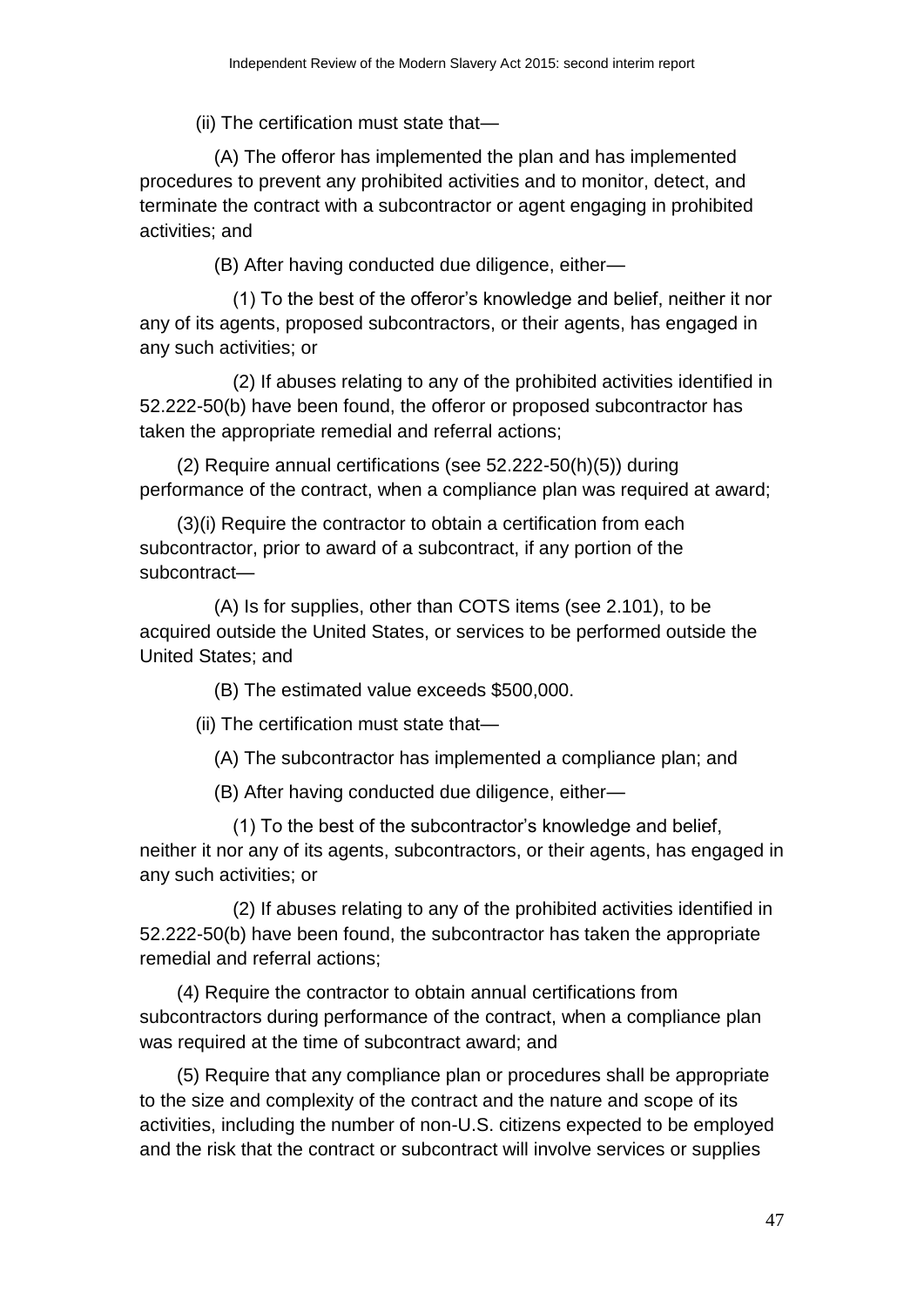susceptible to trafficking in persons. The minimum elements of the plan are specified at 52.222-50(h);

(d) Require the contractor and subcontractors to—

(1) Disclose to the contracting officer and the agency Inspector General information sufficient to identify the nature and extent of an offense and the individuals responsible for the conduct;

(2) Provide timely and complete responses to Government auditors' and investigators' requests for documents;

(3) Cooperate fully in providing reasonable access to their facilities and staff (both inside and outside the U.S.) to allow contracting agencies and other responsible Federal agencies to conduct audits, investigations, or other actions to ascertain compliance with the Trafficking Victims Protection Act (22 U.S.C. chapter 78), Executive Order 13627, or any other applicable law or regulation establishing restrictions on trafficking in persons, the procurement of commercial sex acts, or the use of forced labor; and

(4) Protect all employees suspected of being victims of or witnesses to prohibited activities, prior to returning to the country from which the employee was recruited, and shall not prevent or hinder the ability of these employees from cooperating fully with Government authorities; and

(e) Provide suitable remedies, including termination, to be imposed on contractors that fail to comply with the requirements of paragraphs (a) through (d) of this section.

#### **22.1704 Violations and remedies.**

(a) Violations. It is a violation of the Trafficking Victims Protection Act of 2000, as amended, (22 U.S.C. chapter 78), E.O. 13627, or the policies of this subpart if—

(1) The contractor, contractor employee, subcontractor, subcontractor employee, or agent engages in severe forms of trafficking in persons during the period of performance of the contract;

(2) The contractor, contractor employee, subcontractor, subcontractor employee, or agent procures a commercial sex act during the period of performance of the contract;

(3) The contractor, contractor employee, subcontractor, subcontractor employee, or agent uses forced labor in the performance of the contract; or

(4) The contractor fails to comply with the requirements of the clause at 52.222-50, Combating Trafficking in Persons.

(b) Credible information. Upon receipt of credible information regarding a violation listed in paragraph (a) of this section, the contracting officer—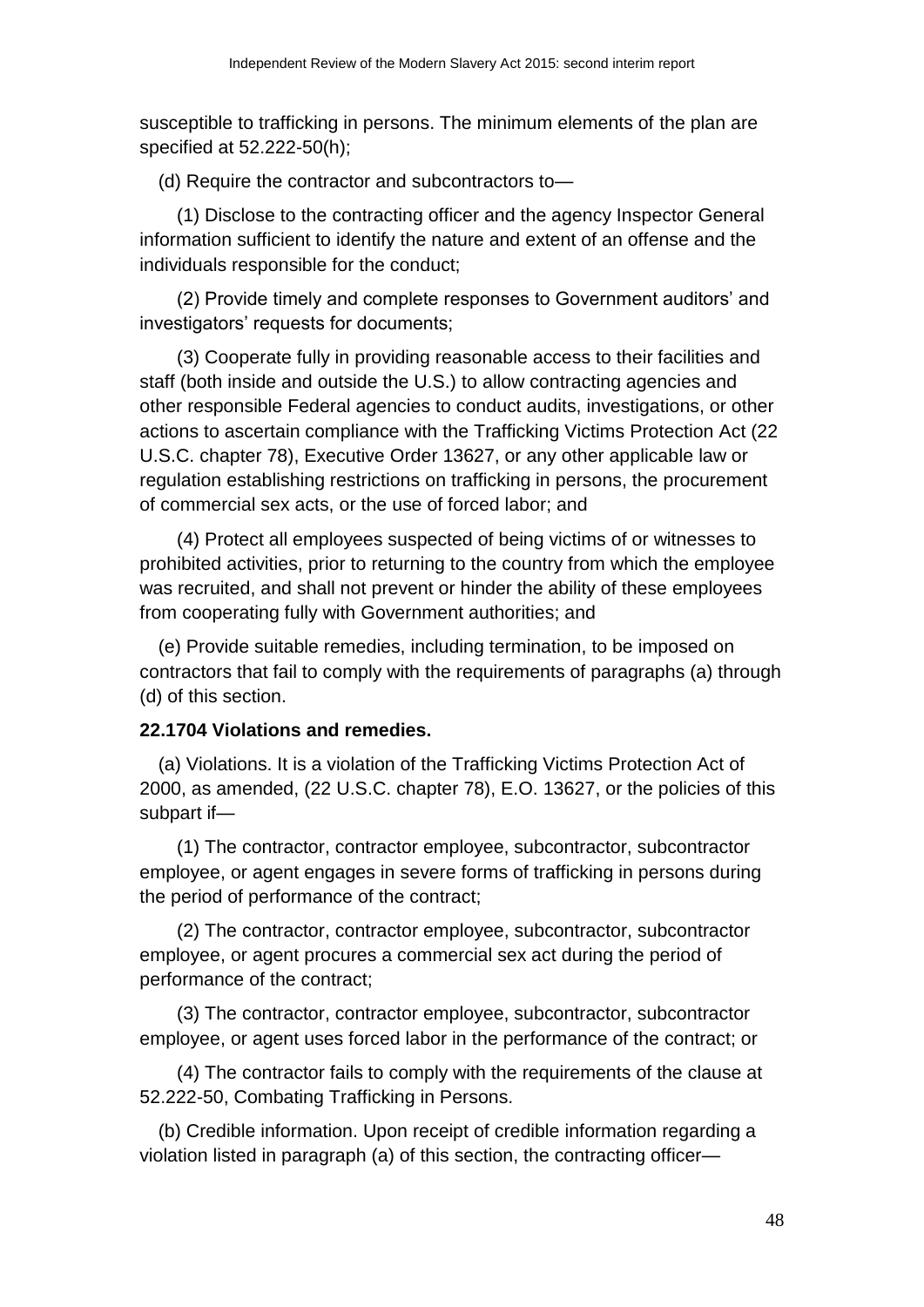(1) Shall promptly notify, in accordance with agency procedures, the agency Inspector General, the agency debarring and suspending official, and if appropriate, law enforcement officials with jurisdiction over the alleged offense; and

(2) May direct the contractor to take specific steps to abate the alleged violation or enforce the requirements of its compliance plan.

(c) Receipt of agency Inspector General report.

(1) The head of an executive agency shall ensure that the contracting officer is provided a copy of the agency Inspector General report of an investigation of a violation of the trafficking in persons prohibitions in 22.1703(a) and 52.222-50(b).

(2)(i) Upon receipt of a report from the agency Inspector General that provides support for the allegations, the head of the executive agency, in accordance with agency procedures, shall delegate to an authorized agency official, such as the agency suspending or debarring official, the responsibility to—

(A) Expeditiously conduct an administrative proceeding, allowing the contractor the opportunity to respond to the report;

(B) Make a final determination as to whether the allegations are substantiated; and

(C) Notify the contracting officer of the determination.

(ii) Whether or not the official authorized to conduct the administrative proceeding is the suspending and debarring official, the suspending and debarring official has the authority, at any time before or after the final determination as to whether the allegations are substantiated, to use the suspension and debarment procedures in subpart 9.4 to suspend, propose for debarment, or debar the contractor, if appropriate, also considering the factors at 22.1704(d)(2).

(d) Remedies. After a final determination in accordance with paragraph  $(c)(2)(ii)$  of this section that the allegations of a trafficking in persons violation are substantiated, the contracting officer shall—

(1) Enter the violation in FAPIIS (see 42.1503(h)); and

(2) Consider taking any of the remedies specified in paragraph (e) of the clause at 52.222-50, Combating Trafficking in Persons. These remedies are in addition to any other remedies available to the United States Government. When determining the appropriate remedies, the contracting officer may consider the following factors:

(i) Mitigating factors. The contractor had a Trafficking in Persons compliance plan or awareness program at the time of the violation, was in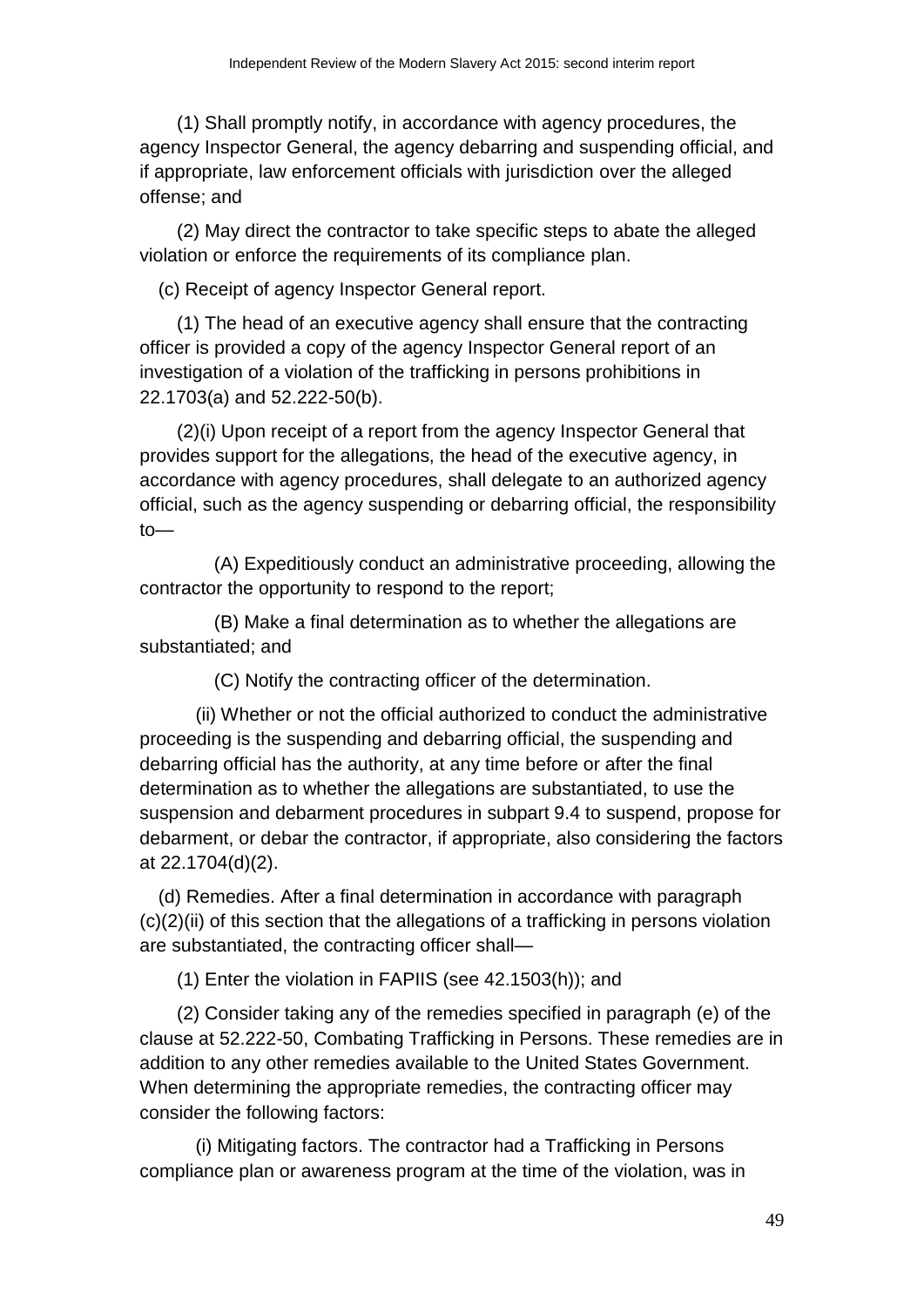compliance with the plan at the time of the violation, and has taken appropriate remedial actions for the violations, that may include reparation to victims for such violations.

(ii) Aggravating factors. The contractor failed to abate an alleged violation or enforce the requirements of a compliance plan, when directed by a contracting officer to do so.

#### **22.1705 Solicitation provision and contract clause.**

(a)(1) Insert the clause at 52.222-50, Combating Trafficking in Persons, in all solicitations and contracts.

(2) Use the clause with its Alternate I when the contract will be performed outside the United States (as defined at 22.1702) and the contracting officer has been notified of specific U.S. directives or notices regarding combating trafficking in persons (such as general orders or military listings of "off-limits" local establishments) that apply to contractor employees at the contract place of performance.

(b) Insert the provision at 52.222-56, Certification Regarding Trafficking in Persons Compliance Plan, in solicitations if

(1) It is possible that at least \$500,000 of the value of the contract may be performed outside the United States; and

(2) The acquisition is not entirely for commercially available off-the-shelf items.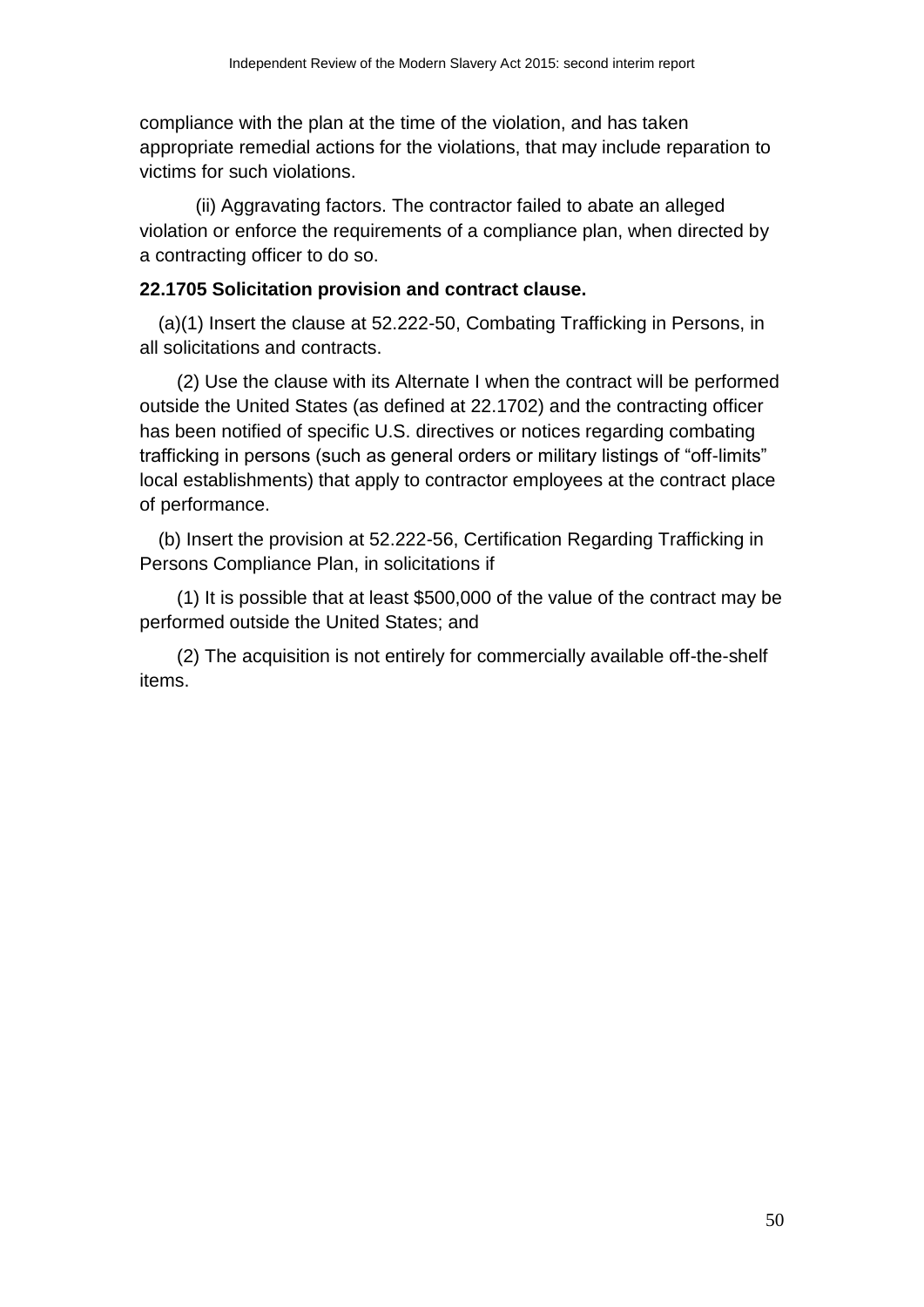# <span id="page-50-0"></span>**Annex E: Full list of Contributors**

| <b>Contributors</b>                                                   | <b>Interest Group</b> |
|-----------------------------------------------------------------------|-----------------------|
| Accenture                                                             | <b>Business</b>       |
| Advanced Procurement for Universities and<br><b>Colleges Scotland</b> | <b>Business</b>       |
| Anglo American                                                        | <b>Business</b>       |
| Argos                                                                 | <b>Business</b>       |
| Asos                                                                  | <b>Business</b>       |
| <b>Associated British Foods</b>                                       | <b>Business</b>       |
| Aviva                                                                 | <b>Business</b>       |
| <b>Barclays</b>                                                       | <b>Business</b>       |
| <b>Bonmarche</b>                                                      | <b>Business</b>       |
| <b>BP</b> International                                               | <b>Business</b>       |
| <b>BRE Group</b>                                                      | <b>Business</b>       |
| <b>British Medical Association</b>                                    | <b>Business</b>       |
| <b>British Retail Consortium</b>                                      | <b>Business</b>       |
| ВT                                                                    | <b>Business</b>       |
| <b>Chartered Institute of Business</b>                                | <b>Business</b>       |
| Chartered Institute of Procurement & Supply                           | <b>Business</b>       |
| City of London                                                        | <b>Business</b>       |
| <b>Clifford Chance</b>                                                | <b>Business</b>       |
| <b>Construction News</b>                                              | <b>Business</b>       |
| Coty                                                                  | <b>Business</b>       |
| <b>ERM</b>                                                            | <b>Business</b>       |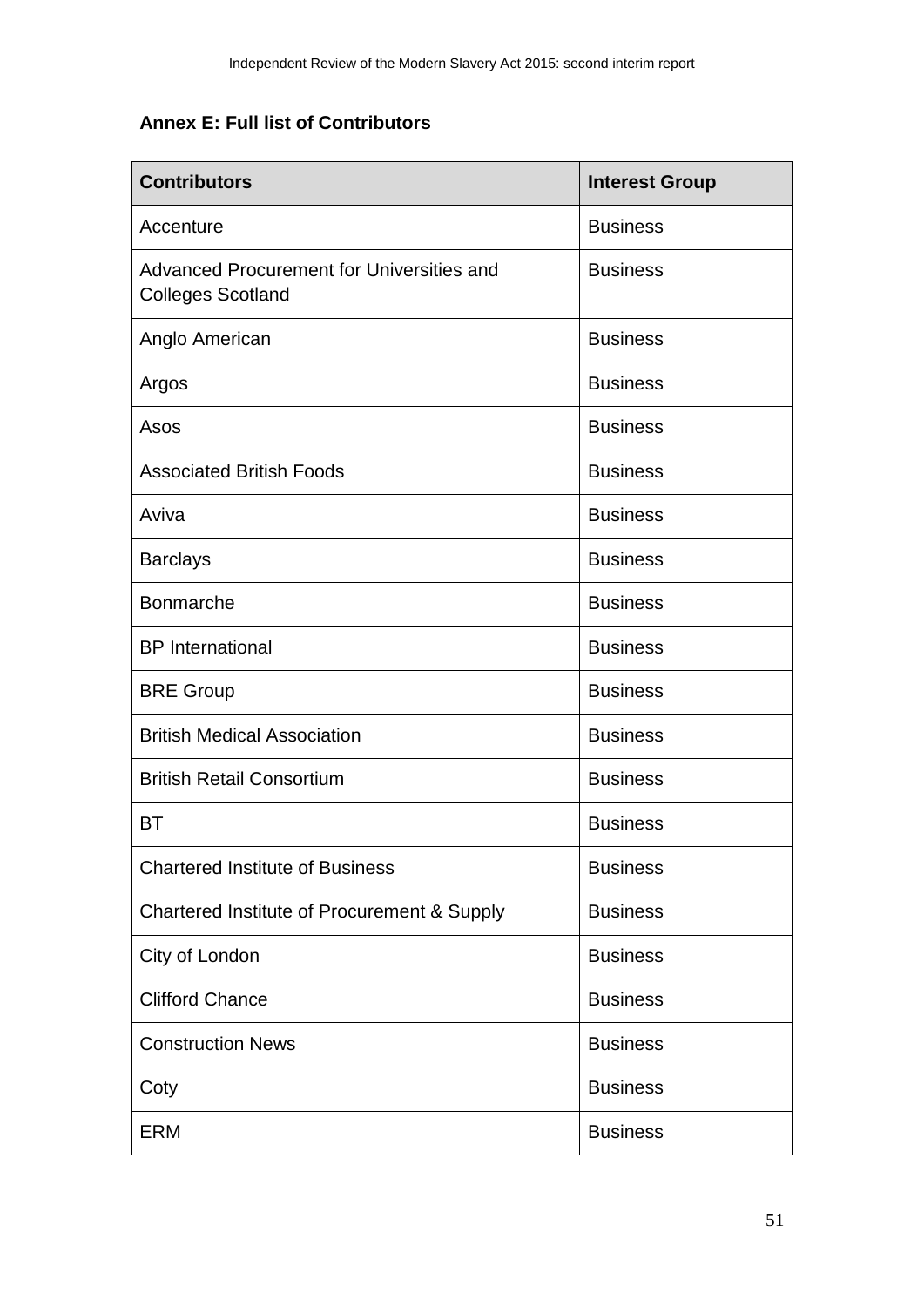| <b>Ethical Trading Initiative</b>                            | <b>Business</b> |
|--------------------------------------------------------------|-----------------|
| <b>Freshfields Bruckhaus Deringer</b>                        | <b>Business</b> |
| G4S                                                          | <b>Business</b> |
| <b>GLAA</b>                                                  | <b>Business</b> |
| GoodCorporation                                              | <b>Business</b> |
| <b>GSK</b>                                                   | <b>Business</b> |
| Hitachi Europe                                               | <b>Business</b> |
| <b>HSBC</b>                                                  | <b>Business</b> |
| Institute of Environmental Management &<br>Assessment (IEMA) | <b>Business</b> |
| <b>Intercontinental Hotel Group</b>                          | <b>Business</b> |
| <b>International Tourism Partnership</b>                     | <b>Business</b> |
| Li & Fung                                                    | <b>Business</b> |
| <b>Local Government Association</b>                          | <b>Business</b> |
| London University Purchasing Consortium                      | <b>Business</b> |
| <b>Manor Fresh</b>                                           | <b>Business</b> |
| Marks and Spencer                                            | <b>Business</b> |
| <b>Marshalls</b>                                             | <b>Business</b> |
| Meltemi                                                      | <b>Business</b> |
| Missguided                                                   | <b>Business</b> |
| N Brown Group                                                | <b>Business</b> |
| <b>National Grid</b>                                         | <b>Business</b> |
| <b>NEC Europe</b>                                            | <b>Business</b> |
| <b>Nestle</b>                                                | <b>Business</b> |
| New Look                                                     | <b>Business</b> |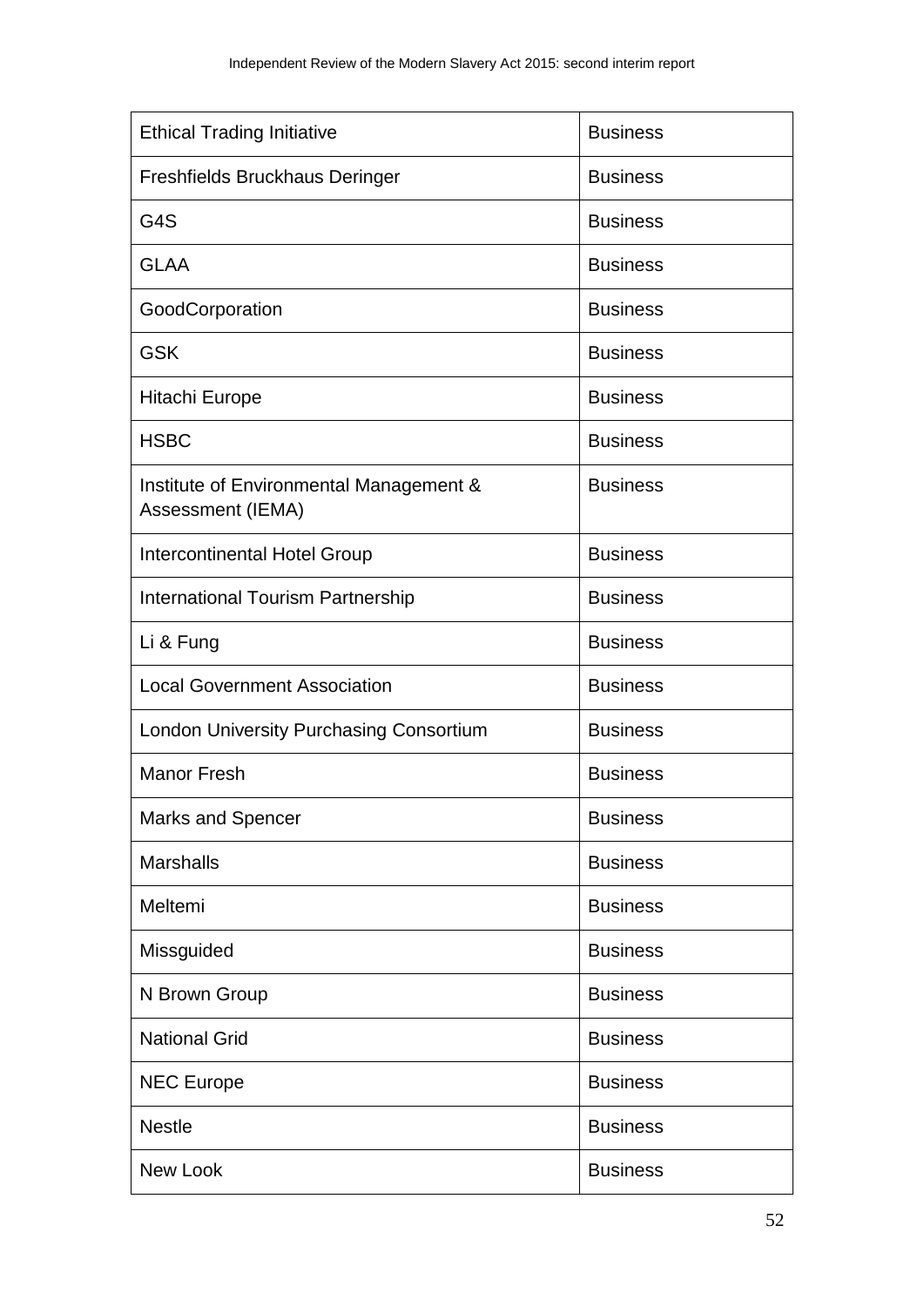| <b>Next</b>                        | <b>Business</b>      |
|------------------------------------|----------------------|
| <b>Old Mutual</b>                  | <b>Business</b>      |
| <b>Pentland Group</b>              | <b>Business</b>      |
| <b>RELX Group</b>                  | <b>Business</b>      |
| <b>River Island</b>                | <b>Business</b>      |
| Royal College of Midwives          | <b>Business</b>      |
| <b>Shiva Foundation</b>            | <b>Business</b>      |
| Shoosmiths                         | <b>Business</b>      |
| <b>Shop Direct</b>                 | <b>Business</b>      |
| <b>Sky</b>                         | <b>Business</b>      |
| <b>TFG Brands</b>                  | <b>Business</b>      |
| TFL                                | <b>Business</b>      |
| The Coop                           | <b>Business</b>      |
| The White Company                  | <b>Business</b>      |
| <b>Trade Union Congress</b>        | <b>Business</b>      |
| <b>Traidcraft Exchange</b>         | <b>Business</b>      |
| <b>UK Hospitality</b>              | <b>Business</b>      |
| Unison                             | <b>Business</b>      |
| Unite                              | <b>Business</b>      |
| <b>Verisio Ltd</b>                 | <b>Business</b>      |
| Vodafone                           | <b>Business</b>      |
| <b>Westminster Local Authority</b> | <b>Business</b>      |
| Amnesty International UK           | <b>Civil Society</b> |
| Anti-Slavery International         | <b>Civil Society</b> |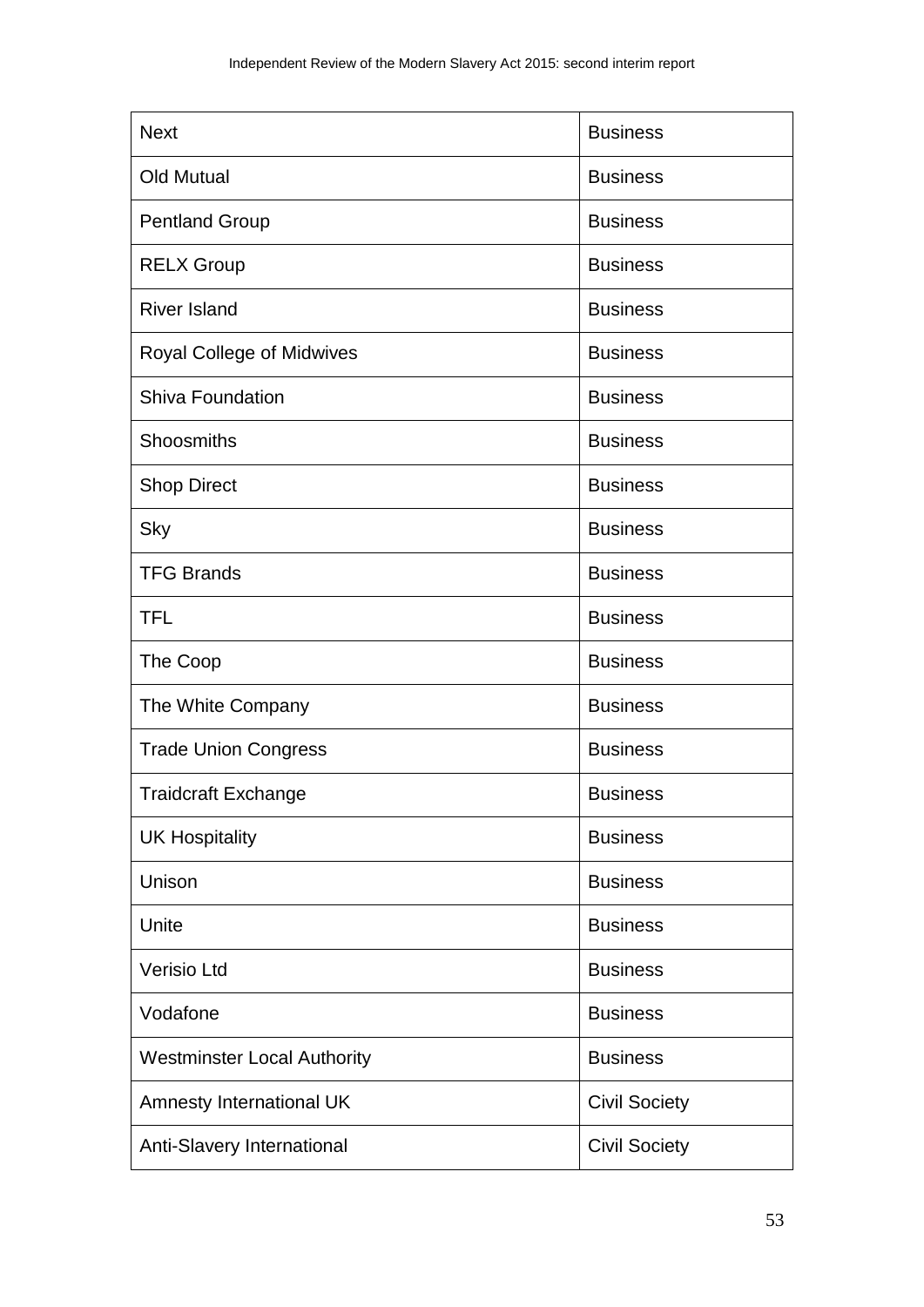| Ardea International                              | <b>Civil Society</b>              |
|--------------------------------------------------|-----------------------------------|
| <b>Beulah London</b>                             | <b>Civil Society</b>              |
| <b>Business and Human Rights Resource Centre</b> | <b>Civil Society</b>              |
| <b>CORE Coalition</b>                            | <b>Civil Society</b>              |
| <b>Fairtrade Foundation</b>                      | <b>Civil Society</b>              |
| <b>Fashion Revolution</b>                        | <b>Civil Society</b>              |
| Flex                                             | <b>Civil Society</b>              |
| <b>Freedom United</b>                            | <b>Civil Society</b>              |
| Goodweave                                        | <b>Civil Society</b>              |
| Oxfam                                            | <b>Civil Society</b>              |
| Royal Holloway, University of London             | <b>Civil Society</b>              |
| Safer Jobs                                       | <b>Civil Society</b>              |
| <b>ShareAction</b>                               | <b>Civil Society</b>              |
| Sophie Hayes Foundation                          | <b>Civil Society</b>              |
| TISCreport.org                                   | <b>Civil Society</b>              |
| Unicef                                           | <b>Civil Society</b>              |
| University of Glasgow                            | <b>Civil Society</b>              |
| University of Liverpool                          | <b>Civil Society</b>              |
| University of Manchester                         | <b>Civil Society</b>              |
| University of Melbourne                          | <b>Civil Society</b>              |
| University of Sheffield                          | <b>Civil Society</b>              |
| University of Newcastle-upon-Tyne                | <b>Civil Society</b>              |
| Unseen                                           | <b>Civil Society</b>              |
| <b>Commonwealth Parliamentary Association</b>    | Commonwealth and<br>International |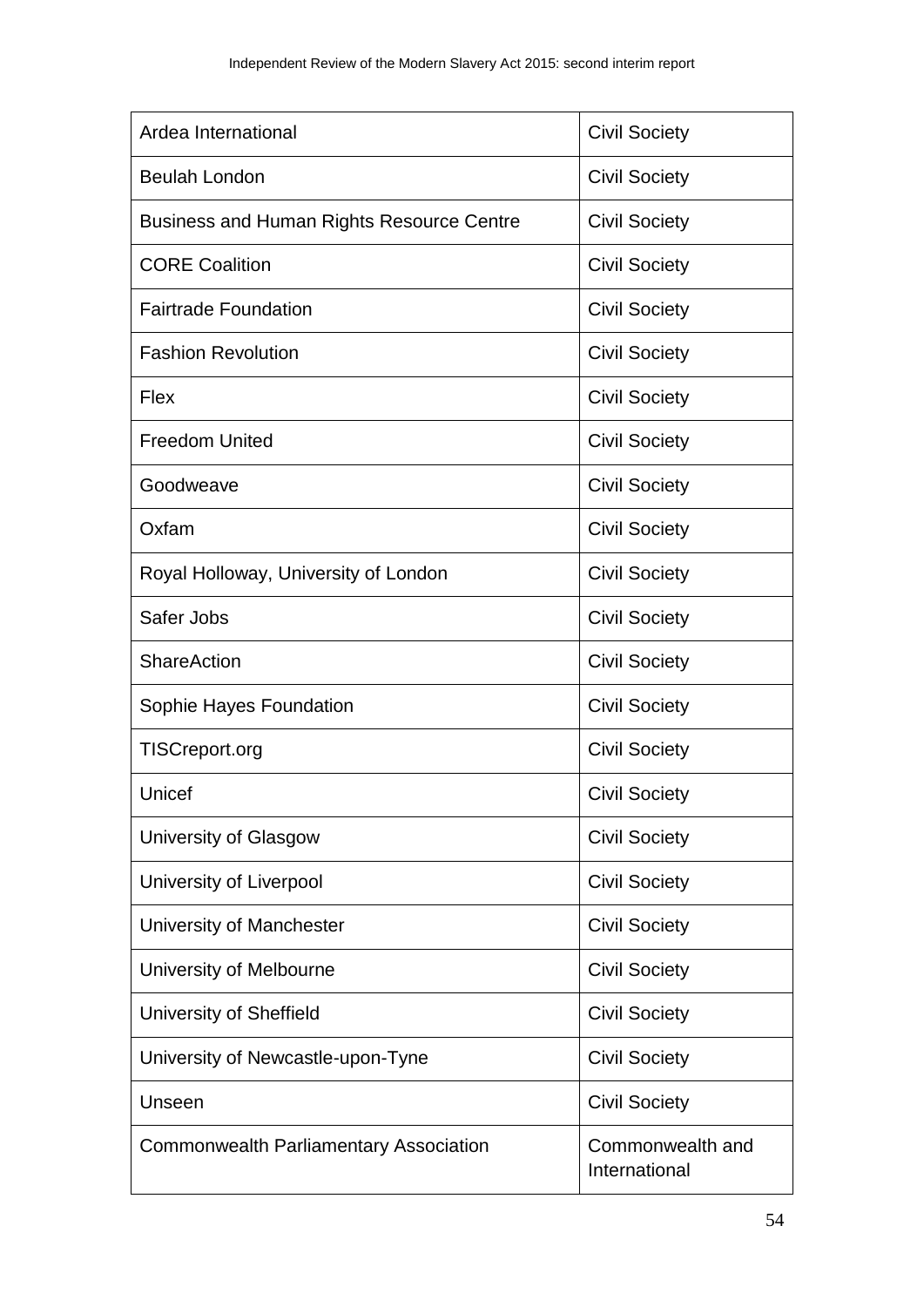| Freedom Fund                                                                                                                                           | Commonwealth and<br>International        |
|--------------------------------------------------------------------------------------------------------------------------------------------------------|------------------------------------------|
| International Labour Organisation                                                                                                                      | Commonwealth and<br>International        |
| People Smuggling and Human Trafficking Team at<br>the Department of Home Affairs, Australia                                                            | Commonwealth and<br>International        |
| Trafficking in Persons Office, United States of<br>America                                                                                             | Commonwealth and<br>International        |
| Co-editors and authors of Human Trafficking and<br>Modern Slavery: Law and Practice (Ben Douglas-<br>Jones qc, Michelle Brewer and Philippa Southwell) | <b>Criminal Justice</b><br><b>System</b> |
| Mark Burns-Williamson, Police and Crime<br><b>Commissioner for West Yorkshire</b>                                                                      | <b>Criminal Justice</b><br>System        |
| <b>National Crime Agency</b>                                                                                                                           | <b>Criminal Justice</b><br>System        |
| Office of the Police and Crime Commissioner for<br><b>Bedfordshire</b>                                                                                 | <b>Criminal Justice</b><br>System        |
| Office of the Police and Crime Commissioner for<br>Lancashire                                                                                          | <b>Criminal Justice</b><br>System        |
| The Law Society                                                                                                                                        | <b>Criminal Justice</b><br>System        |
| Kevin Hyland, Independent Anti-Slavery<br>Commissioner (2014 - 2018)                                                                                   | Cross-cutting                            |
| <b>Arise Foundation</b>                                                                                                                                | <b>Faith Groups</b>                      |
| <b>Church Investors Group Secretariat</b>                                                                                                              | <b>Faith Groups</b>                      |
| <b>Clewer Initiative</b>                                                                                                                               | <b>Faith Groups</b>                      |
| <b>DeMontford University</b>                                                                                                                           | <b>Faith Groups</b>                      |
| Jesuit Refugee Service UK                                                                                                                              | <b>Faith Groups</b>                      |
| <b>Medaille Trust</b>                                                                                                                                  | <b>Faith Groups</b>                      |